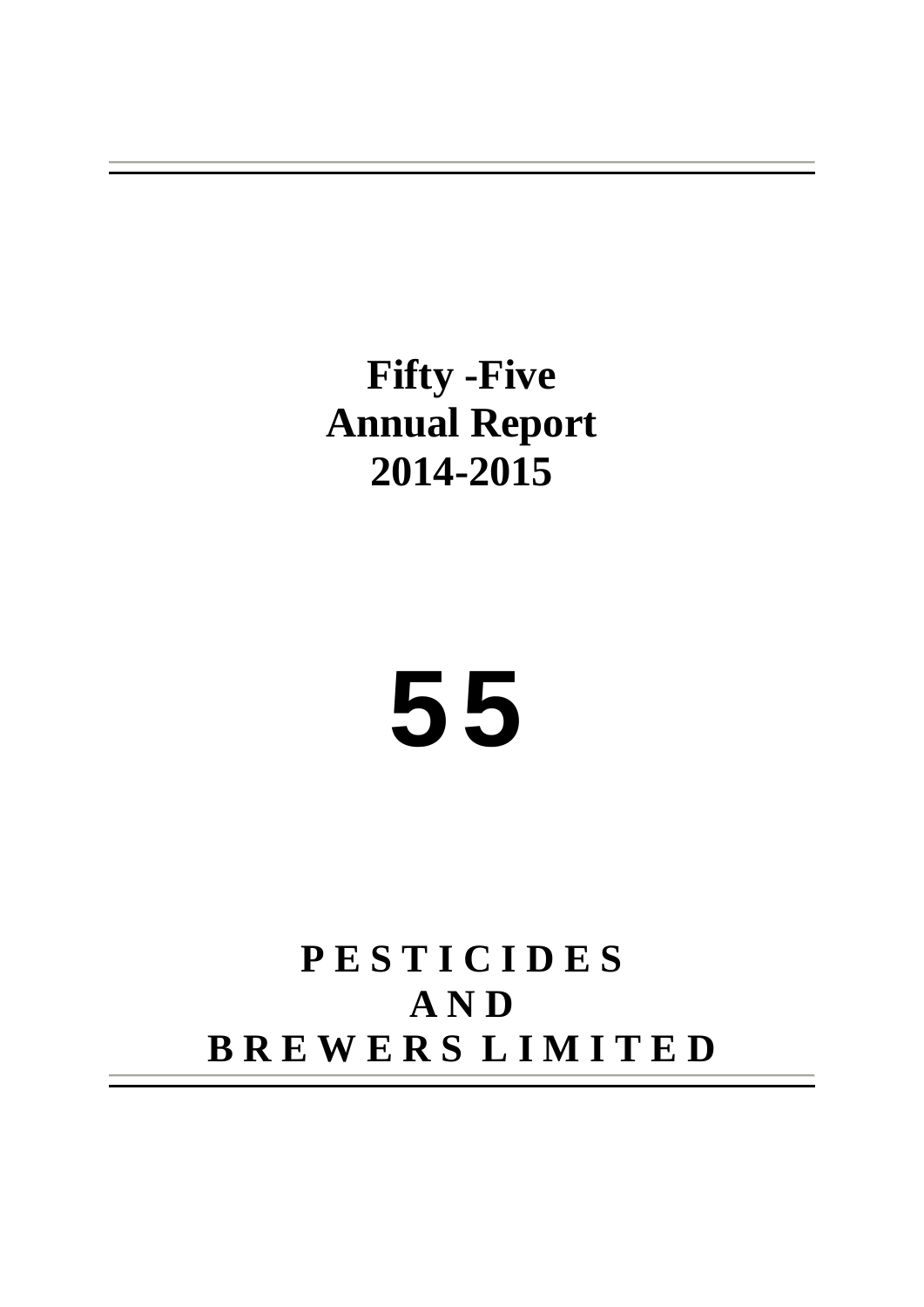| <b>PESTICIDES &amp; BREWERS LIMITED</b>                                                        |
|------------------------------------------------------------------------------------------------|
| 55th ANNUAL REPORT 2014-2015                                                                   |
| CHAIRMAN : MR. RAJAN AGARWAL                                                                   |
| MANAGING DIRECTOR : MR. OMPRAKSAH BERLIA                                                       |
| EXECUTIVE DIRECTOR : MR. PARIMAL MEHTA                                                         |
| NON EXECUTIVE DIRECTOR : MS. ANNIE FERNANDES                                                   |
| MR. PRATIK DIDWANIA                                                                            |
| <b>MR. DAMODAR VYAS</b>                                                                        |
| <b>BANKERS : TAMILNAD MERCANTILE BANK</b>                                                      |
| $AUDITOR$ : P.V.PAGE & Co.<br><b>CHARTERED ACCOUNTANTS</b><br>MUMBAL                           |
| REGISTERED OFFICE : CHITALSAR, MANPADA,<br>SWAMI VIVEKANAND ROAD,<br>THANE-400 607 MAHARASHTRA |
|                                                                                                |

# **NOTICE TO SHAREHOLDERS**

Notice is hereby given that the 55<sup>th</sup> Annual General Meeting of the Members of M/s Pesticides and Brewers Limited will be held on Wednesday, 30<sup>th</sup> September, 2015, at the egistered Office of the Company viz Chitalsar, Manpada, S. V. Road, Thane- 400 614, at 10.00 A.m. to transact with or without modification(s) the following business:

# **ORDINARY BUSINESS:**

1. To receive consider and adopt the Audited Accounts of the company for the year ended 31<sup>st</sup> March 2015 and report of the Board of Directors and Auditors thereon.

2. To appoint a Director in place of Shri. Parimal Vibhash Mehta who retires by rotation and being eligible, offered for re‐ appointment.

3. To re-appoint auditor of the Company to hold office from the conclusion of this AGM until the conclusion of the 56<sup>th</sup> AGM and fix their remuneration and to pass the following resolution thereof.

To consider and, if thought fit, to pass, with or without modification, the following resolution as an Ordinary Resolution:

"RESOLVED THAT pursuant of provision of section 139 of the Companies Act, 2013 and Rule 6 of the Companies (Audit and Auditors) Rules, 2014., pursuant to recommendation of the Audit Committee M/s P. V. Page & Co. Chartered Accountants, (FRN 107243W) be and are hereby reappointed as Auditors of the Company to hold the office from this Annual General Meeting until the conclusion of the next Annual General Meeting and fix their remuneration as may be determined by the Audit Committee in consultation with Auditors.

Date: August 29, 2015

Place: Mumbai For and on behalf of the Board of Directors

Om Prakash Berlia Managing Director DIN‐ 00646890

# **Registered Office:**

Chitalsar, Manpada, S. V. Road, Thane‐ 400 614

# **Notes:**

The Company is not required to annex of statement of explanatory under section 102 (1) of the Companies Act, 2013 due to none of any business fall under Special Business.

A MEMBER ENTITLED TO ATTEND AND VOTE AT THE AGM IS ENTITLED TO APPOINT A PROXY TO ATTEND AND VOTE IN THE MEETING INSTEAD OF HIMSELF/ HERSELF, AND THE PROXY NEED NOT BE A MEMBER OF THE COMPANY.

The instrument appointing the proxy, duly completed, must be deposited at the Company's registered office not less than 48 hours before the commencement of the meeting. A proxy form for the AGM is enclosed.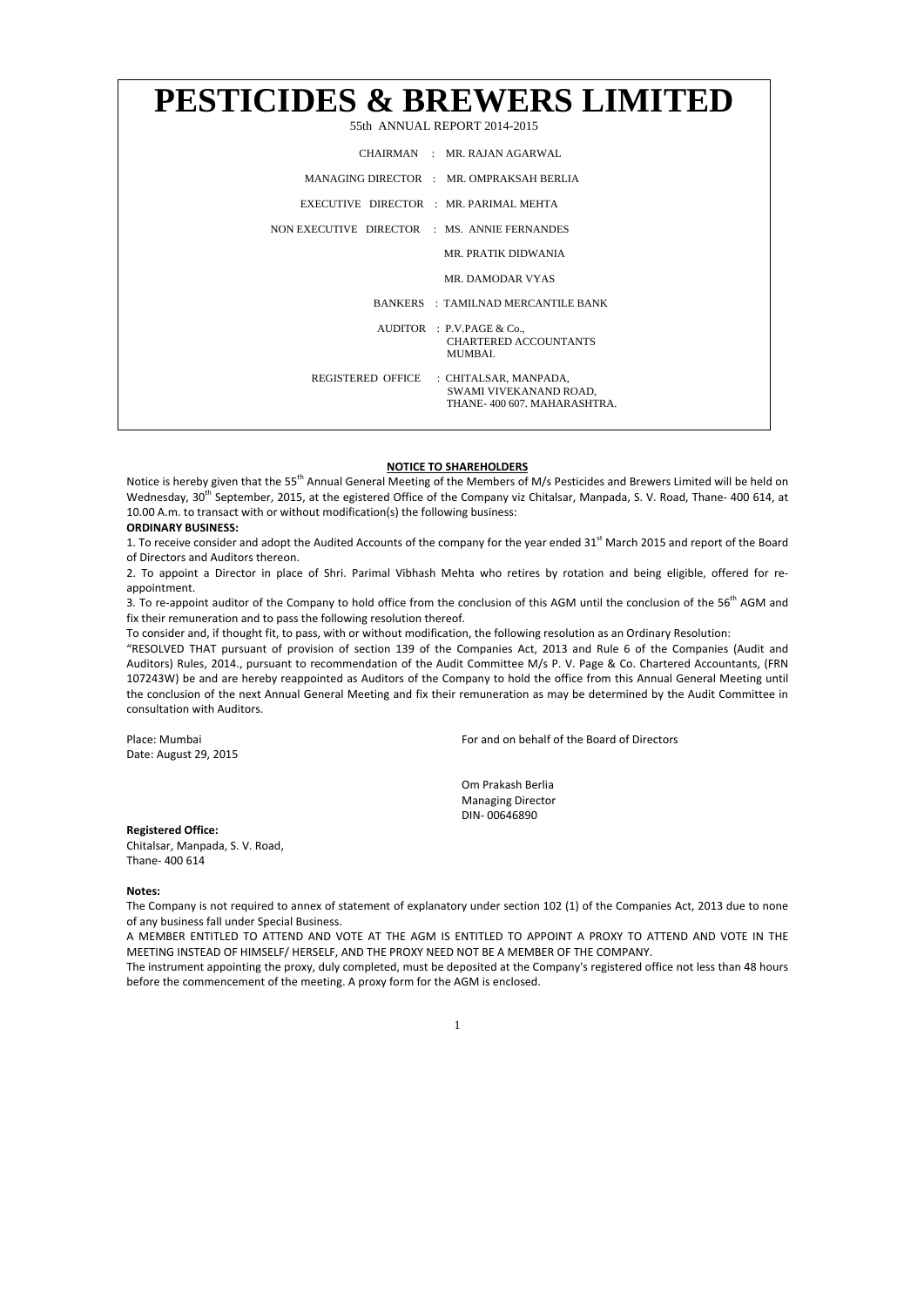Corporate members intending to send their authorised representatives to attend the Meeting are requested to send to the Company a certified copy of the Board Resolution authorising their representative to attend and vote on their behalf at the Meeting.

In terms of the provisions of Section 152 of the Companies Act, 2013, Mr. Parimal Vibhash Mehta (DIN 03514645), Director, retires by rotation at the Meeting and being eligible, offers himself for reappointment. The Board of Directors of the Company commend his reappointment. Brief resume of Parimal Vibhash Mehta who is proposed to be reappointed, nature of his expertise in specific functional areas, names of companies in which he holds directorships and memberships/chairmanships of Board Committees, shareholding and relationships between directors inter‐se as stipulated under Clause 49 of the Listing Agreement with the Stock Exchanges, is annexed hereto.

During the period beginning 24 hours before the time fixed for the commencement of the meeting and ending with the conclusion of the meeting, a member would be entitled to inspect the proxies lodged at any time during the business hours of the Company, provided that not less than three days of notice in writing is given to the Company.

Members/proxies should bring the duly filled Attendance Slip enclosed herewith to attend the meeting. The Register of Directors and Key Managerial Personnel and their shareholding, maintained under Section 170 of the Companies Act, 2013, will be available for inspection by the members at the AGM.

The Register of Contracts or Arrangements in which Directors are interested, maintained under Section 189 of the Companies Act, 2013, will be available for inspection by the members at the AGM.

The Register of Members and Share Transfer Books will remain closed from September 23, 2015 to September 30, 2015 (both days inclusive).

Members holding shares in the same name under different Ledger Folios are requested to apply for consolidation of such Folios and send the relevant share certificates to Registrar and Transfer Agent of the Company for doing their needful.

The Company is concerned about the environment and utilizes natural resources in a sustainable way. We request you to update your email address with Company to enable us to send you the communications via email.

Members are requested to notify change in address, if any, immediately to The Secretarial Department of the Company quoting their folio numbers.

Copies of the Annual Report 2015 are being sent by electronic mode only to all the members whose email addresses are registered with the Company/Depository Participant(s) for communication purposes unless any member has requested for a hard copy of the same. For members who have not registered their email addresses, physical copies of the Annual Report 2015 are being sent by the permitted mode.

Members may also note that the Notice of the 55<sup>th</sup> AGM and the Annual Report 2015 will be available at the registered office of the company and also at Company's web site www.pbltd.in. The physical copies of the aforesaid documents will also be available at the Company's registered office for inspection during normal business hours on working days. Members who require communication in physical form in addition to e communication, or have any other queries, may write to us at: info@pbltd.in.

Additional information pursuant to Clause 49 of the Listing Agreement with the stock exchanges in respect of the Directors seeking appointment/re‐appointment at the AGM is furnished and forms a part of the Notice. The Directors have furnished the requisite consents /declarations for their appointment/reappointment.

The Securities and Exchange Board of India (SEBI) has mandated the submission of the Permanent Account Number (PAN) by every participant in the securities market.

Members holding shares in electronic form are, therefore, requested to submit their PAN to their Depository Participant(s). Members holding shares in physical form shall submit their PAN details to the Company.

Voting through electronic means Pursuant to the provisions of Section 108 of the Companies Act, 2013 read with Rule 20 of the Companies (Management and Administration) Rules 2014, the company is offering e‐voting facility to its members in respect of the businesses to be transacted at the Annual General Meeting scheduled to be held on Wednesday, September 30, 2015 at 10.00 a.m. For this purpose the company has signed an agreement with Central Depository Services (India) Ltd (CDSL) for facilitating e‐voting. Please read the instructions given overleaf before exercising the vote. This communication forms an integral part of the notice dated 29<sup>th</sup> August 2015 for the Annual General Meeting.

 $\overline{2}$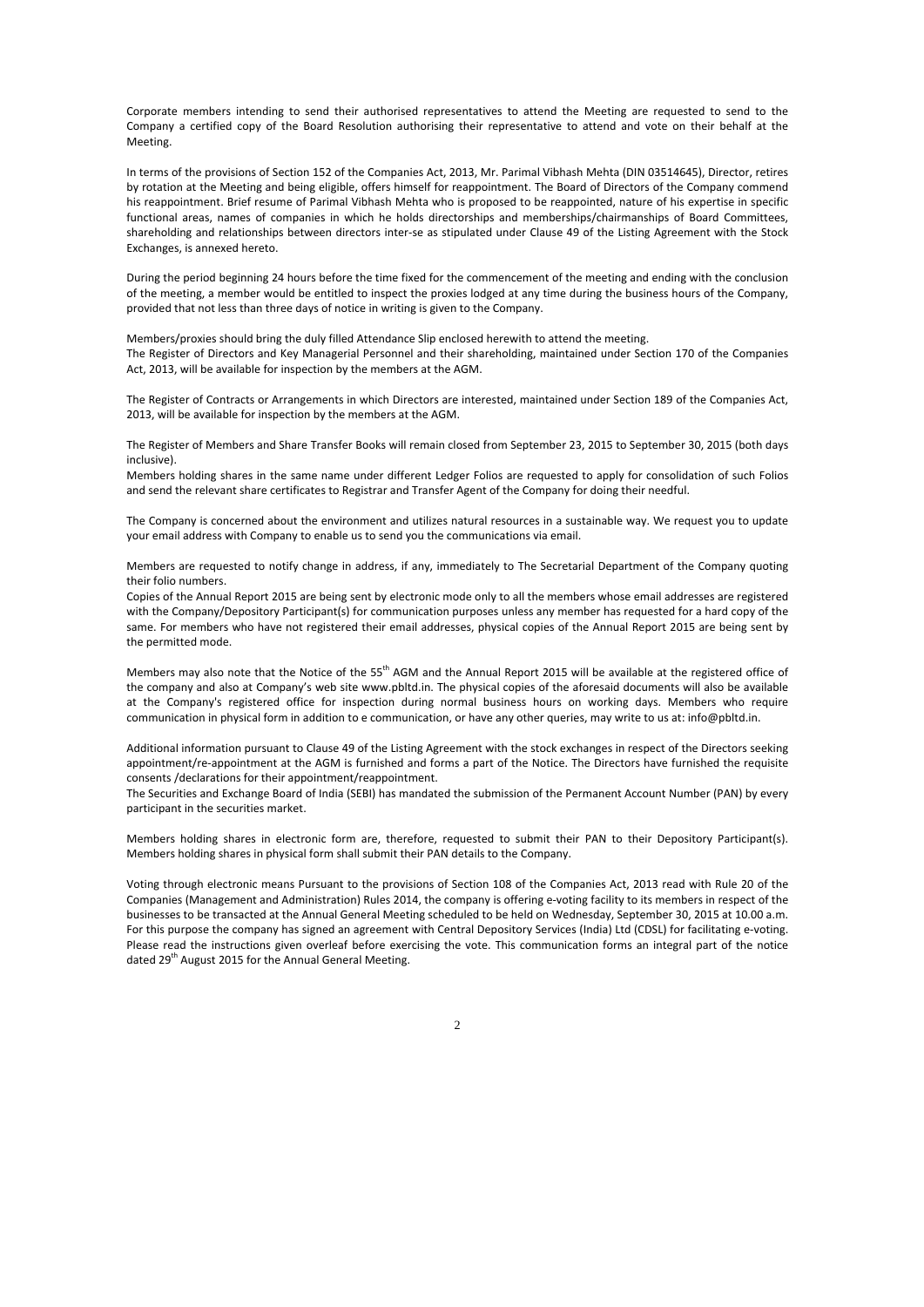Instructions for E-voting in the Annual General Meeting In case of members receiving e-mail:

(i) Log on to the e‐voting website www.evotingindia.com

(ii) Click on "Shareholders" tab.

(iii) Now, select the "COMPANY NAME" viz PESTICIDES AND BREWERS LIMITED. from the drop down menu and click on "SUBMIT"

(iv) Now Enter your User ID

a. For CDSL: 16 digits beneficiary ID,

b. For NSDL: 8 Character DP ID followed by 8 Digits Client ID,

c. Members holding shares in Physical Form should enter Folio Number registered with the Company.

(v) Next enter the Image Verification as displayed and Click on Login.

(vi) If you are holding shares in demat form and had logged on to www.evotingindia.com and voted on an earlier voting of any company, then your existing password is to be used.

(vii) If you are a first time user follow the steps given below:

|            | For Members holding shares in Demat Form and Physical Form                                                   |
|------------|--------------------------------------------------------------------------------------------------------------|
| <b>PAN</b> | Enter your 10 digit alpha-numeric *PAN issued by Income Tax Department (Applicable for both demat            |
|            | shareholders as well as physical shareholders)                                                               |
|            | •Members who have not updated their PAN with the Company/Depository                                          |
|            | Participant are requested to use the first two letters of their name and 8 digits of the Sequence number     |
|            | which is mentioned in address Label affixed on Annual Report, in the PAN field.                              |
|            | In case the sequence number is less than 8 digits enter the applicable number of 0's before the number after |
|            | the first two characters of the name in CAPITAL letters. Eg. If your name is Ramesh Kumar with sequence      |
|            | number 1 then enter RA00000001 in the PAN field                                                              |
| <b>DOB</b> | Enter the Date of Birth as recorded in your demat account or in the company records for the said demat       |
|            | account or folio in dd/mm/yyyy format.                                                                       |
| Dividend   | Enter the Dividend Bank Details as recorded in your demat account or in the company records for the said     |
| Bank       | demat account or folio.                                                                                      |
| Details    | . Please enter the DOB or Dividend Bank Details in order to login.                                           |
|            | If the details are not recorded with the depository or company please enter the member id / folio number in  |
|            | the Dividend Bank details field                                                                              |

(viii) After entering these details appropriately, click on "SUBMIT" tab.

(ix) Members holding shares in physical form will then reach directly the Company selection screen. However, members holding shares in demat form will now reach 'Password Creation' menu wherein they are required to mandatorily enter their login password in the new password field. Kindly note that this password is to be also used by the demat holders for voting for resolutions of any other company on which they are eligible to vote, provided that company opts for e‐voting through CDSL platform. It is strongly recommended not to share your password with any other person and take utmost care to keep your password confidential.

(x) For Members holding shares in physical form, the details can be used only for e‐voting on the resolutions contained in this Notice.

(xi) Click on the EVSN for the relevant <Company Name> viz PESTICIDES AND BREWERS LIMITED. on which you choose to vote.

(xii) On the voting page, you will see "RESOLUTION DESCRIPTION" and against the same the option "YES/NO" for voting. Select the option YES or NO as desired. The option YES implies that you assent to the Resolution and option NO implies that you dissent to the Resolution.

(xiii) Click on the "RESOLUTIONS FILE LINK" if you wish to view the entire Resolution details.

(xiv) After selecting the resolution you have decided to vote on, click on "SUBMIT". A confirmation box will be displayed. If you wish to confirm your vote, click on "OK", else to change your vote, click on "CANCEL" and accordingly modify your vote.

(xv) Once you "CONFIRM" your vote on the resolution, you will not be allowed to modify your vote.

(xvi) You can also take out print of the voting done by you by clicking on "Click here to print" option on the Voting page.

(xvii) If Demat account holder has forgotten the changed password then Enter the User ID and the image verification code and click on Forgot Password & enter the details as prompted by the system.

∙ Institutional shareholders (i.e. other than Individuals, HUF, NRI etc.) are required to log on to https://www.evotingindia.co.in and register themselves as Corporate.

∙ They should submit a scanned copy of the Registration Form bearing the stamp and sign of the entity to helpdesk.evoting@cdslindia.com.

∙ After receiving the login details they have to create a user who would be able to link the account(s) which they wish to vote on.

∙ The list of accounts should be mailed to helpdesk.evoting@cdslindia.com and on approval of the accounts they would be able to cast their vote.

∙ They should upload a scanned copy of the Board Resolution and Power of Attorney (POA) which they have issued in favour of the Custodian, if any, in PDF format in the system for the scrutinizer to verify the same.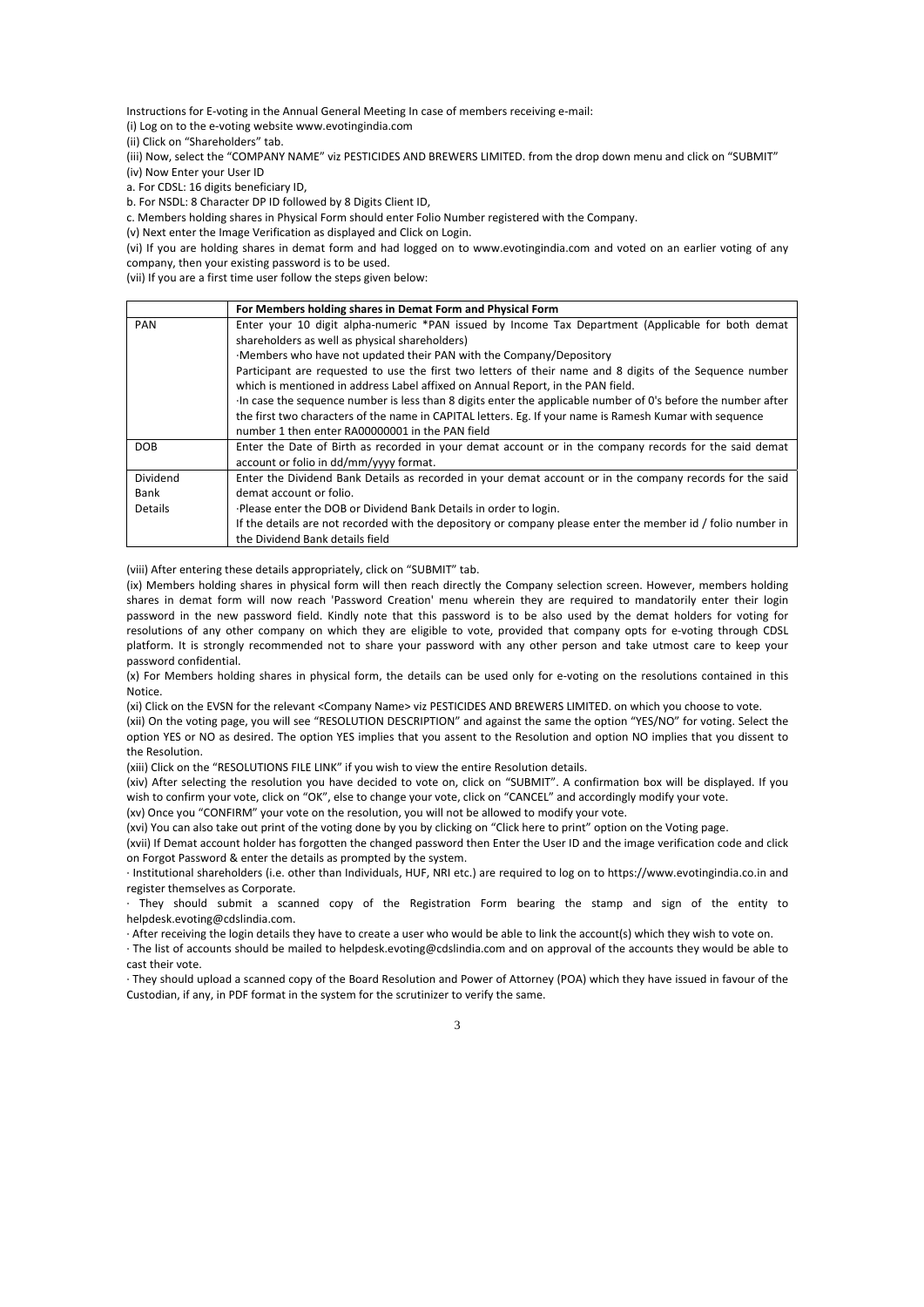In case of members receiving the physical copy:

(A) Please follow all steps from sl. no. (i) to sl. no. (xvii) above to cast vote.

(B) The voting period begins on Saturday,  $26^{th}$  September, 2015 at 10.00 am IST and ends on Monday,  $28^{th}$  September, 2015 at 05.00 pm IST. During this period shareholders' of the Company, holding shares either in physical form or in dematerialized form, as on the cut‐off date (record date) of 23/09/2015, may cast their vote electronically.

The e-voting module shall be disabled by CDSL for voting thereafter.

(C) In case you have any queries or issues regarding e‐voting, you may refer the Frequently Asked Questions ("FAQs") and e‐voting manual available at www.evotingindia.co.in

under help section or write an email to helpdesk.evoting@cdslindia.com.

The voting rights of shareholders shall be in proportion to their shares of the paid up equity share capital of the Company as on the cut-off date (record date) of 23<sup>rd</sup> September, 2015.

The notice of Annual General Meeting will be sent to the members, whose names appear in the register of members/depositories as at closing hours of business, on Friday, 28<sup>th</sup> August, 2015.

The Shareholders shall have one vote per equity share held by them as on the cut-off date (record date) of Wednesday,  $23^{rd}$ September, 2015. The facility of e-voting would be provided once for every folio/client ID, irrespective of the number of joint holders.

Mayur M More (Membership No ACS ACS 35249 CP No 13104) Proprietor of M/s Mayur More & Associates Company Secretary, has been appointed as a Scrutinizer for the e-voting process.

The Scrutinizer shall within a period not exceeding three (3) working days from the conclusion of the e‐voting period unblock the votes in the presence of at least two (2) witnesses not in the employment of the Company and make a Scrutinizer's Report of the votes cast in favour or against, if any, forthwith to the Chairman of the Company.

The Results shall be declared on or after the AGM of the Company. The Results declared along with the Scrutinizer's Report shall be available at the registered office of the Company. and on the website of CDSL within two (2) days of passing of the resolutions at the AGM of the Company and communicated to the BSE Limited.

Mr. Parimal Vibhash Mehta is having vast experience of Sales and Business Development, Customer Relation Management, Direct Marketing Campaign Management.

Shri. Parimal Vibhash Mehta is not disqualified from being appointed as a Director in terms of Section 152 of the Companies Act, 2013 and has given his consent to act as an Executive Director.

In the opinion of the Board, Mr. Parimal Vibhash Mehta fulfils the conditions for his appointment as an Executive Director. Save and except the above, none of the other Directors / Key Managerial Personnel of the Company /their relatives are in any way, concerned or interested, financially or otherwise, in these resolutions.

# **ANNEXURE TO NOTE NO 2**

| Name of the Director                                               | Mr. Parimal Vibhash Mehta                                 |  |  |  |
|--------------------------------------------------------------------|-----------------------------------------------------------|--|--|--|
| Date of Birth                                                      | 29/01/1978                                                |  |  |  |
| Relationship with other director inter-se                          | None                                                      |  |  |  |
| Date of Appointment                                                | 28/04/2011                                                |  |  |  |
| Expertise in specific functional area                              | Vast experience of business in field of Sales, Electronic |  |  |  |
|                                                                    | Distribution, E-commence.                                 |  |  |  |
| Qualification                                                      | B.com                                                     |  |  |  |
| No of Equity Shares held in the Company                            | 500                                                       |  |  |  |
| Directorship in other Indian Public Limited Company                | None                                                      |  |  |  |
| Chairman/Membership of Committees in other                         | None                                                      |  |  |  |
| Indian Public Limited Companies as on 31 <sup>st</sup> March, 2015 |                                                           |  |  |  |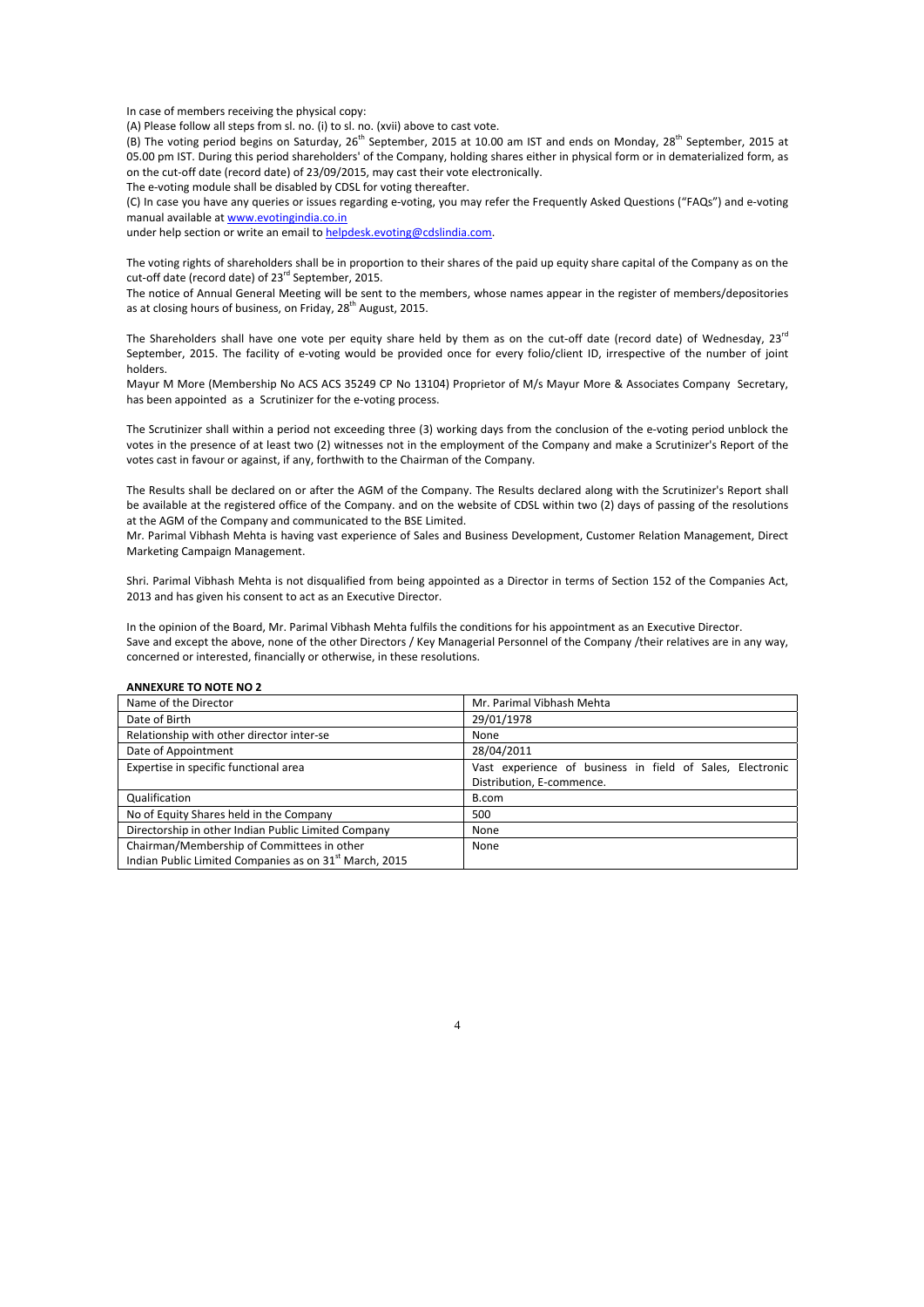# **DIRECTOR'S REPORT**

# **To, The Members, Pesticides and Brewers Limited**

Your Directors have pleasure in presenting their 55<sup>th</sup> Annual Report on the business and operations of the Company and the accounts for the Financial Year ended March 31, 2015.

# **1. FINANCIAL RESULTS:‐**

| <b>Particular</b>                      | 2014-15 (Rs in Lacs) | 2013-14 (Rs in Lacs) |
|----------------------------------------|----------------------|----------------------|
| <b>Total Income</b>                    | 27380.98             | 11059.60             |
| Profit/(loss) before Depreciation      | 341.52               | 113.36               |
| Less: Depreciation                     | 19.19                | 13.03                |
| Profit / (Loss) before tax             | 295.33               | 100.33               |
| Provision for tax net off Differed Tax | 95.64                | 22.51                |
| Earlier Tax provisions written back    | Nil                  | Nil                  |
| Profit / (Loss) after Taxation         | 199.65               | 77.82                |

# **2. DIVIDEND:‐**

The company is focusing on growth and hence, your directors not yet recommended dividend for the year under review. Your Company has rewarded members with good bonus track record and may continue its trend in future.

# **3. RESERVES:‐**

During the year under review, Rs. 199.65 Lacs amount has been transferred to reserves.

# **4. BRIEF DESCRIPTION OF THE COMPANY'S WORKING DURING THE YEAR:‐**

The Company activity were local trading and import of chemical & e-commerce. During the year under review it has register the growth of 148 % as compared to last year sales. The director glad to inform that electronics business is going excellent and company has been appointed agents of lot of reputed Indian/International Brands. The Directors hope to achieve excellent result during the current year.

# **5. CHANGE IN THE NATURE OF BUSINESS / MATERIAL CHANGES AND COMMITMENTS:**

During the year under review, there was no significance changes of working of the company.

There are no material changes and commitments affecting the financial positions of the Company during period under review.

# 6. DETAILS OF SIGNIFICANT AND MATERIAL ORDERS PASSED BY THE REGULATORS OR COURTS OR TRIBUNALS IMPACTING THE **GOING CONCERN STATUS AND COMPANY'S OPERATIONS IN FUTURE :‐**

During the period under review, your company doesn't received any such kind of order from the regulator or Courts or Tribunals.

# 7. DETAILS IN RESPECT OF ADEQUACY OF INTERNAL FINANCIAL CONTROLS WITH REFERENCE TO THE FINANCIAL STATEMENTS:-During the period under review, your company has adequate Internal Control.

# **8. DETAILS OF PERFORMANCE AND FINANCIAL POSITION SUBSIDIARY/JOINT VENTURES/ASSOCIATE COMPANIES:‐**

During the period under review, your Company doesn't have any Subsidiary, Associates and Joint Venture.

# **9. DEPOSITS:‐**

The Company did not hold any public deposits at the beginning of the year nor has it accepted any public deposits during the year under review.

# **10. STATUTORY AUDITORS & AUDITORS REPORT:‐**

Your Directors are pleased to inform you that the Statutory Auditors of the Company has not made any adverse or qualified remarks in their audit report.

M/s. P.V. Page & Co, Chartered Accountants, Statutory Auditors of the Company retires at the conclusion of the ensuing Annual General Meeting. You are requested to re-appoint the statutory auditors for the financial year ended 31<sup>st</sup> March, 2016

# **11. SHARE CAPITAL:‐**

During the year under review, your company has not issue equity shares with any differential rights. During the year under review, your company has not issue sweat equity shares.

During the year under review, your company has not purchase of its own shares by employee or by trustees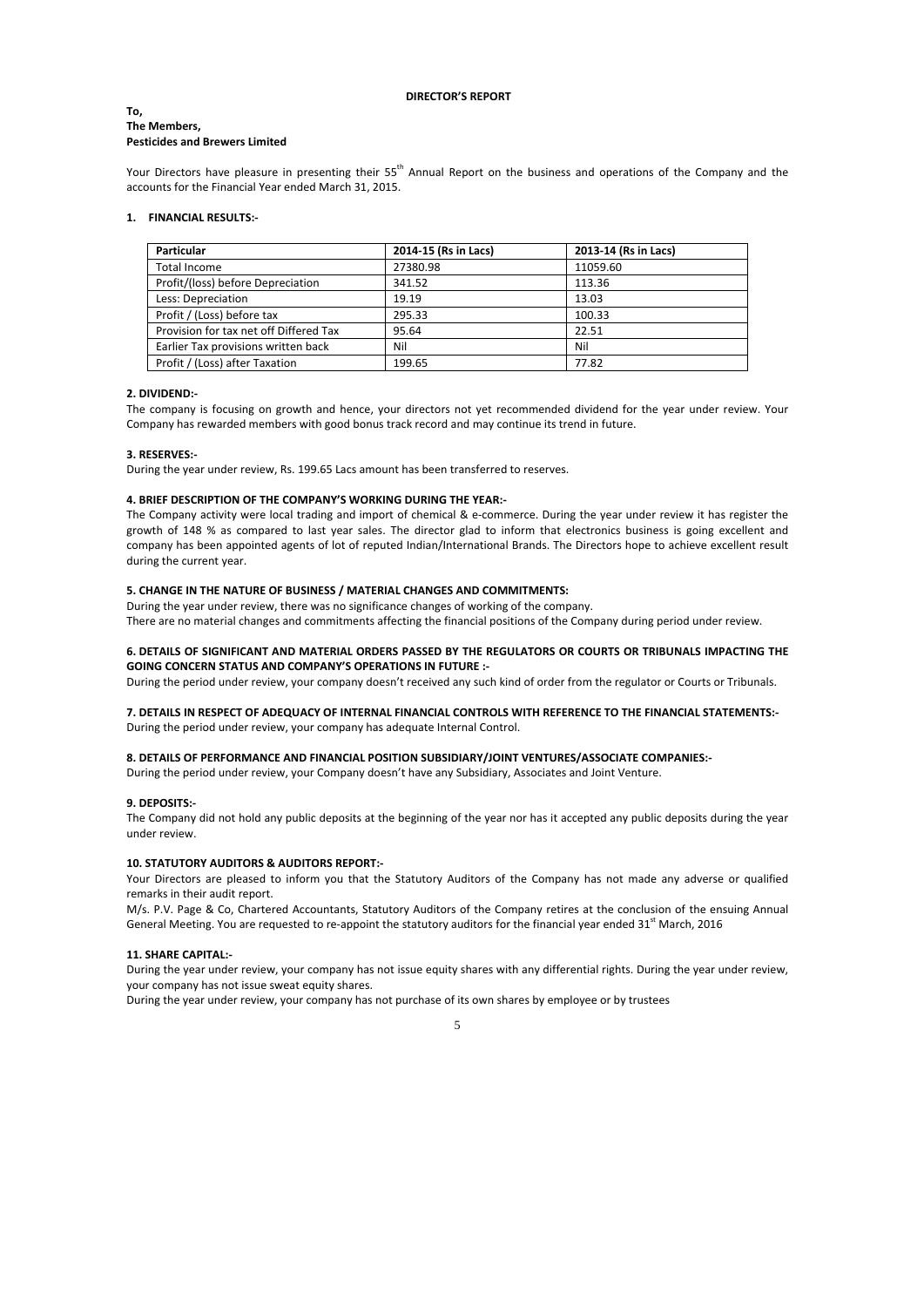# **12. EXTRACT OF THE ANNUAL RETURN:‐**

The extract of the annual return in Form No MGT – 9 shall form part of the Board's report is attached as annexure‐III.

# **13. CONSERVATION OF ENERGY, TECHNOLOGY ABSORPTION AND FOREIGN EXCHANGE EARNINGS AND OUTGO**

Since your company was not engaged in any Manufacturing activities during the year under review the details regarding conservation of energy technology absorption are reported to be NIL. Value of imports of goods on CIF basis Rs.33,55,91,105 and expenditure for foreign business meetings is Rs.8,21,292

# **14. CORPORATE SOCIAL RESPONSIBILITY (CSR):‐**

During the year under review, provision of Corporate Social Responsibility (CSR) Rule has not applicable to your company

# **15. DIRECTORS:**

Mr. Arun Kumar Purusottamdas Todi, Non Executive Independent Director resigned from the Board of Directors of the Company on May 27, 2014 due to his preoccupation. The Board wishes to place on record its appreciation of the valuable contribution made by Mr. Arun Kumar Purusottamdas Todi during his tenure as a Director.

Your Board of Director had filed Sad Demise of Shri Bishwanath Jhunjhunwala due to sudden death and your board of directors send condolence.

The Company has received declarations from all the Independent Directors of the Company confirming that they meet the criteria of independence as prescribed both under the Act and Clause 49 of the Listing Agreement. The Company has devised a Policy for performance evaluation of Independent Directors, Board, Committees and other individual Directors which include criteria for performance evaluation of the non‐executive directors and executive directors.

# **Board Evaluation**

Pursuant to the provisions of the Companies Act, 2013 and Clause 49 of the Listing Agreement, a structured questionnaire was prepared after taking into consideration the various aspects of the Board's functioning, composition of the Board and its Committees, culture, execution and performance of specific duties, obligation and governance.

The performance evaluation of the Independent Directors was completed. The performance evaluation of the Chairman and the Non‐Independent Directors was carried out by the Independent Directors.

# **16. NUMBER OF MEETINGS OF THE BOARD OF DIRECTORS:‐**

No. of Board Meetings held during the year along with the dates of the meeting: During the year five Board Meetings were held on: 30‐05‐2014, 22‐07‐2014, 03‐09‐2014, 15‐11‐2014, 14‐02‐2015.

# **17. AUDIT COMMITTEE:‐**

The composition of an Audit Committee to be disclosed and where the Board had accepted recommendation of the Audit Committee for appointment and or ratification of M/s P. V. Page & Co. from this Annual General Meeting until conclusion of next Annual General Meeting , the same shall be disclosed along with the reasons therefore

# **18. DETAILS OF ESTABLISHMENT OF VIGIL MECHANISM FOR DIRECTORS AND EMPLOYEES:‐**

The details of establishment of vigil mechanism for directors and employees to report genuine concerns to be disclosed

#### **19. NOMINATION AND REMUNERATION COMMITTEE:‐**

During the period under review, your company has set up Nomination Remuneration Committee pursuant to provision 179 of the Companies Act, 2013 set out in annexure of this report.

# **20. PARTICULARS OF LOANS, GUARANTEES OR INVESTMENTS UNDER SECTION 186:‐**

During the period under review, your company does not have any transaction relating to loans, guarantee or investments under section 186.

# **21. PARTICULARS OF CONTRACTS OR ARRANGEMENTS WITH RELATED PARTIES:**

During the period under review, your company does not have any Contract or arrangement referred to in sub‐section (1) of section 188 of the Companies Act, 2013 including certain arms length transactions

# **22. MANAGERIAL REMUNERATION:‐**

During the period under review, the company does not paid any managerial remuneration pursuant to provision of the Companies Act, 2013

During the period under review, No employee (s) fall under Rule 5(2) the Companies (Appointment and Remuneration of Managerial Personnel) Rules, 2014

During the period under review, No Director (s) of the Company drawing remuneration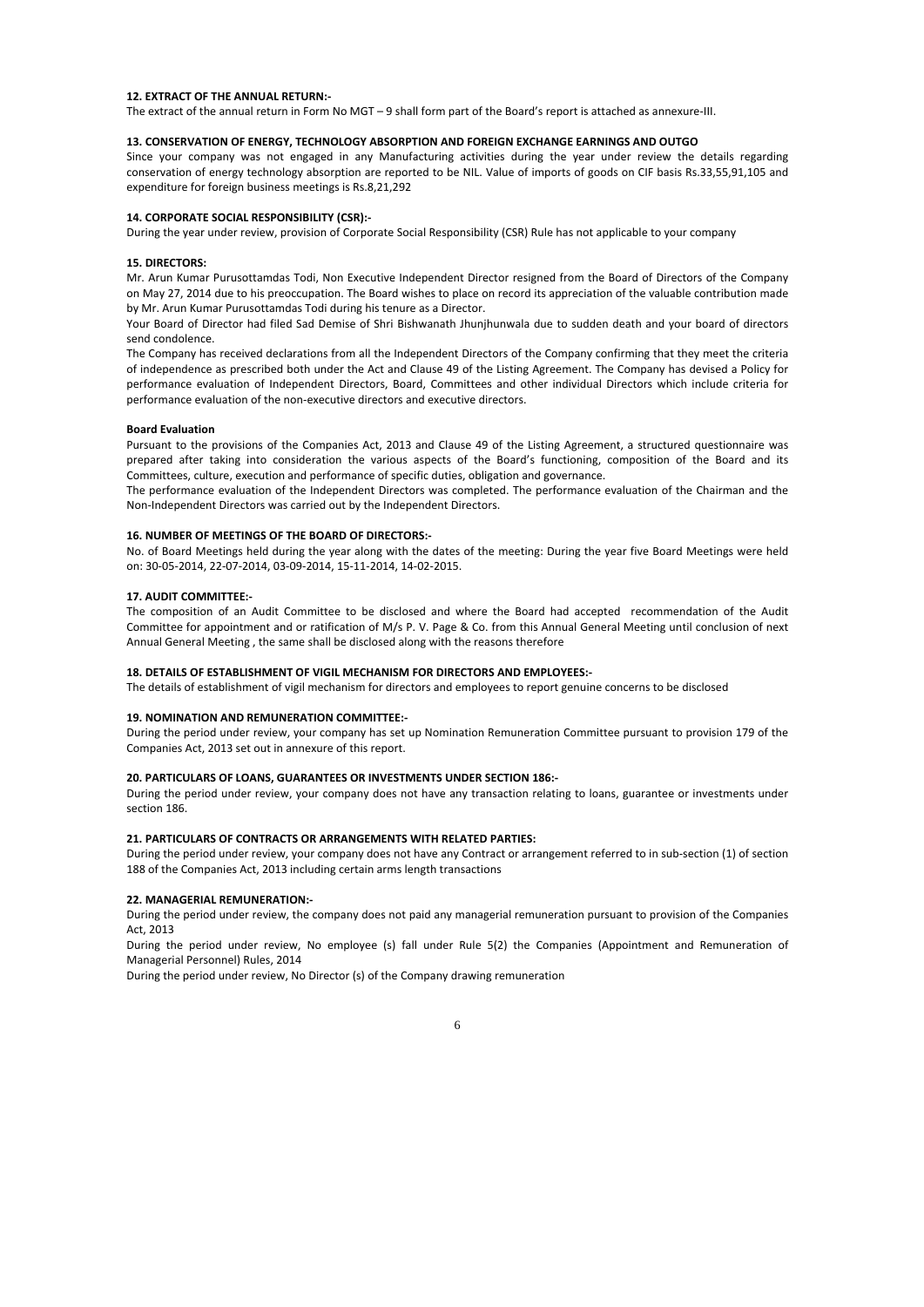# **23. SECRETARIAL AUDIT AND SECRETARIAL AUDIT REPORT:‐**

During the period under review, Secretarial Audit Report given by Mayur M. More Proprietor of M/s Mayur More & Associates, Company Secretaries shall be annexed with the report as Annexure‐I.

The Board of Directors shall provide explanations or comments on every qualification, reservation or adverse remark or disclaimer made by the company secretary in practice in the secretarial audit report.

# **24. CORPORATE GOVERNANCE CERTIFICATE:‐**

During the period under review, your company has taken corporate governance certificate from the practicing company secretaries regarding compliance of conditions of corporate governance as stipulated in Clause 49 of the Listing agreement shall be annexed with the report.

# **25. RISK MANAGEMENT POLICY:‐**

During the period under review, your company has taken appropriate risk management policy for future growth & prospective

# **26. DIRECTORS' RESPONSIBILITY STATEMENT:‐**

The Directors' Responsibility Statement referred to in clause (c) of sub-section (3) of Section 134 of the Companies Act, 2013, shall state that—

(a) in the preparation of the annual accounts, the applicable accounting standards had been followed along with proper explanation relating to material departures;

(b) the directors had selected such accounting policies and applied them consistently and made judgments and estimates that are reasonable and prudent so as to give a true and fair view of the state of affairs of the company at the end of the financial year and of the profit and loss of the company for that period;

(c) the directors had taken proper and sufficient care for the maintenance of adequate accounting records in accordance with the provisions of this Act for safeguarding the assets of the company and for preventing and detecting fraud and other irregularities; (d) the directors had prepared the annual accounts on a going concern basis; and

(e) the directors, in the case of a listed company, had laid down internal financial controls to be followed by the company and that such internal financial controls are adequate and were operating effectively.

(f) the directors had devised proper systems to ensure compliance with the provisions of all applicable laws and that such systems were adequate and operating effectively.

# **27. ACKNOWLEDGEMENTS:‐**

An acknowledgement to all with whose help, cooperation and hard work the Company is able to achieve the results.

Date: August 29, 2015

Place: Mumbai For and on behalf of the Board of Directors

Om Prakash Berlia Managing Director (DIN‐ 00646890)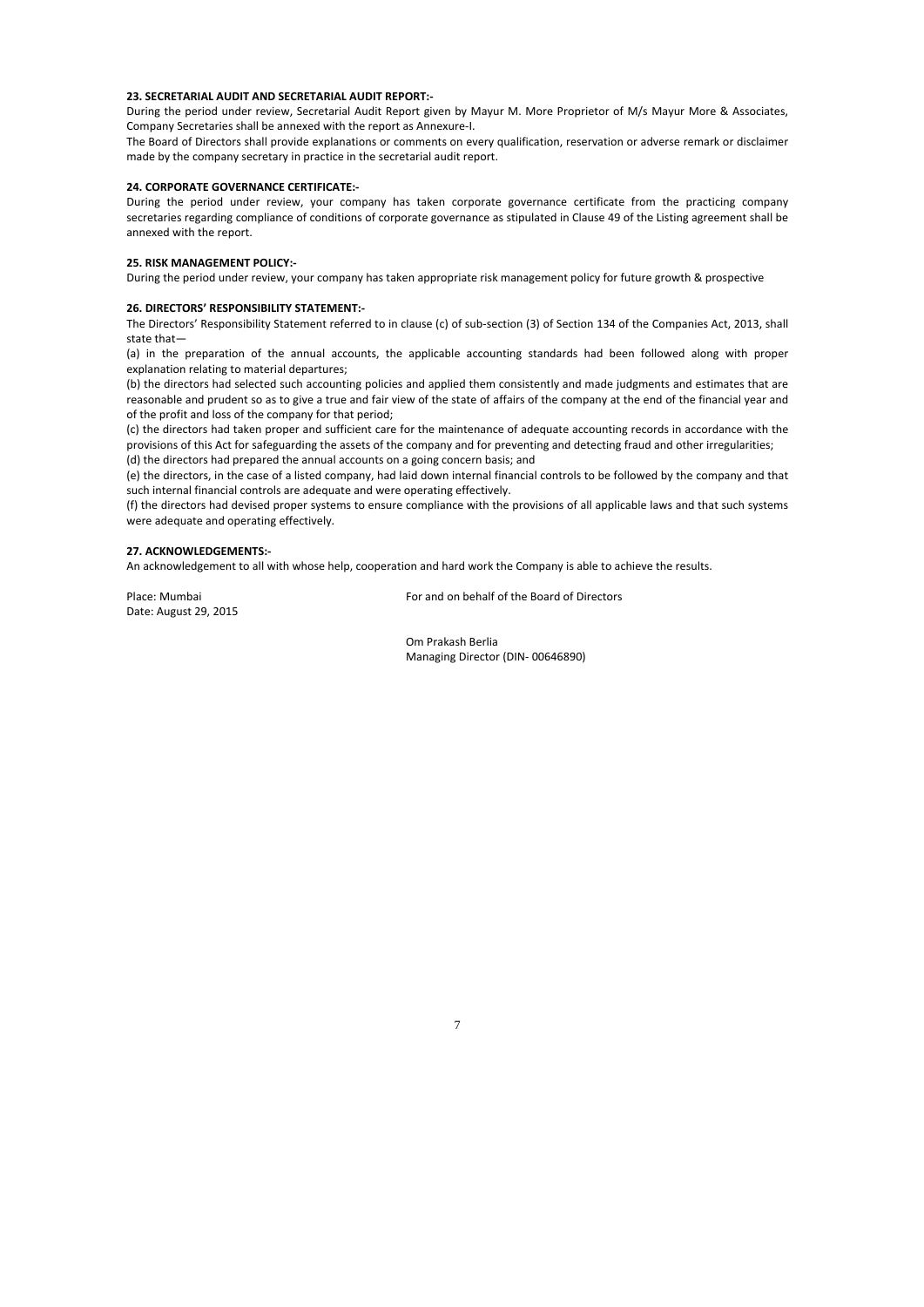# **MANAGEMENT DISCUSSION AND ANALYSIS REPORT:**

# **Industry Structure and Development:‐**

The NDA government in the centre has infused abundant optimism and hope of excellent performance in the minds of people and industry. The CPI inflation too on the other hand which was acting stubborn to ease to single digit from double digit since last few years has now been eased to 6%. The major contributor to bring the inflation down was falling crude prices across the globe. There are lot of stimulis announced the by government in the union budget to give a booster dose to give pace to investments in various sectors which has given genesis of strong GDP growth for the year fiscal year 2014-2015 aided by supporting external environment. The government has made substantial progress in several policy areas and long-term prospects for growth appears bright. The current situation offers an opportunity to further strengthen the business-friendly environment to domestic and foreign corporate and, in turn, enhance the quality of public spending. RBI too having its cynosure on high growth was also looking at inflation throughout the year and was in big dilemma to bring balance between pacing the growth and curbing the inflation. The Reserve Bank of India, in its persistent efforts to boost the pace of growth, reduced repo rate twice during the year. RBI has also indicated that it will continue to be accommodative in further easing of the rates if the inflation remains within the acceptable range and provided it is passed on by commensurate reduction in lending rates.

# **Outlook, Risk and Concern:‐**

The retail ecommerce market hasn't changed, meaning that we are still seeing very strong demand as well as growing competition. In fact, ecommerce still constitutes a small fraction of overall retail sales, so there remains tremendous growth potential. Also, since the market is evolving very rapidly with data formats continuing to vary widely, data collection and evaluation are particularly difficult. Consequently, one has to rely largely on surveys by both government and private agencies. The U.S. Census Bureau says that the manufacturing sector is relatively more reliant on e-commerce (57.1% of their total shipments), followed by merchant wholesalers (26.5% of their total sales). These two segments make up the business-to-business (B2B) category.

# **Opportunity and Threats:**

# **Opportunity:‐**

Long-term economic outlook positive, will lead to opportunity for capital market services Growing Financial Services industry's share of wallet for disposable income Regulatory reforms would aid greater participation by all class of investors Leveraging technology to enable best practices and processes Corporate looking at consolidation / acquisitions / restructuring opens out opportunities for the corporate advisory business

# **Threats:‐**

Execution risk Short term economic slowdown impacting investor sentiments and business activities Slowdown in global liquidity flows Increased intensity of competition from local and global players Market trends making other assets relatively attractive as investment avenues

## **Operational and Financial Performance:‐**

The summarized performance of Pesticides and Brewers Limited was as under:

|                        | 2014-15 (Rs in Lacs) | 2013-14 (Rs in Lacs) |
|------------------------|----------------------|----------------------|
| Revenue from Operation | 27380.98             | 11059.60             |
| Others                 | 0.73                 | 0.13                 |
| Profit Before Tax      | 295.28               | 100.33               |

# **Human Resources and Industrial Relations:‐**

The Company has appropriate policies in place for recruitment, training, skill development and compensation for its workmen, employees and staff. The Company makes an effort to keep on building good relationship with its associates, competitors and all the stakeholders in the various industries wherein it operates.

#### **Risk Management:‐**

Company has formulated a risk management framework which lays the procedure for risk assessment and mitigation. Company manages various risks like financial risk, operational risk, marketing risk, external risk and regulatory risks associated with the mortgage business. The critical risks which can significantly impact profitability and financial strength are credit risk, interest rate risk and liquidity risk.

# **Internal Control System:‐**

The Company has very effective control system covering both accounting and administrative controls. The internal audit carries out audit tests and report on non ‐ compliance / weaknesses if any, through internal audit reports. These reports are reviewed by the Audit Committee of the Board.

Date: August 29, 2015

Place: Mumbai For, Pesticides and Brewers Limited

 Om Prakash Berlia Managing Director DIN‐ 00646890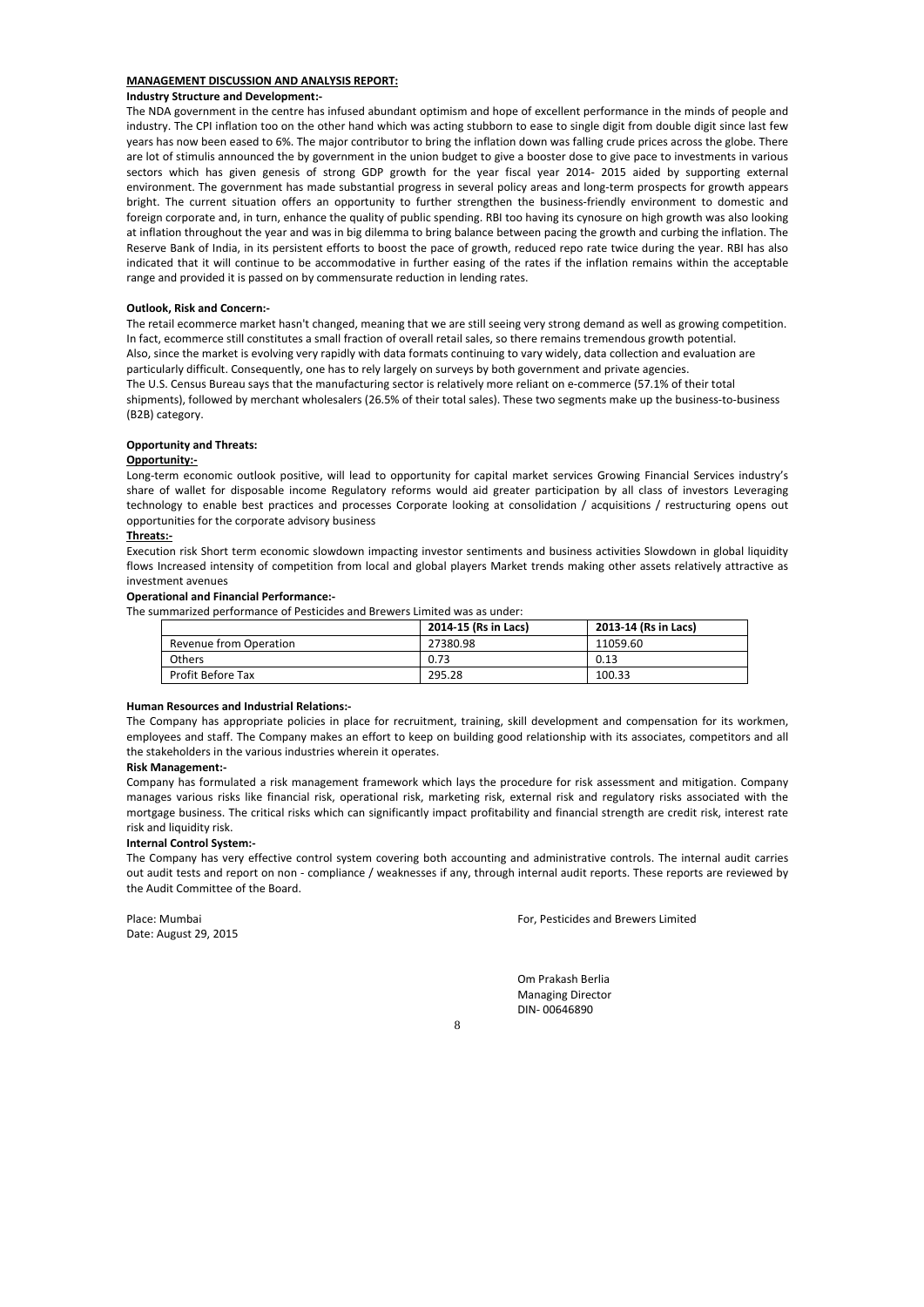# **Annexure to Directors' Report on Corporate Governance (Pursuant to clause 49 of the Listing Agreement) MANDATORY REQUIREMENTS**

**1. Company's philosophy on code of corporate Governance**: The Company believes in the practice of good Corporate Governance. A continuous process of delegation of powers commensurate with accountability coupled with trust, faith and transparency has been embedded in the day to day functioning. The company will endeavour to improve on these aspects on an ongoing basis.

**2. Board of Directors**: Size of the Board: The Board of Directors of the Company consists of 6 Directors, Composition, category and their attendance at the Board meetings during the year and at the last Annual General Meeting as also the number of other Directorship/Membership of Committees are as follows:

| оf<br>the<br>Name      | of<br>Category            | of<br>No.       | <b>Attendan</b> | of<br>other<br>No.     | of<br><b>Committees</b><br>No. |
|------------------------|---------------------------|-----------------|-----------------|------------------------|--------------------------------|
| <b>Director</b>        | Directorship              | Board           | ce at last      | companies excluding    | (other than -Pesticides        |
|                        |                           | <b>Meetings</b> | <b>AGM</b>      | Pvt. Ltd. Companies in | and Brewers Limited) in        |
|                        |                           | attended        |                 | which Director         | which member                   |
| Om Prakash Berlia      | <b>Managing Director</b>  | 5               | Yes             | Nil                    | Nil                            |
| Vibhash<br>Parimal     | <b>Executive Director</b> | 5               | Yes             | Nil                    | Nil                            |
| Mehta                  |                           |                 |                 |                        |                                |
| <b>Annie Fernandes</b> | Executive<br><b>No</b>    | 5               | Yes             | Nil                    | Nil                            |
|                        | Independent               |                 |                 |                        |                                |
|                        | Director                  |                 |                 |                        |                                |
| Damodar Poonam         | Non Executive             | 5               | Yes             | Nil                    | Nil                            |
| Chand Vyas             | Independent               |                 |                 |                        |                                |
|                        | Director                  |                 |                 |                        |                                |
| Rajendrakumar          | Non Executive             | 5               | Yes             | Nil                    | Nil                            |
| Kishanlal Agarwal      | Independent               |                 |                 |                        |                                |
|                        | Director                  |                 |                 |                        |                                |
| Pratik Didwania        | Non Executive             | 5               | Yes             | Nil                    | Nil                            |
|                        | Independent               |                 |                 |                        |                                |
|                        | Director                  |                 |                 |                        |                                |

No. of Board Meetings held during the year along with the dates of the meeting: During the year four Board Meetings were held on: 30‐05‐2014, 22‐07‐2014, 03‐09‐2014, 15‐11‐2014, 14‐02‐2015.

# **Responsibilities of the Board:**

The Board discharges the duties, responsibilities as required under the applicable statute (s) including the Companies Act, 1956, Companies Act 2013 Guidelines issued by SEBI and other regularities bodies from time to time. The Board of Directors ensures that other responsibilities do not have any material impact on their responsibilities as Directors of the Company.

# **Role of Independent Directors:**

The Independent Directors plays an important role & participate in all the deliberation of the Board and contribute to the decision making process with their knowledge and expertise in the areas of Accounts, Financial, Law & other professional areas.

# **3. Audit Committee**:

The Constitution and terms of reference of the committee are in compliance with the requirement of Section 177 of the Companies Act, 2013 and clause 49 of the Listing Agreements(s) with the Stock Exchange(s), the Board has constituted an Audit Committee. Shri. Rajendrakumar Kishanlal Agarwal is a Chairman of the committee with Shri. Om Prakash Berlia, Shri. Damodar Poonam Chand Vyas are members

The terms of reference of the Audit Committee are as outlined in the Companies Act, 2013 and the Listing Agreement (s). During the year under review, a total of five meetings of the Audit Committee were held, on 30‐05‐2014, 22‐07‐2014, 03‐09‐2014, 15‐11‐2014, 14‐02‐2015.

The Composition of Audit committee and attendance of each committee members is as under:‐

| <b>Committee Member</b>       | <b>Designation</b> | Category          | No of Meeting |
|-------------------------------|--------------------|-------------------|---------------|
| Shri. Rajendrakumar Kishanlal | Chairman           | Executive,<br>Non |               |
| Agarwal                       |                    | Independent       |               |
| Shri, Om Prakash Berlia       | Member             | Executive,<br>Non |               |
|                               |                    | Independent       |               |
| Shri, Damodar Poonam Chand    | Member             | Executive,<br>Non |               |
| Vyas                          |                    | Independent       |               |

# **4. Nomination and Remuneration Committee**:

The Company has a Nomination & Remuneration Committee of Directors. The nomenclature of Remuneration Committee of Board was changed to Nomination and Remuneration Committee and the roles were widened to comply with the provisions of Companies Act, 2013 and the new amended Clause 49 of the Listing Agreement effective from  $1<sup>st</sup>$  October, 2014 at the Board Meeting held on 14th August, 2014. Members of Nomination and Remuneration Committee are Shri. Om Prakash Berlia, Shri. Damodar Poonam Chand Vyas, Chairman of this Committee is Shri. Rajendrakumar Kishanlal Agarwal.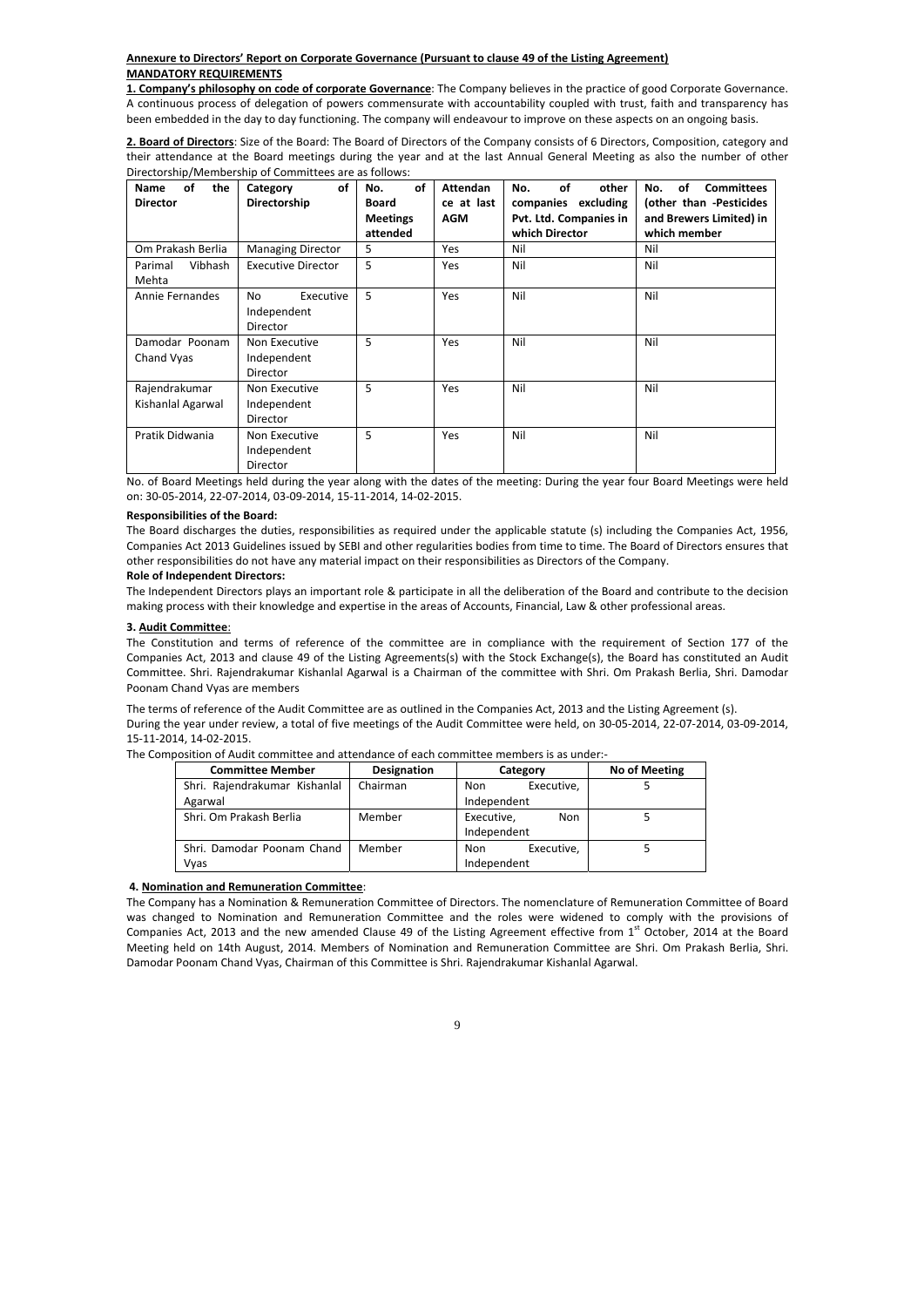The Constitution and terms of reference of the committee are in compliance with the provisions of the Companies Act, 2013 and Clause 49 of Listing Agreement. The Composition of the Nomination and Remuneration Committee and the details of meetings attended by the members of the Nomination and Remuneration Committee are given below.

| <b>Name of Directors</b>        | <b>Sitting Fees Paid (Rs.)</b> |
|---------------------------------|--------------------------------|
| Om Prakash Berlia               | ΝA                             |
| Rajendrakumar Kishanlal Agarwal | ΝA                             |
| Annie Jaquim Fernandes          | ΝA                             |
| Damodar Poonam Chand Vyas       | ΝA                             |
| Pratik Didwania                 | ΝA                             |
| Parimal Vibhash Mehta           | ΝA                             |

The broad terms of reference of the Nomination &Remuneration Committee are as under:

To approve the annual remuneration plan of the Company; To approve the remuneration and commission/incentive remuneration payable to the Managing Director and Whole Time Director for each financial year; To approve the remuneration and annual performance bonus payable to the Chief Financial Officer and the Executive Vice Presidents of the Company for each financial year; Such other matters as the Board may from time to time request the Remuneration Committee to examine and recommend/approve.

# **5. Stakeholder Relationship Committee**:

The Company has a Stakeholders Relationship Committee of Directors to look into the redressal of complaints of Investors such as transfer or credit of shares, non‐receipt of dividend/notices/annual reports, etc. The nomenclature of Shareholders and Investor Grievance Committee of Board was changed to Stakeholders Relationship Committee and the roles have been widened to get in line with the provisions of Companies Act, 2013 and the new amended Clause 49 of the Listing Agreement effective from 1st October, 2014.

The members of the Committee are Shri. Rajendrakumar Kishanlal Agarwal, Chairman, Shri. Om Prakash Berlia, Shri. Damodar Poonam Chand Vyas. Five meetings of the committee were held during the year which was attended by all the members.

# **6. Compliance Officer**: Mr. Jatin Mehta

|  | 7. General Body Meetings: The last three Annual General Meetings were held as under: |  |
|--|--------------------------------------------------------------------------------------|--|
|--|--------------------------------------------------------------------------------------|--|

| <b>Financial Year</b> | Date       | <b>Time</b> | Location                               |
|-----------------------|------------|-------------|----------------------------------------|
| 2011-12               | 29.09.2012 | 10.00 A.M   | Chitalsar.                             |
| 2012-13               | 30.09.2013 | 10.00 A.M   | Manpada, S.V. Road, Thane, Maharashtra |
| 2013-14               | 30.09.2014 | 10.00 A.M   | Chitalsar.                             |
|                       |            |             | Manpada, S.V. Road, Thane, Maharashtra |
|                       |            |             | Chitalsar.                             |
|                       |            |             | Manpada, S.V. Road, Thane, Maharashtra |
|                       |            |             |                                        |

No special resolutions was put through postal ballot nor is any proposed for this year

**8. Disclosures:** There were no transactions of material nature with its promoters. The Directors or the Management, their subsidiaries or relatives, etc. that may have potential conflict with the interest of the Company at large

# **9. Means of Communication**:

i. Quarterly results were send to stock exchange through Registered AD Post.

- ii. Newspapers wherein results normally published in Newspapers in One English along with regional language of the state.
- iii. Any website, where displayed: www.pbltd.in
- iv. Whether it also displays official news releases; and
- v. The presentations made to institutional investors or to the analysts: Not applicable

# **10. General Shareholder Information**:

i. AGM: Wednesday, 30<sup>th</sup> September, 2015 at 10.00 AM. At Chitalsar, Manpada, S. V. Road, Thane, Maharashtra., India

- ii. Financial year: 2014‐15
- iii. Date of Book closure: 22 /09/2015 to 30/09/2015 (both days inclusive)
- iv. Dividend Payment Date: NA
- v. Listing on Stock Exchanges: BSE Ltd
- vi. Stock Code: 506580
- vii. Market Price Data: NA

viii. Performance in comparison to broad‐based indices such as BSE Sensex, CRISIL index etc. : NA

x. Registrar and Transfer Agents: As company shares has not been demated, so there is no demat account.

Market Price Data: As Bombay Stock Exchange Ltd. has suspended trading of company share on Stock exchange, we are unable to give any price/transactions of shares during the year ended 31.03.2015.

x. Share Transfer System: No shares were required to lodge by board of directors pursuant provision of Companies Act, 2013 during the year under review.

xi. Distribution of shareholding: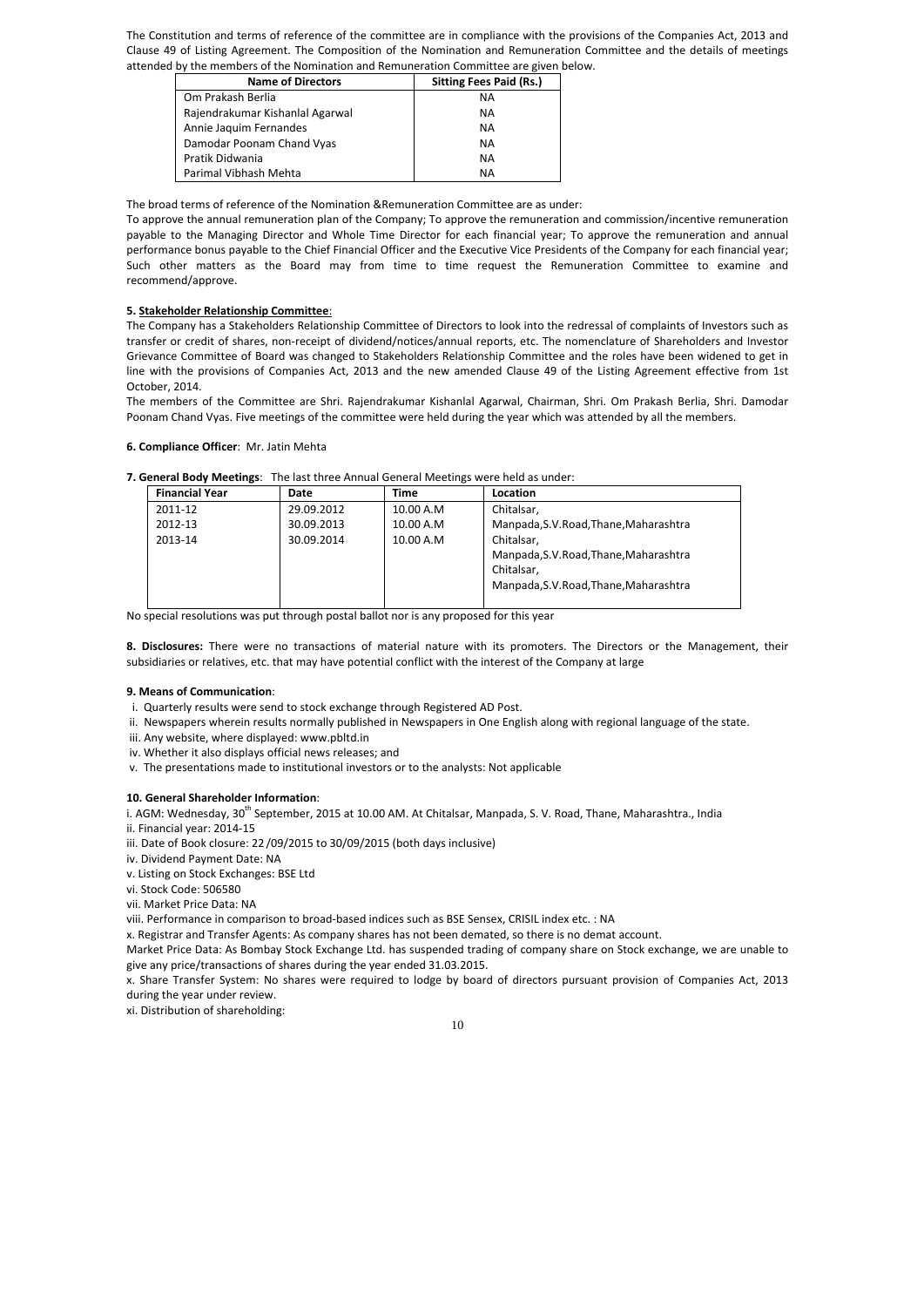# Distribution of Shareholding as on 31.03.2015

| <b>No. of Equity Shares</b> | No. of Shareholders | %          | No. of Shares | %          |
|-----------------------------|---------------------|------------|---------------|------------|
| Held                        |                     |            |               |            |
| <b>Upto 5000</b>            | 2144                | 99.26      | 235489        | 22.43      |
| 5001 to 10000               |                     | 0.14       | 23200         | 2.21       |
| 10001 to 20000              |                     | 0.09       | 22000         | 2.10       |
| 20001 to 30000              |                     | 0.09       | 48800         | 4.65       |
| 30001 to 40000              | <b>NIL</b>          | <b>NIL</b> | <b>NIL</b>    | <b>NIL</b> |
| 40001 to 50000              |                     | 0.05       | 41911         | 3.99       |
| 50001 to 100000             | 8                   | 0.37       | 678600        | 64.63      |
| Total                       | 2160                | 100        | 10,50,000     | 100        |

Shareholding Pattern (as on 31.03.2015)

| Category                                                                                                                 | No of shares | % of holding |
|--------------------------------------------------------------------------------------------------------------------------|--------------|--------------|
| Promoter                                                                                                                 |              |              |
| Promoter                                                                                                                 |              |              |
| Indian Promoter                                                                                                          | 0            | $\mathbf 0$  |
| Person Acting in Concern                                                                                                 | 0            | 0            |
| Total                                                                                                                    | $\mathbf 0$  | $\mathbf 0$  |
| Non Promoter                                                                                                             | 0            | $\mathbf 0$  |
| <b>Institutional Investors</b>                                                                                           |              |              |
| Banks, Financial Institutions, Insurance Companies<br>(Central/State Govt. Institutions/ Non-Government<br>Institutions) | $\Omega$     | $\mathbf 0$  |
| $b.$ FII                                                                                                                 | 200,000      | 19.05        |
| Total                                                                                                                    |              |              |
| <b>Others</b>                                                                                                            |              |              |
| Private corporate bodies                                                                                                 | 5,34,197     | 50.87        |
| Indian public                                                                                                            | 315,803      | 30.08        |
| NRI's/OCB's                                                                                                              | $\Omega$     | 0            |
| <b>Clearing Members</b>                                                                                                  | $\Omega$     | $\mathbf 0$  |
| Sub total                                                                                                                |              |              |
| <b>Total Non-Promoter holding</b>                                                                                        |              |              |
| <b>Grand Total</b>                                                                                                       | 10,50,000    | 100          |

# xii. Dematerialization of shares and liquidity:

| Particular                    | <b>No of Shares</b> | % of Shares |
|-------------------------------|---------------------|-------------|
| No of shares held in demat    |                     |             |
| No of Shares held in physical | 10.50.000           | 100         |
| Total                         | 10,50,000           | 100         |

xiii. Outstanding GDRs/ADRs/Warrants or any Convertible instruments, conversion date and likely impact on equity: NA

xiv. Plant Locations: NA

xv. Address for correspondence: Chitalsar, Manpada, S.V. Road, Thane‐ 400 614

# **11. Green Initiatives:**

Green Initiatives: Recently, The Ministry of Corporate Affairs (MCA), Government of India, had issued the following circulars in Green Initiative i.e. Circular Nos. 17/2011 and 18/2011, dated April 21, 2011 and April 29, 2011 respectively, allowing companies to send official documents to their Shareholders electronically as part of its Green Initiatives in Corporate Governance.

Recognizing the spirit of the circular issued by the MCA, we propose to send notices/documents (i.e., physical Annual Report of the Company comprising of Balance Sheet, Profit & Loss Account, Directors' Report, Auditors' Report etc.,) to the email address.

In this behalf, we are confident that you would appreciate the "Green Initiative" taken by MCA. We solicit your cooperation in helping the Company to implement the e‐governance initiatives of the Government.

Shareholders who have not updated their email ID till date are requested to kindly update your email address with company on the email id info@pbltd.in for physical holding of shares and co-operate with the Company to implement the Green Initiative of the Government in the following format.

| Name   | οt | the | Son         | οt | or | <b>Client ID</b> | No of shares | <b>PAN No</b> | <b>Email Address</b> |
|--------|----|-----|-------------|----|----|------------------|--------------|---------------|----------------------|
| Member |    |     | Daughter of |    |    |                  |              |               |                      |
|        |    |     |             |    |    |                  |              |               |                      |

# **12. Investor Correspondence:**

For transfer/dematerialization of shares and any other query relating to the shares of the company. M/s Pesticides and Brewers Limited, Address: Chitalsar, Manpada, S.V. Road, Thane‐ 400 614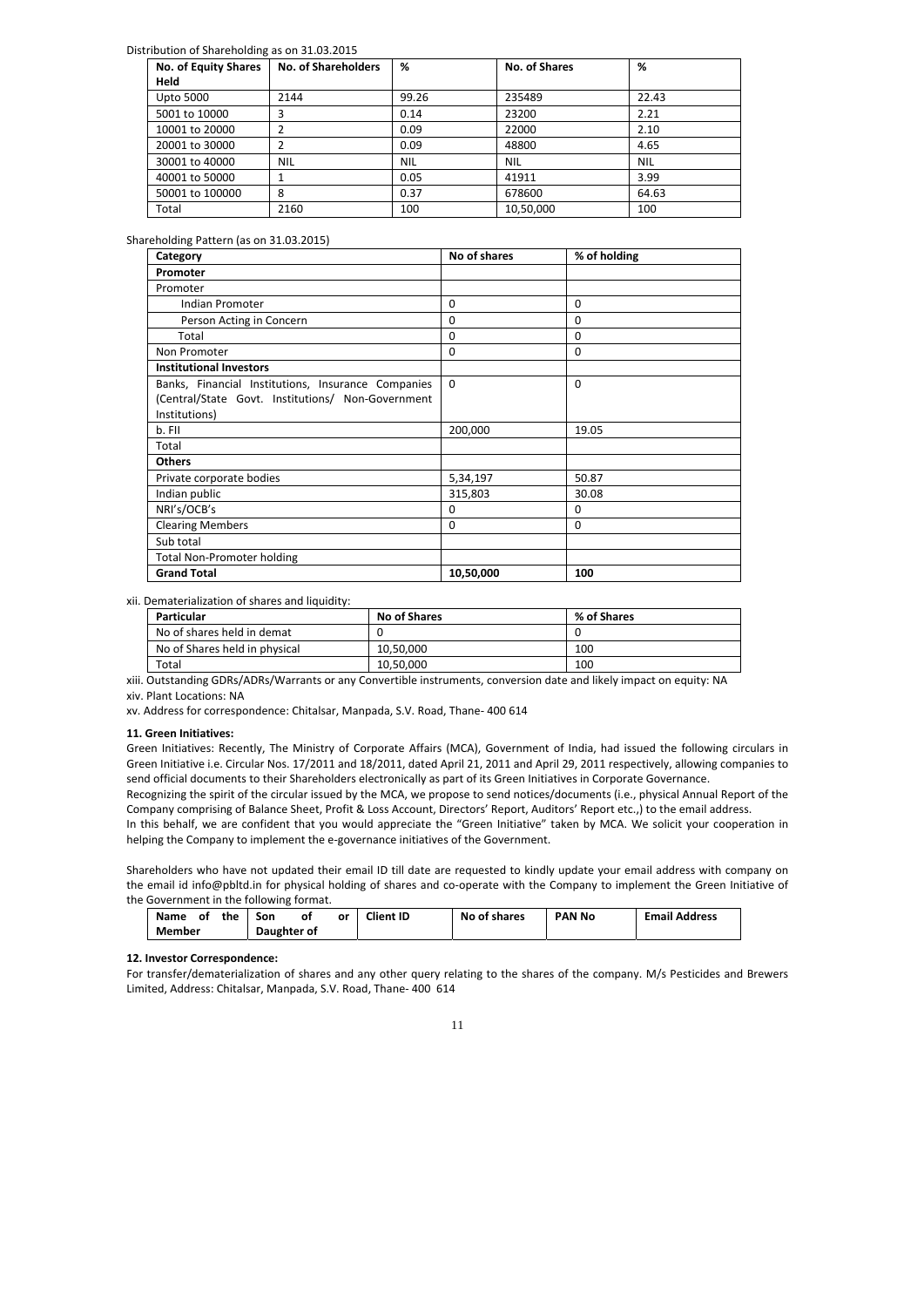# **Annexure‐I Form No. MGT‐9 EXTRACT OF ANNUAL RETURN**

**as on the financial year ended on 31st March, 2015**

[Pursuant to section 92(3) of the Companies Act, 2013 and rule 12(1) of the Companies (Management and Administration) Rules, 2014]

# **I. REGISTRATION AND OTHER DETAILS**:

i) **CIN :‐ L99999MH1960PLC011864**

ii) Registration Date:‐ 28‐10‐1960

iii) Name of the Company: Pesticide and Brewers Limited

iv) Category/Sub‐Category of the Company:‐Indian Non Government Company

v) Address of the Registered office and contact details:‐ Pesticides and Brewers Limited

vi) Whether listed company:‐ Yes

vii) Name, Address and Contact details of Registrar and Transfer Agent:‐ NA

# **II. PRINCIPAL BUSINESS ACTIVITIES OF THE COMPANY**

All the business activities contributing 10 % or more of the total turnover of the company shall be stated:‐

| SI. No. | Name and Description of main products / | NIC Code of the Product/ service   % to total turnover of the |         |
|---------|-----------------------------------------|---------------------------------------------------------------|---------|
|         | services                                |                                                               | company |
|         | Trading                                 | İΝΑ                                                           | 100     |

# **III. PARTICULARS OF HOLDING, SUBSIDIARY AND ASSOCIATE COMPANIES –**

| <b>S. NO</b> | Name And Address Of The<br>Company | Cin/Gln Holding / Subsidiary /<br>Associate | % Of Shares<br>Held | <b>Applicable Section</b> |
|--------------|------------------------------------|---------------------------------------------|---------------------|---------------------------|
|              | <b>NA</b>                          |                                             |                     |                           |

**IV. SHARE HOLDING PATTERN (Equity Share Capital Breakup as percentage of Total Equity)**

# **i) Category‐wise Share Holding**

| Category of                                                  | No. of Shares held at the beginning of the |          | No. of Shares held at the end of the year |                             |       |             | % Change |               |        |
|--------------------------------------------------------------|--------------------------------------------|----------|-------------------------------------------|-----------------------------|-------|-------------|----------|---------------|--------|
| <b>Shareholders</b>                                          |                                            |          | year (1.4.2014)                           |                             |       | (31.3.2015) |          |               | during |
|                                                              | Demat                                      | Physical | Total                                     | % of Total<br><b>Shares</b> | Demat | Physica I   | Total    | % of<br>Total |        |
| A. Promoter s                                                |                                            |          |                                           |                             |       |             |          |               |        |
| $(1)$ Indian                                                 |                                            |          |                                           |                             |       |             |          |               |        |
| a) Individual/HUF                                            |                                            |          |                                           |                             |       |             |          |               |        |
| b) Central Govt/ State0                                      |                                            |          |                                           |                             |       |             |          |               |        |
| Govt                                                         |                                            |          |                                           |                             |       |             |          |               |        |
| c) Bodies Corp.                                              |                                            |          |                                           |                             |       |             |          |               |        |
| d) Banks / FI                                                |                                            |          |                                           |                             |       |             |          |               |        |
| e) Any                                                       |                                            |          |                                           |                             |       |             |          |               |        |
| Other                                                        |                                            |          |                                           |                             |       |             |          |               |        |
| (i) Director                                                 |                                            |          |                                           |                             |       |             |          |               |        |
| (ii) Director Relative                                       |                                            |          |                                           |                             |       |             |          |               |        |
| (iii) PAC                                                    |                                            |          |                                           |                             |       |             |          |               |        |
| Sub-total (A) (1):-                                          |                                            |          |                                           |                             |       |             |          |               |        |
| (2) Foreign                                                  |                                            |          |                                           |                             |       |             |          |               |        |
| a) NRIs - Individuals                                        |                                            |          |                                           |                             |       |             |          |               |        |
| b) Other - Individuals                                       |                                            |          |                                           |                             |       |             |          |               |        |
| c) Bodies Corp.                                              |                                            |          |                                           |                             |       |             |          |               |        |
| d) Banks / FI e) Any                                         |                                            |          |                                           |                             |       |             |          |               |        |
| Other                                                        |                                            |          |                                           |                             |       |             |          |               |        |
|                                                              |                                            |          |                                           |                             |       |             |          |               |        |
| Sub-total                                                    |                                            |          |                                           |                             |       |             |          |               |        |
| (A) (2):-                                                    |                                            |          |                                           |                             |       |             |          |               |        |
|                                                              |                                            |          |                                           |                             |       |             |          |               |        |
| Total share holding of<br>(A)<br>Promoter<br>$(A)(1)+(A)(2)$ |                                            |          |                                           |                             |       |             |          |               |        |
|                                                              |                                            |          |                                           |                             |       |             |          |               |        |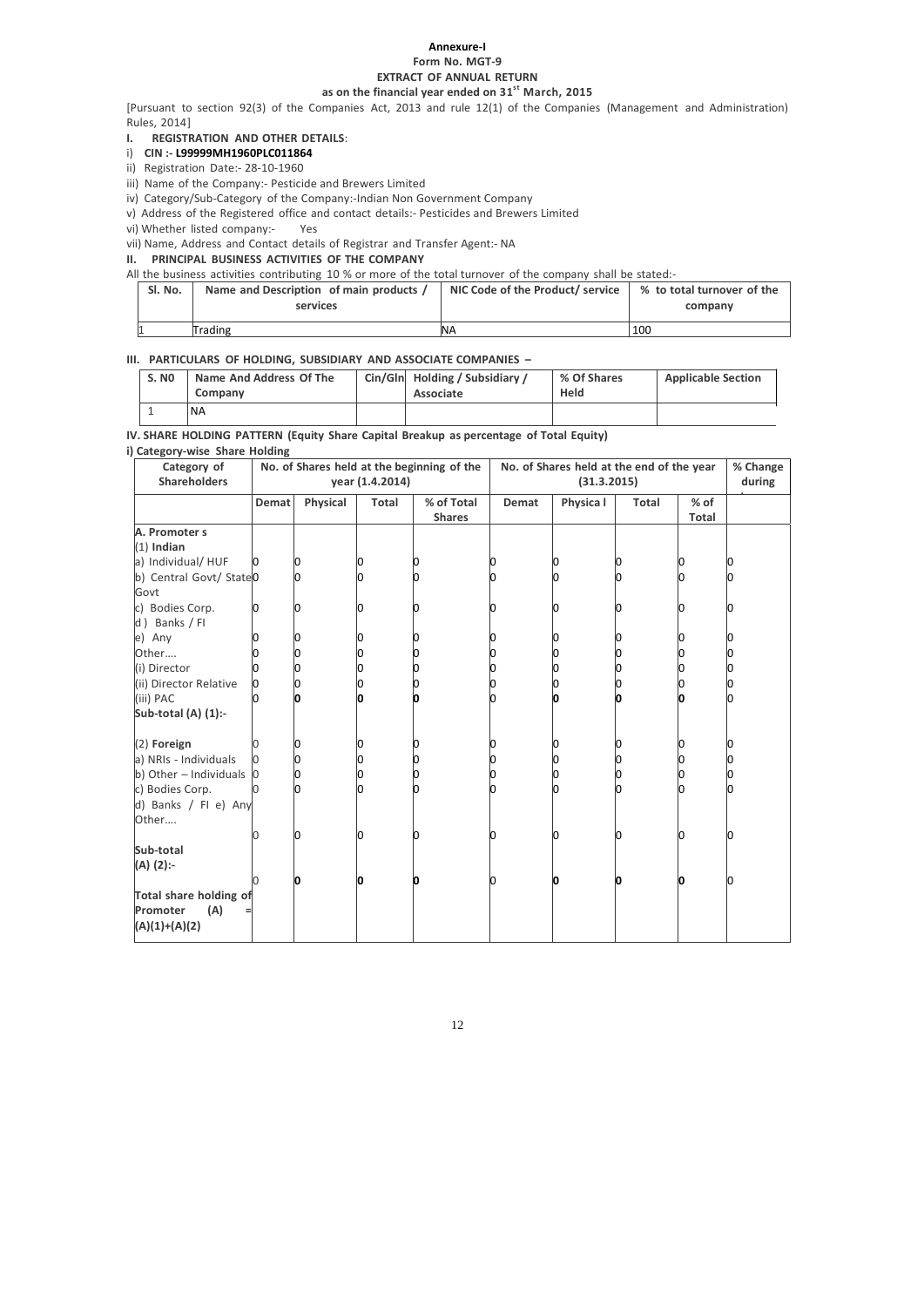| <b>B. Public Share</b> |   |           |               |       |     |           |           |       |    |
|------------------------|---|-----------|---------------|-------|-----|-----------|-----------|-------|----|
| holding                |   |           |               |       |     |           |           |       |    |
| <b>Institutions</b>    |   |           |               |       |     |           |           |       |    |
| a) Mutual Funds        |   |           |               |       |     |           |           |       |    |
| b) Banks / FI          |   |           |               |       |     |           |           |       |    |
| c) Central             |   |           |               |       |     |           |           |       |    |
| Govt                   |   |           |               |       |     |           |           |       |    |
| d) State Govt(s)       |   |           |               |       |     |           |           |       |    |
| e) Venture Capital     |   |           |               |       |     |           |           |       |    |
| Funds                  |   |           |               |       |     |           |           |       |    |
| f) Insurance           |   |           |               |       |     |           |           |       |    |
| Companies              |   |           |               |       |     |           |           |       |    |
| g) FIIs                |   |           |               |       |     |           |           |       |    |
| h) Foreign Venture     |   |           |               |       |     |           |           |       |    |
| Capital                |   |           |               |       |     |           |           |       |    |
| Funds                  |   |           |               |       |     |           |           |       |    |
| i) Others              |   | Ю         | IO            | n     | 0   | Ю         | O         | Ю     | Ю  |
| (specify)              |   |           |               |       |     |           |           |       |    |
|                        |   |           |               |       |     |           |           |       |    |
| Sub-total (B)(1):-     | n | n         | n             |       | 0   | n         | IN        | Ю     | n  |
| 2. Non- Institutions   |   |           |               |       |     |           |           |       |    |
| a) Bodies Corp.        | Ю | 5,34,197  | 5,34,197      | 50.87 |     | 5,34,197  | 5,34,197  | 50.87 |    |
| i) Indian              |   |           |               |       |     |           |           |       |    |
| ii) Overseas           |   |           | n             |       | n   |           |           |       |    |
| b) Individuals         |   |           |               |       |     |           |           |       |    |
|                        |   |           |               |       |     |           |           |       |    |
| i) Individual          |   |           |               |       |     |           |           |       |    |
| shareholders holding   | Ю | 2,00,000  | 2,00,000      | 19.05 | IO. | 2,00,000  | 2,00,000  | 19.05 | Ю  |
| nominal share capital  |   |           |               |       |     |           |           |       |    |
| up to Rs. 1 lakh       |   |           |               |       |     |           |           |       |    |
|                        |   |           |               |       |     |           |           |       |    |
| ii) Individual         |   |           |               |       |     |           |           |       |    |
| shareholders holding   |   |           |               |       |     |           |           |       |    |
| nominal share capital  |   |           |               |       |     |           |           |       |    |
| in excess of Rs 1 lakh | Ю | 3,15,803  | 3,15,803      | 30.08 | n   | 3,15,803  | 3,15,803  | 30.08 |    |
| Shares held by0<br>C.  |   |           |               |       |     |           |           |       | lo |
| Custodian for GDRs &   |   |           |               |       |     |           |           |       |    |
| <b>ADRs</b>            |   |           |               |       |     |           |           |       |    |
| <b>Grand Total</b>     | O | 10,50,000 | 10,50,000 100 |       | o   | 10,50,000 | 10,50,000 | 100   | o  |
| $(A+B+C)$              |   |           |               |       |     |           |           |       |    |

# **(ii) Shareholding of Promoters**

| SIN o.l | Shareholder's |        |                    | Shareholding at the beginning of the |                                     |         | Share holding at the end of the year |                   |
|---------|---------------|--------|--------------------|--------------------------------------|-------------------------------------|---------|--------------------------------------|-------------------|
|         | Name          |        | vear               |                                      |                                     |         |                                      |                   |
|         |               | No.    | total%of<br>of% of |                                      | SharesNo. of Shares % of total % of |         | Shares <sup>y</sup>                  | in<br>change      |
|         |               | Shares | <b>Shares</b>      | ofPledged                            |                                     | Shares  | ofPledged                            | holding<br>/share |
|         |               |        | lthe               | encumbered                           |                                     | the     | encumbered                           | toduring the year |
|         |               |        | company            | to total shares                      |                                     | company | total shares                         |                   |
|         | Total         |        |                    |                                      |                                     |         |                                      |                   |

# **(iii) Change in Promoters' Shareholding (please specify, if there is no change)**

| <b>Particulars</b>      | year (1.4.2014) |                              | Shareholding at the beginning of the Cumulative Shareholding during the year<br>(1.04.2014 to 31.3.2015) |                      |  |
|-------------------------|-----------------|------------------------------|----------------------------------------------------------------------------------------------------------|----------------------|--|
|                         | No. of shares   | % of total<br>ماله کا در است | No. of shares                                                                                            | % of total shares of |  |
| <b>NA</b>               |                 |                              |                                                                                                          |                      |  |
| At the beginning of the |                 |                              |                                                                                                          |                      |  |
| Increase/decrease       |                 |                              |                                                                                                          |                      |  |
| At the end of the year  |                 |                              |                                                                                                          |                      |  |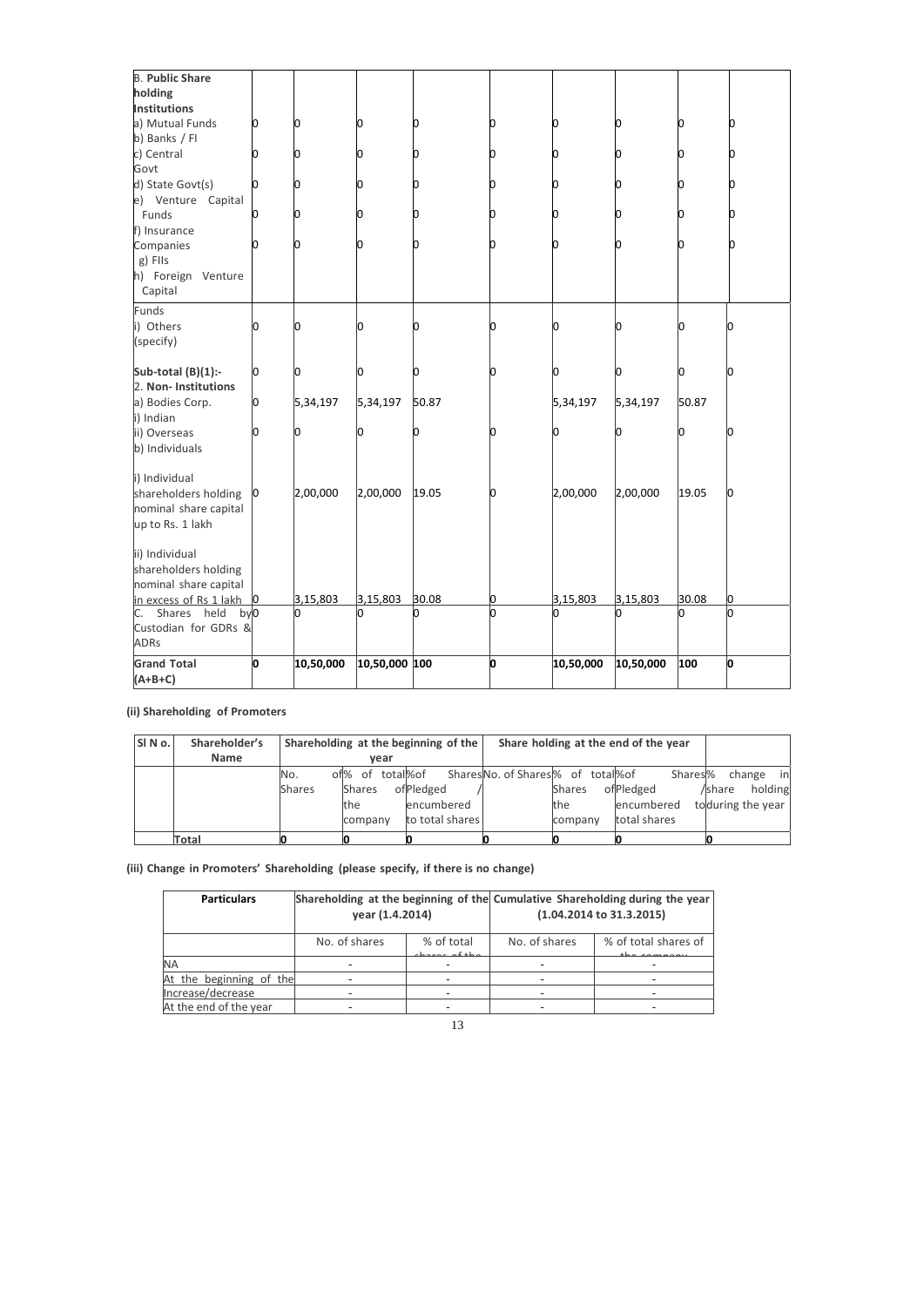| (iv) Share holding Pattern of top ten Shareholders (other than Directors, Promoters and Holders of GDRs and ADRs): |  |  |
|--------------------------------------------------------------------------------------------------------------------|--|--|
|--------------------------------------------------------------------------------------------------------------------|--|--|

| SI.<br>No.     | Name                         | Shareholding at the<br>beginning of the year |                   |      |                 |        | <b>Cumulative Shareholding</b><br>during the year (1.4.2014 to |                      |  |
|----------------|------------------------------|----------------------------------------------|-------------------|------|-----------------|--------|----------------------------------------------------------------|----------------------|--|
|                |                              |                                              | (1.4.2014)        |      |                 |        |                                                                | 31.03.2015)          |  |
|                |                              | No. of                                       | % of total shares | Date | Increase $/$    | Resson | No. of                                                         | % of total shares of |  |
|                |                              | shares                                       | of the company    |      | <b>Decrease</b> |        | shares                                                         | the company          |  |
|                | New Era Fabrics Ltd          | 100,000                                      | 9.52              |      |                 |        | 100,000                                                        | 9.52                 |  |
| $\overline{2}$ | Sujata Electronics Ltd       | 100.000                                      | 9.52              |      |                 |        | 100.000                                                        | 9.52                 |  |
| 3              | Infotech Era (P) Ltd         | 100,000                                      | 9.52              |      |                 |        | 100,000                                                        | 9.52                 |  |
| 4              | Berlia Chemicals and Traders | 70.600                                       | 6.72              | ٠    |                 |        | 70.600                                                         | 6.72                 |  |
| 5              | Satvijay Traders Private     | 54.000                                       | 5.14              |      |                 |        | 54.000                                                         | 5.14                 |  |
| 6              | The Berium Chemicals         | 54,000                                       | 5.14              |      |                 |        | 54,000                                                         | 5.14                 |  |

**(v) Shareholding of Directors and Key Managerial Personnel:**

| SI.<br>No.    |                                                                                                                                                                                             |                  | year (1.4.2014)                     |                  | Shareholding at the beginning of the Cumulative Shareholding during the<br>year (1.4.2014 to 31.3.2015) |  |  |
|---------------|---------------------------------------------------------------------------------------------------------------------------------------------------------------------------------------------|------------------|-------------------------------------|------------------|---------------------------------------------------------------------------------------------------------|--|--|
|               | Name of Directors                                                                                                                                                                           | No. of<br>shares | % of total shares of the<br>company | No. of<br>shares | % of total shares of the<br>company                                                                     |  |  |
|               | Mr. Om Prakash Berlia                                                                                                                                                                       |                  |                                     |                  |                                                                                                         |  |  |
|               | At beginning of the year                                                                                                                                                                    | 500              | 0.05                                | 5,00             | 0.05                                                                                                    |  |  |
|               | Date<br>wise<br>Decrease<br>Increase<br>in<br>Shareholding during the year specifying the<br>reasons for increase / decrease (e.g.<br>allotment / transfer / bonus / sweat equity<br>letc): |                  |                                     | --               |                                                                                                         |  |  |
|               | At the End of the year                                                                                                                                                                      | 500              | 0.05                                | 5,00             | 0.05                                                                                                    |  |  |
| $\mathcal{P}$ | Mr. Parimal Vibhash Mehta                                                                                                                                                                   |                  |                                     |                  |                                                                                                         |  |  |
|               | At beginning of the year                                                                                                                                                                    | 500              | 0.05                                | 500              | 0.05                                                                                                    |  |  |
|               | Date<br>wise<br>Decrease<br>Increase<br>inl<br>Shareholding during the year specifying the<br>reasons for increase / decrease (e.g.<br>allotment / transfer / bonus / sweat equity<br>etc): |                  |                                     |                  |                                                                                                         |  |  |
|               | At the End of the year                                                                                                                                                                      | 500              | 0.05                                | 500              | 0.05                                                                                                    |  |  |

# **V. INDEBTEDNESS**

**Indebtedness of the Company including interest outstanding/accrued but not due for payment**

|                                                             | <b>Secured Loans</b><br>excluding deposits | Unsecured<br>Loans | <b>Deposits</b> | Total<br><b>Indebtednes</b> |
|-------------------------------------------------------------|--------------------------------------------|--------------------|-----------------|-----------------------------|
| Indebtedness at the beginning of the financial year         |                                            |                    |                 |                             |
| i) Principal Amount                                         |                                            |                    |                 |                             |
| ii) Interest due but not paid iii) Interest accrued but not | $\Omega$                                   | $\Omega$           | $\Omega$        | 0                           |
| Due                                                         |                                            |                    |                 |                             |
| Total (i+ii+iii)                                            | $\Omega$                                   | $\Omega$           | $\Omega$        | $\Omega$                    |
| Change in Indebtedness during the financial year            |                                            |                    |                 |                             |
| Addition                                                    | $\Omega$                                   | o                  | <sup>0</sup>    |                             |
| Reduction                                                   |                                            |                    |                 |                             |
| <b>Net Change</b>                                           | $\Omega$                                   | $\Omega$           | $\Omega$        | 0                           |
| Indebtedness at the                                         |                                            |                    |                 |                             |
| end of the financial year                                   |                                            |                    |                 |                             |
| Principal Amount                                            | 0                                          | O                  | 0               |                             |
| Interest due but not paid iii) Interest accrued but not due | O                                          | U                  | $\Omega$        |                             |
| Total (i+ii+iii)                                            | $\Omega$                                   | $\Omega$           | $\Omega$        | $\Omega$                    |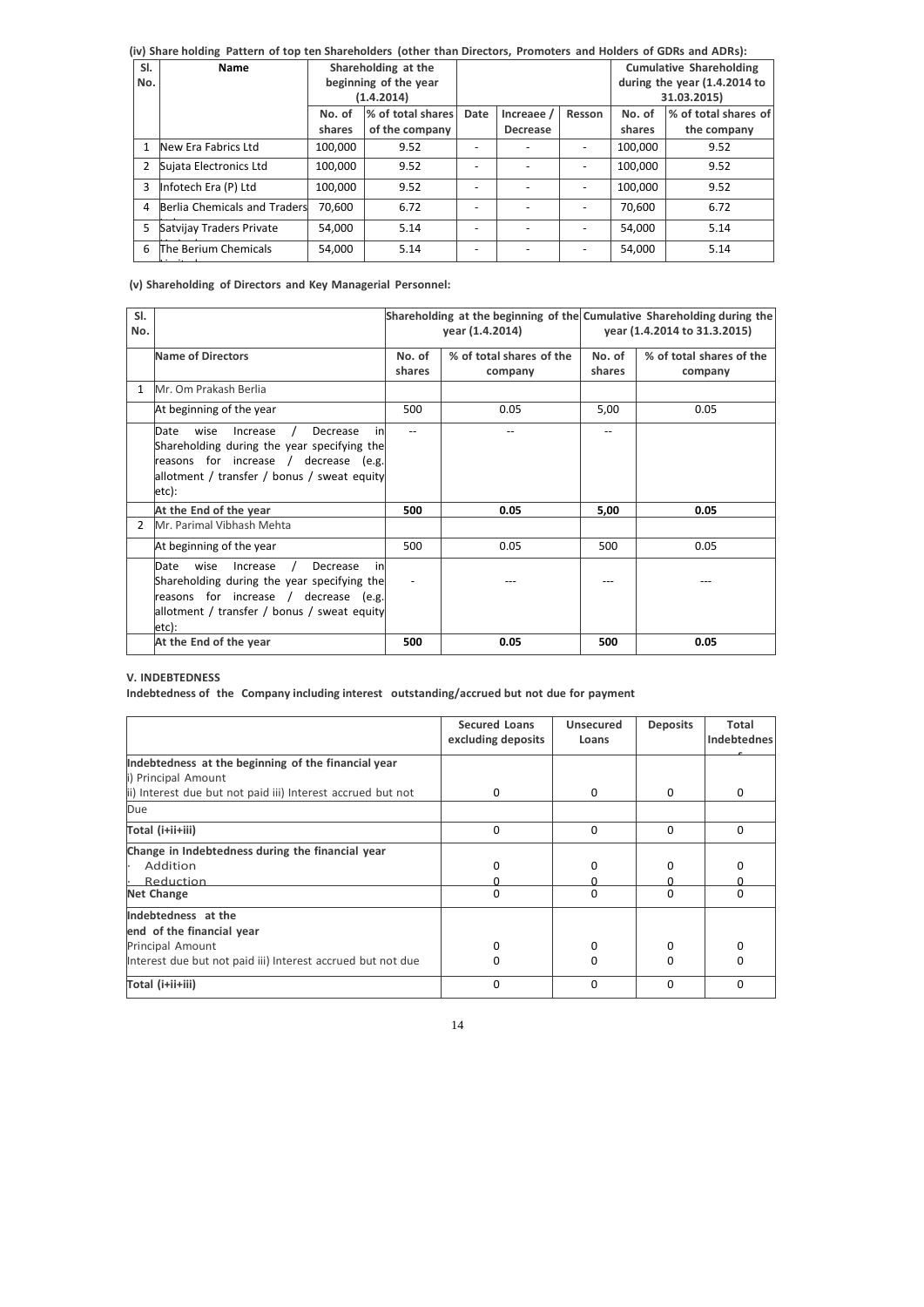# **VI. REMUNERATION OF DIRECTORS AND KEY MANAGERIAL PERSONNEL**

A. Remuneration to Managing Director, Whole-time Directors and/or Manager:

| Sl. no. | <b>Particulars of Remuneration</b>                                                                                                                                    | Name of MD/WTD/<br>Manager | Total<br>Amount |
|---------|-----------------------------------------------------------------------------------------------------------------------------------------------------------------------|----------------------------|-----------------|
| 1.      | Gross salary<br>(a) Salary as per provisions contained in section $17(1)$ of<br>the Income-tax Act, 1961<br>(b) Value of perquisites $u/s$ 17(2) Income-tax Act, 1961 | 0                          | 0               |
| 2.      | <b>Stock Option</b>                                                                                                                                                   | n                          | O               |
| 3.      | Sweat Equity                                                                                                                                                          | n                          | ŋ               |
| 4.      | Commission<br>as % of profit<br>others, specify                                                                                                                       | $\Omega$                   | 0               |
| 5.      | Others, please specify                                                                                                                                                | O                          | O               |
|         | Total (A)                                                                                                                                                             |                            |                 |
|         | Ceiling as per the Act                                                                                                                                                | 0                          | 0               |

# B. Remuneration to other directors:

| SI. no. | <b>Particulars of Remuneration</b>        | <b>Name of Directors</b>  |                     |                           |                 | Total<br>Amount |
|---------|-------------------------------------------|---------------------------|---------------------|---------------------------|-----------------|-----------------|
|         |                                           | Annie<br><b>Fernandes</b> | Rajendra<br>Agarwal | Pratik<br><b>Didwania</b> | Damodar<br>Vyas |                 |
|         | Independent Directors                     |                           |                     |                           |                 |                 |
|         | Fee for attending board committee         | $\Omega$                  | 0                   | $\Omega$                  | 0               | 0               |
|         | meetings                                  | $\Omega$                  | 0                   | $\Omega$                  | 0               | 0               |
|         | Total $(1)$                               | $\Omega$                  | 0                   | $\Omega$                  | 0               | 0               |
|         | Other Non-Executive<br><b>Directors</b>   |                           |                     |                           |                 |                 |
|         | $\cdot$ Fee for attending board committee | $\mathbf 0$               | 0                   | $\Omega$                  | $\Omega$        | 0               |
|         | meetings                                  | $\Omega$                  | O                   | O                         | O               | 0               |
|         | Total (2)                                 | $\Omega$                  | 0                   | $\Omega$                  | O               | O               |
|         | Total $(B)=(1+2)$                         | $\Omega$                  | 0                   | O                         |                 | O               |
|         | <b>Total Managerial Remuneration</b>      | $\Omega$                  | 0                   | O                         | $\Omega$        | U               |
|         | Overall Ceiling as per the Act            | O                         | 0                   |                           |                 | O               |

# C. REMUNERATION TO KEY MANAGERIAL PERSONNEL OTHER THAN MD/MANAGER/WTD:

| SI. no. | <b>Particulars of Remuneration</b>                           | <b>Key Managerial Personnel</b> |           |              |       |
|---------|--------------------------------------------------------------|---------------------------------|-----------|--------------|-------|
|         |                                                              | CEO                             | Company   | <b>CFO</b>   | Total |
|         |                                                              |                                 | Secretary |              |       |
| 1.      | Gross salary                                                 |                                 |           |              |       |
|         | (a) Salary as per provisions contained in section $17(1)$ of |                                 |           |              |       |
|         | the Income-tax Act, 1961                                     | $\Omega$                        | $\Omega$  | $\Omega$     |       |
|         | (b) Value of perquisites u/s 17(2) Income-tax Act, 1961      | O                               |           | $\Omega$     |       |
| 2.      | <b>Stock Option</b>                                          | O                               |           | <sup>0</sup> |       |
| 3.      | Sweat Equity                                                 | $\Omega$                        |           | <sup>0</sup> |       |
| 4.      | Commission                                                   |                                 |           |              |       |
|         | as % of profit                                               | 0                               | $\Omega$  | $\Omega$     |       |
|         | others, specify                                              |                                 |           |              |       |
| 5.      | Others, please specify                                       | O                               |           | O            |       |
|         | Total                                                        |                                 |           |              |       |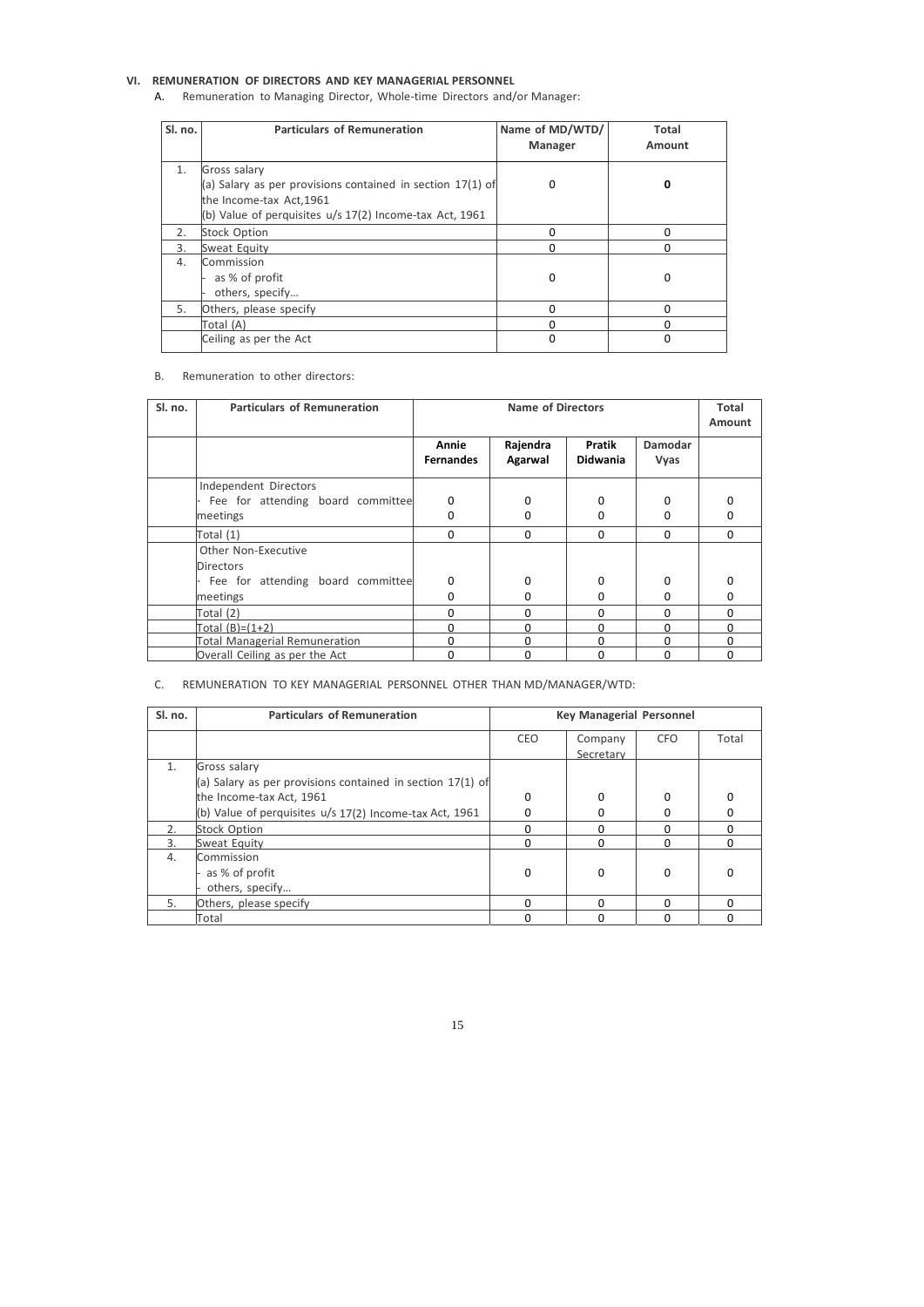# **VII. PENALTIES / PUNISHMENT / COMPOUNDING OF OFFENCES: Not Applicable**

| A. COMPANY                   |           |      |           |           |            |
|------------------------------|-----------|------|-----------|-----------|------------|
| Penalty                      | ΝA        | İΝA  | İΝA       | ΙNΑ       | İΝA        |
| Punishment                   | 'NА       | 'NА  | <b>NA</b> | lΝA       | <b>NA</b>  |
| Compounding                  | NА        | NА   | ΙNΑ       | 'NА       | <b>NA</b>  |
| <b>B. DIRECTORS</b>          |           |      |           |           |            |
| Penalty                      | <b>NA</b> | 'NА  | 'NА       | lΝA       | İΝA        |
| Punishment                   | <b>NA</b> | 'NА  | 'NА       | <b>NA</b> | ΙNΑ        |
| Compounding                  | 'NА       | IN A | 'NА       | 'NА       | <b>INA</b> |
| C. OTHER OFFICERS IN DEFAULT |           |      |           |           |            |
| Penalty                      | ΝA        | 'NА  | 'NА       | ΙNΑ       | İΝA        |
| Punishment                   | INA       | 'NА  | 'NА       | İΝA       | İΝA        |
|                              | ΝA.       | 'NА  | 'NА       | İΝA       | İΝA        |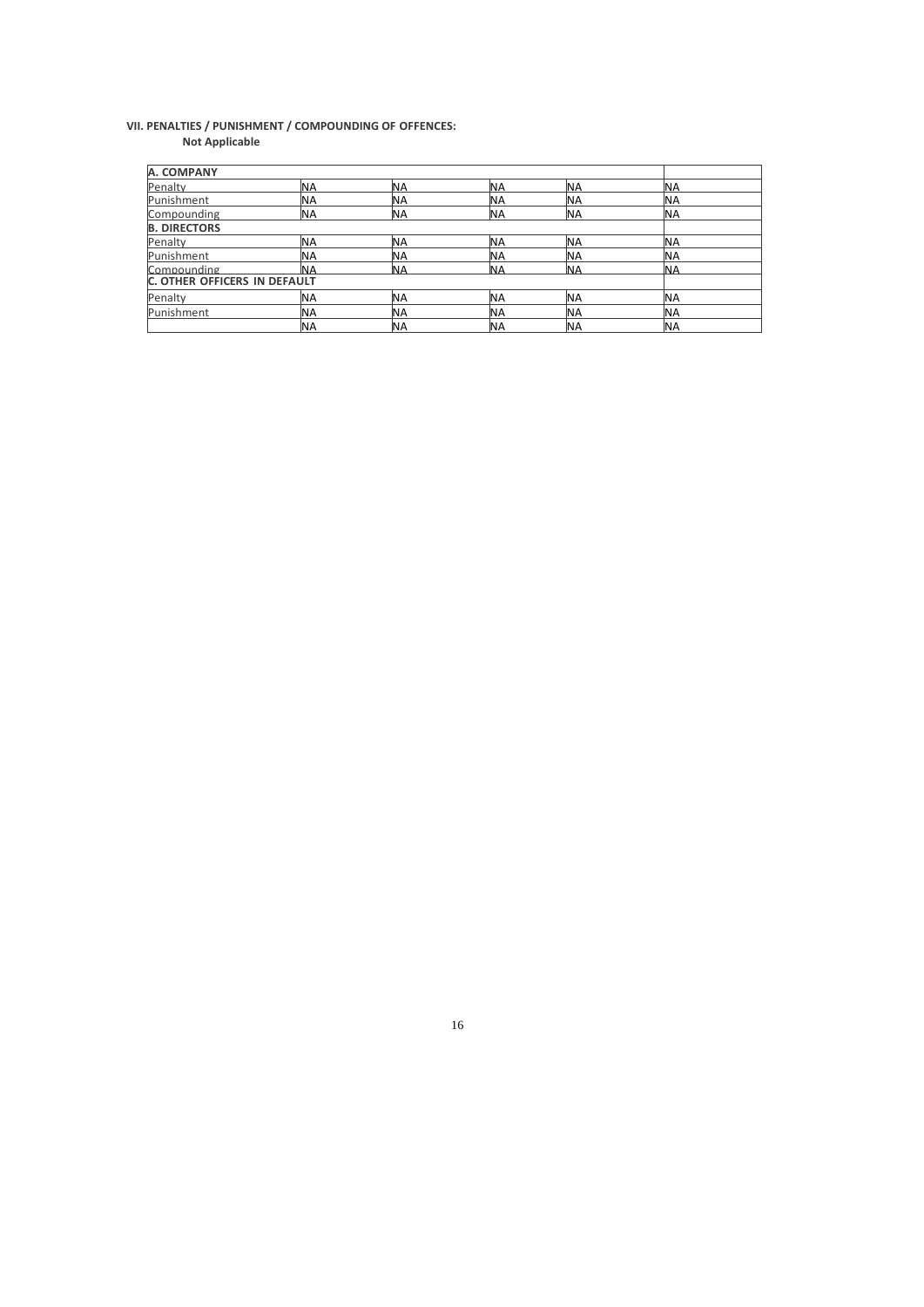# **Annexure‐II FORM NO. MR‐3 SECRETARIAL AUDIT REPORT**

# **FOR THE FINANCIAL YEAR ENDED MARCH 31, 2015**

[Pursuant to section 204(1) of the Companies Act, 2013 and rule No.9 of the Companies (Appointment and Remuneration *Personnel) Rules, 2014]*

**To, The Members, Pesticides and Brewers Limited** Chitalsar Manpada, S. V. Road, Thane‐ 400 607

We have conducted the secretarial audit of the compliance of applicable statutory provisions and the adherence to good corporate practices by Pesticide and Brewers Limited (hereinafter called the company). Secretarial Audit was conducted in a manner that provided me a reasonable basis for evaluating the corporate conducts/statutory compliances and expressing my opinion thereon.

Based on our verification of the Pesticides and Brewers Limited books, papers, minute books, forms and returns filed and other records maintained by the company and also the information provided by the Company, its officers, agents and authorized representatives during the conduct of secretarial audit, We hereby report that in our opinion, the company has, during the audit period covering the financial year ended on 31<sup>st</sup> March, 2015 complied with the statutory provisions listed hereunder and also that the Company has proper Board‐processes and compliance‐mechanism in place to the extent, in the manner and subject to the reporting made hereinafter:

(i) The Companies Act, 2013 (the Act) and the rules made there under;

(ii) The Securities Contracts (Regulation) Act, 1956 ('SCRA') and the rules made there under;

(iii) Foreign Exchange Management Act, 1999 and the rules and regulations made there under to the extent of Foreign Direct Investment, Overseas Direct Investment and External Commercial Borrowings- (Not Applicable to this Company During Audit Period);

(iv) The Securities Contracts (Regulation) Rules, 1957;

We further report that during the year, it was not mandatory on the part of the Company to comply with the following regulation/ guideline due to trading has been suspended from BSE Ltd due to non compliance since 2002, the company has under process of revocation of suspension with BSE Ltd.

(a) The Securities and Exchange Board of India (Substantial Acquisition of Shares and Takeovers) Regulations, 2011;

(b) The Securities and Exchange Board of India (Prohibition of Insider Trading) Regulations, 1992;

(c) The Securities and Exchange Board of India (Issue of Capital and Disclosure Requirements) Regulations, 2009;

(d) The Depositories Act 1996 and the regulation and bye laws framed there under

(e) The Securities Exchange Board of India (Registrar to an Issue and Share Transfer Agents) Regulations, 1993;

(f) The Securities and Exchange Board of India (Depositories and Participants) Regulations, 1996

During the period under review the Company has complied with the provisions of the Act, Rules, Regulations, Guidelines, Standards, etc. mentioned above except to the extend as mentioned below :

- 1. The Company has not yet appointment Internal Auditor pursuant to provision of section 138 of the Companies Act, 2013 and rule 13 of the Companies (accounts) rules, 2014. The Company has under process to appoint Internal Auditor.
- 2. The Company has not yet appoint Company Secretary pursuant to Clause 47 (a) of Listing Agreement and Chief Financial Officer and Company Secretary pursuant to provision of section 203 (1) of the Companies Act, 2013 and rule 8 of the Companies (Appointment and Remuneration of Managerial Personnel) Rules, 2014.

# **We further report that**

The Board of Directors of the Company is duly constituted with proper balance of Executive Directors, Non‐Executive Directors and Independent Directors. The changes in the composition of the Board of Directors that took place during the period under review were carried out in compliance with the provisions of the Act.

Adequate notice is given to all directors to schedule the Board Meetings, agenda and detailed notes on agenda were sent at least seven days in advance, and a system exists for seeking and obtaining further information and clarifications on the agenda items before the meeting and for meaningful participation at the meeting.

Majority decision is carried through while the dissenting members' views are captured and recorded as part of the minutes.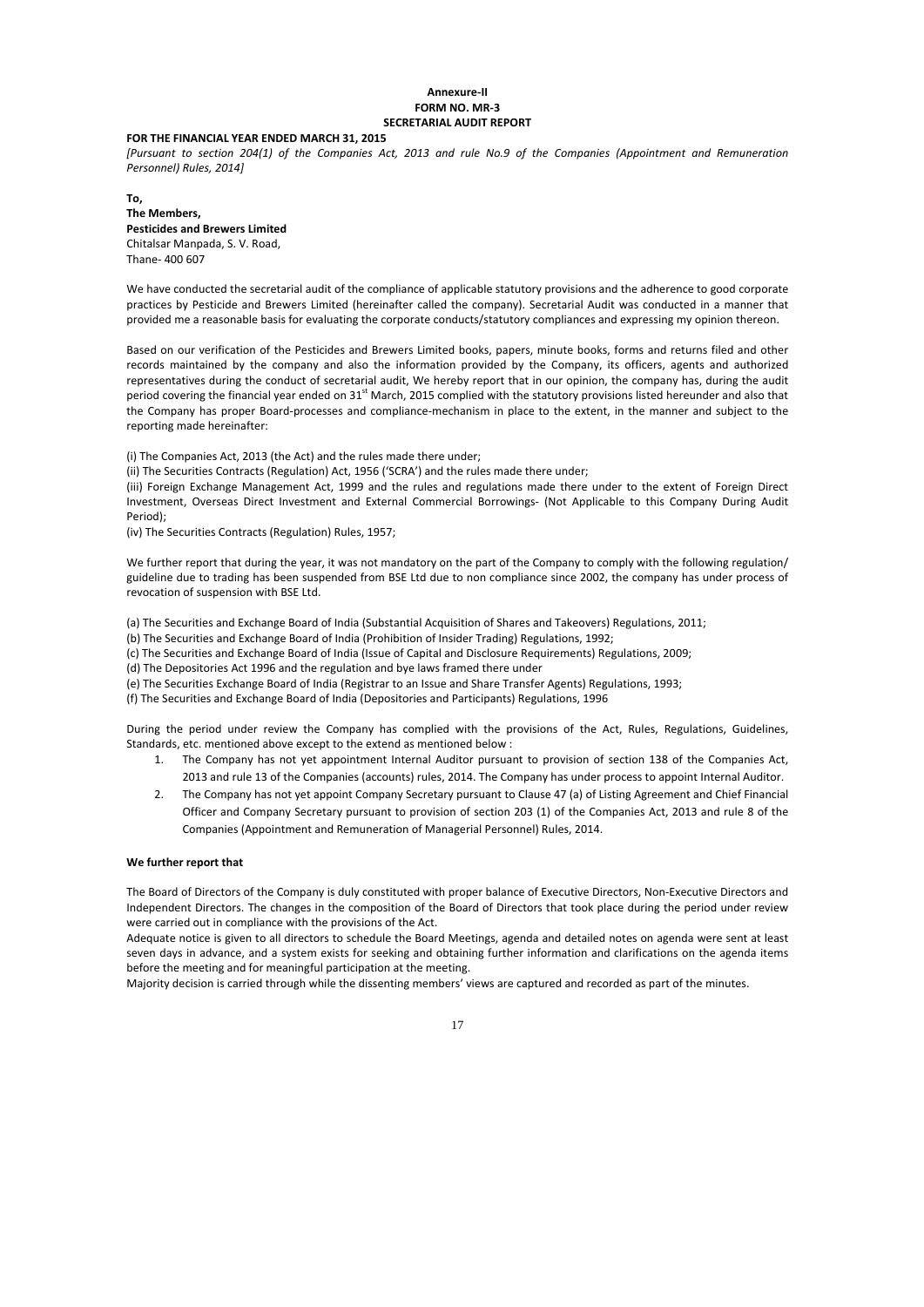**We I further report that** there are adequate systems and processes in the company commensurate with the size and operations of the company to monitor and ensure compliance with applicable laws, rules, regulations and guidelines.

**We I further report that** during the audit period there were no instance of :

- i. Public / Rights / Preferential Issue of Shares / debentures / sweat equity.
- ii. Redemption / buy-back of securities.
- iii. Merger / amalgamation / reconstruction etc.
- iv. Foreign Technical collaborations.

Place: Mumbai For, Mayur More & Associates Date: 10.08.2015 Company Secretaries

> Mayur More (Proprietor) ACS No 35249 CP No. 13104

**Annexure 'A'**

**To,**

**The Members Pesticides and Brewers Limited** Chitalsar Manpada, S. V. Road, Thane‐ 400 607

Our report of even date is to read along with this letter.

- 1. Maintenance of secretarial record is the responsibilities of the management of the Company. Our responsibility is to express an opinion on these secretarial records based on our audit.
- 2. We have followed the audit practice and processes as were appropriate to obtain reasonable assurance about correctness of the contents of the secretarial records. The verification was done on test basis to ensure that correct facts are reflecting in secretarial records. We believe that the processes and practice, we followed provide a reasonable basis for our opinion.
- 3. Where ever required, we have obtained the management representation about the compliance of laws, rules and regulations and happening of events etc.
- 4. We have not verified correctness and appropriateness of financial records and books of Accounts of the Company.
- 5. The Compliance of the provision of Corporate and other applicable laws, rules, regulations, standards is the responsibilities of management. Our examination was limited to the verification of procedures on test basis.
- 6. The secretarial Audit report is neither as assurance as to the future viability of the company nor of the efficacy or effectiveness with which the management has conducted the affairs of the Company.

Date: 10.08.2015 For, Mayur More & Associates Date: 10.08.2015 Company Secretaries

> Mayur More (Proprietor) ACS No 35249 CP No. 13104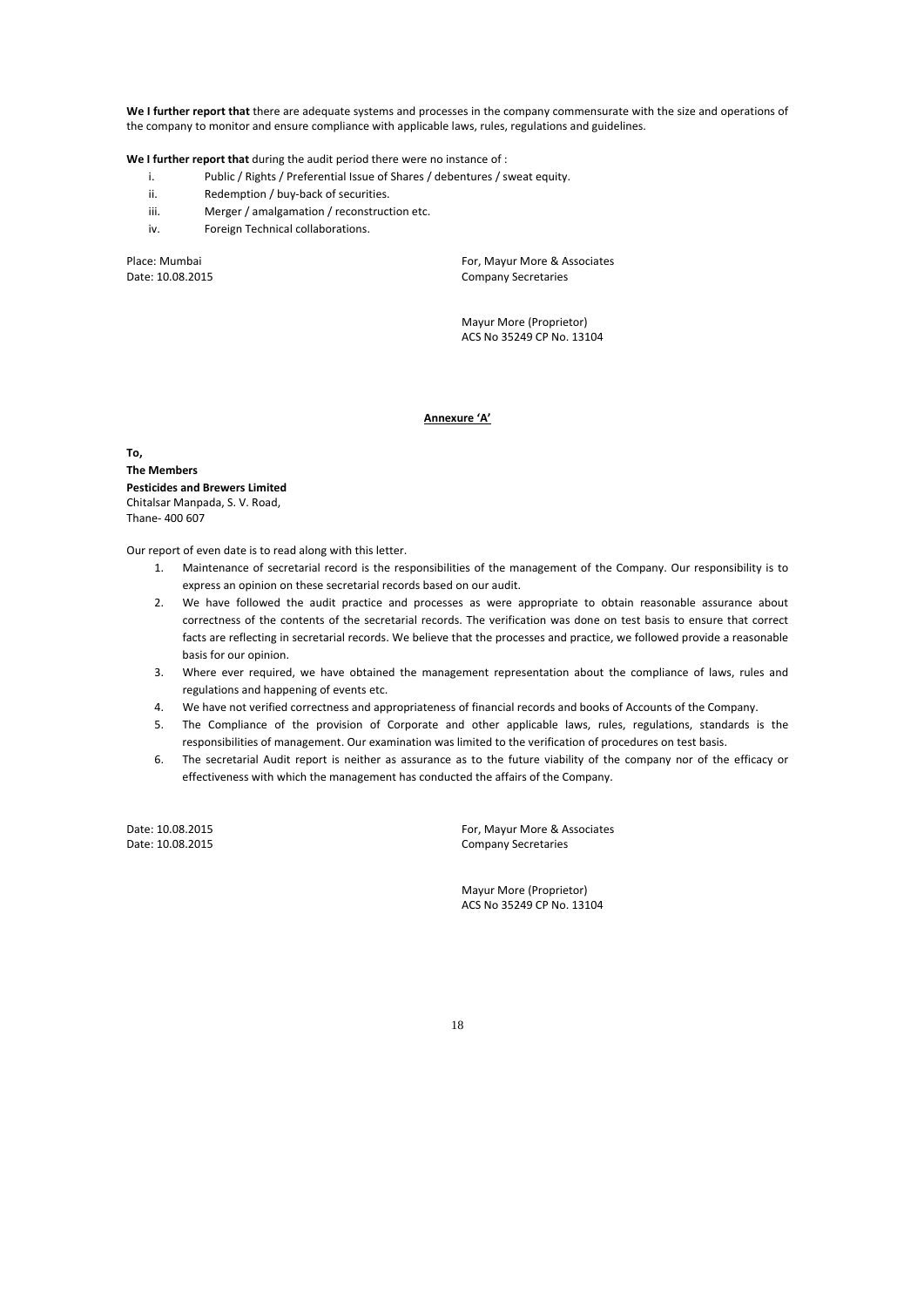Practising Company Secretaries Certificate regarding compliance of conditions of Corporate Governance under Clause 49 of the **Listing Agreement**

**To The Members Pesticides and Brewers Limited**  Mumbai

We have examined the compliance of conditions of Corporate Governance by Pesticides and Brewers Limited ('the Company'), for the year ended 31<sup>st</sup> March, 2015, as stipulated in Clause 49 of the Listing Agreement of the Company with Stock Exchange in India.

The compliance of conditions of Corporate Governance is the responsibility of the management. Our examination was limited to procedures and implementation thereof adopted by the Company for ensuring the compliance of the conditions of the Corporate Governance. It is neither an audit nor an expression of opinion on the financial statements of the Company.

In our opinion and to the best of our information and according to the explanations given to us by the Directors and the management, we certify that the Company has complied with the conditions of Corporate Governance as stipulated in the above mentioned Listing Agreement.

We state that such compliance is neither an assurance as to the future viability of the Company nor the efficiency or effectiveness with which the management has conducted the affairs of the Company.

Place: Mumbai For, Vikram Rathod Date: 10.08.2015 Company Secretaries CP No. 7646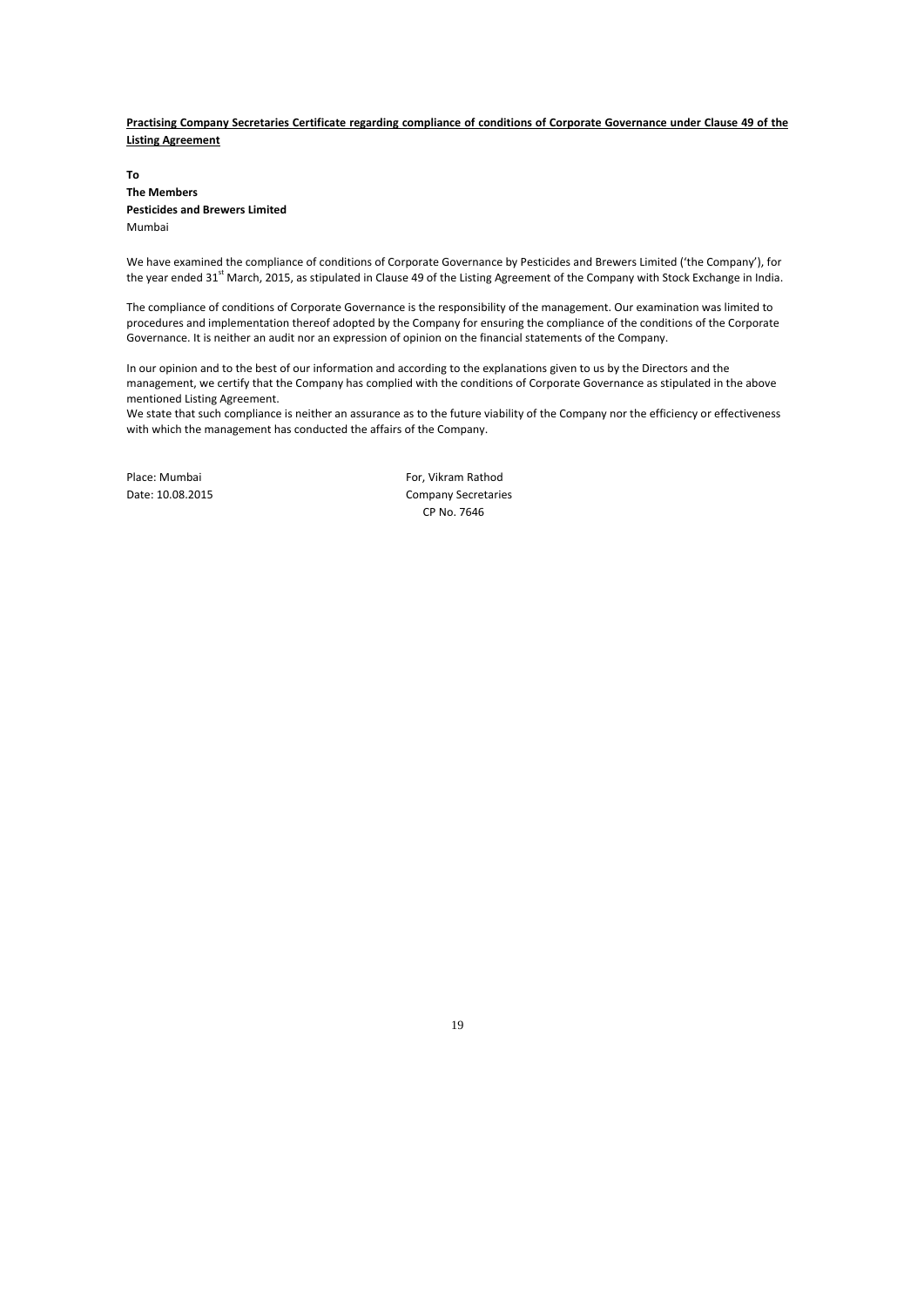# **INDEPENDENT AUDITOR'S REPORT**

# **To, The Members, PESTICIDES & BREWERS LTD, Mumbai.**

We have audited the accompanying financial statements of **PESTICIDES & BREWERS LTD** which comprise the Balance Sheet as at 31st March 2015, and the Profit and Loss account for the year then ended and a summary of significant accounting policies and other explanatory information on that date annexed thereto. These financial statements are the responsibility of the Company's management. Our responsibility is to express an opinion on these financial statements based on our audit.

# **Management's Responsibility for the Financial Statements**

The Company's Board of Directors is responsible for the matters in section 134(5) of the Companies Act, 2013 ("the Act") with respect to the preparation of these financial statements that give a true and fair view of the financial position, financial performance and cash flows of the Company in accordance with the accounting principles generally accepted in India, including the Accounting Standards specified under Section 133 of the Act, read with Rule 7 of the Companies (Accounts) Rules, 2014. This responsibility also includes the maintenance of adequate accounting records in accordance with the provision of the Act for safeguarding of the assets of the Company and for preventing and detecting the frauds and other irregularities; selection and application of appropriate accounting policies; making judgments and estimates that are reasonable and prudent; and design, implementation and maintenance of internal financial control, that were operating effectively for ensuring the accuracy and completeness of the accounting records, relevant to the preparation and presentation of the financial statements that give a true and fair view and are free from material misstatement, whether due to fraud or error.

# **Auditor's Responsibility**

Our responsibility is to express an opinion on these financial statements based on our audit. We have taken into account the provisions of the Act, the accounting and auditing standards and matters which are required to be included in the audit report under the provisions of the Act and the Rules made thereunder.

We conducted our audit in accordance with the Standards on Auditing specified under section 143(10) of the Act. Those Standards require that we comply with ethical requirements and plan and perform the audit to obtain reasonable assurance about whether the financial statements are free from material misstatement.

An audit involves performing procedures to obtain audit evidence about the amounts and disclosures in the financial statements. The procedures selected depend on the auditor's judgment, including the assessment of the risks of material misstatement of the financial statements, whether due to fraud or error. In making those risk assessments, the auditor considers internal financial control relevant to the Company's preparation of the financial statements that give true and fair view in order to design audit procedures that are appropriate in the circumstances. An audit also includes evaluating the appropriateness of accounting policies used and the reasonableness of the accounting estimates made by Company's Directors, as well as evaluating the overall presentation of the financial statements.

We believe that the audit evidence we have obtained is sufficient and appropriate to provide a basis for our audit opinion on the financial statements.

# **Opinion**

In our opinion and to the best of our information and according to the explanations given to us, the aforesaid financial statements, give the information required by the Act in the manner so required and give a true and fair view in conformity with the accounting principles generally accepted in India;

a) in the case of the Balance Sheet, of the state of affairs of the Company as at March 31, 2015;

b) in the case of the Statement of Profit and Loss, of the profit for the year ended on that date;

c) in the case of the Cash Flow Statement, of the cash flows for the year ended on that date.

#### **Report on Other Legal and Regulatory Requirements**

1.As required by the Companies (Auditor's Report) Order, 2015 ("the Order") issued by the Central Government of India in terms of sub-section (11) of section 143 of the Act, we give in the Annexure a statement on the matters specified in the paragraph 3 and 4 of the Order, to the extent applicable.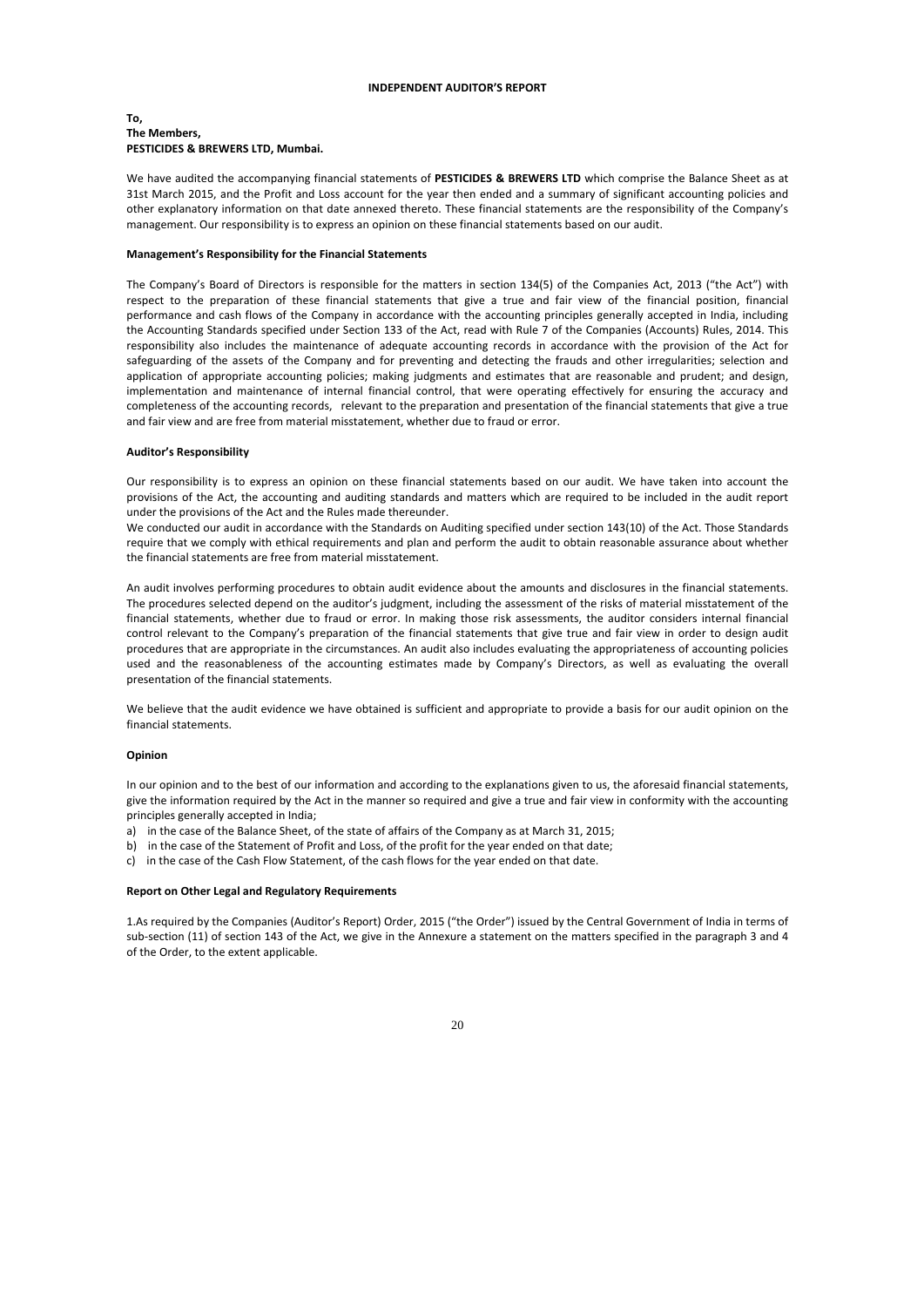2.As required by Section 143 (3) of the Act, we report that:

We have sought and obtained all the information and explanations which to the best of our knowledge and belief were necessary for the purposes of our audit.

In our opinion proper books of account as required by law have been kept by the Company so far as it appears from our examination of those books;

The balance sheet, the statement of profit and loss and the cash flow statement dealt with by this Report are in agreement with the books of account;

In our opinion, the aforesaid standalone financial statements comply with the Accounting Standards specified under Section 133 of the Act, read with Rule 7 of the Companies (Accounts) Rules, 2014;

On the basis of the written representations received from the directors as on 31 March 2015 taken on record by the Board of Directors, none of the directors is disqualified as on 31 March 2015 from being appointed as a director in terms of Section 164 (2) of the Act;

With respect to the other matters included in the Auditor's Report and to our best of our information and according to the explanations given to us:

The Company did not have any long‐term contracts including derivatives contracts for which there were any material foreseeable losses.

There has been no delay in transferring amounts, required to be transferred, to the Investor Education and Protection Fund by the Company

**For P.V.Page & Co.**  CHARTERED ACCOUNTANTS

**Prakash V. Page**  PARTNER M. no.30560 FRN‐107243W Place: Mumbai Date: August 29, 2015

## **Annexure to the Independent Auditor's Report**

The Annexure referred to in our Independent Auditors' Report to the members of the Company on the standalone financial **statements for the year ended 31 March 2015, we report that:**

# **In respect of the fixed assets:**

The Company has maintained proper records showing full particulars, including quantitative details and situation of its fixed assets.

The Company has a regular programme of physical verification of its fixed assets by which fixed assets are verified in a phased periodical manner. In accordance with this programme, certain fixed assets were verified during the year and no material discrepancies were noticed on such verification. In our opinion, this periodicity of physical verification is reasonable having regard to the size of the Company and the nature of its assets.

# **In respect of its inventories:**

As explained to us, the Management verified the inventories test during the year.

In our opinion and according to the information and explanations given to us, the procedures of physical verification of inventories followed by the management are reasonable and adequate in relation to the size of the Company and the nature of its business. The Company has maintained proper records of inventories. As per the information and explanation given to us, no material discrepancies were noticed on physical verification.

In our opinion and according to the information and explanations given to us, the company has neither granted nor taken any loans, secured or unsecured to/from companies, firms, or other parties covered in the register maintained under section 189 of the Companies Act, 2013.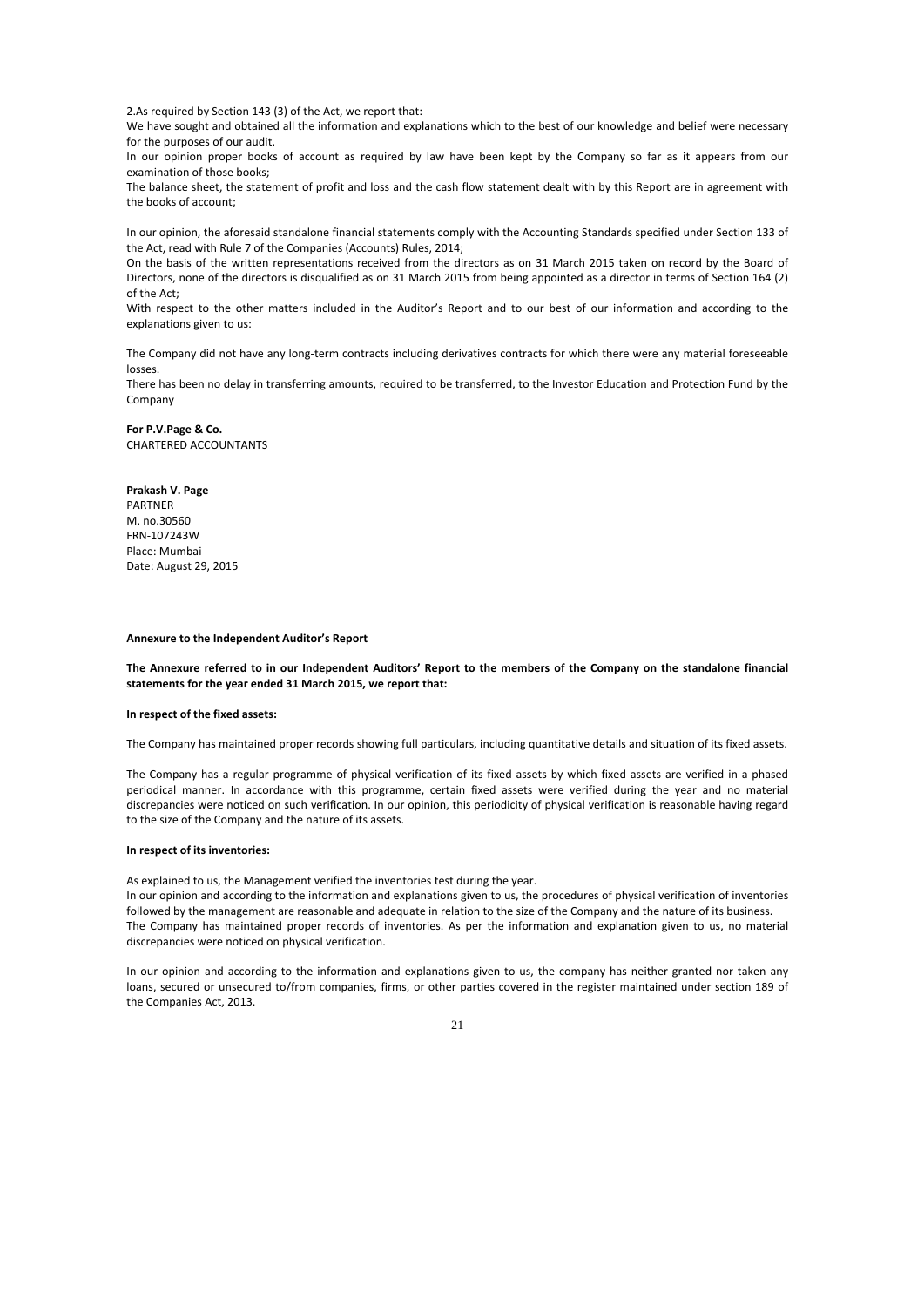In our opinion and according to the information and explanations given to us, there is an adequate internal control procedure commensurate with the size of the Company and the nature of its business, for the purchase of inventory and fixed assets and for sale of goods. We have not noted any continuing failure to correct major weakness in the internal controls during the course of the audit.

The company has not accepted any deposit from public.

The Central Government has not prescribed the maintenance of cost records under section 148(1) of the Act, for any of the services rendered by the Company.

a. The company is regular in depositing with appropriate authority undisputed statutory dues including Provident Fund, Investor Education and Protection Fund, Income tax, Wealth Tax, Service tax, Cess and other material Statutory dues applicable to it. According to the information and explanation given to us, no undisputed amounts payable in respect of outstanding statutory dues were in arrears as at 31<sup>st</sup> March, 2015 for a period of more than six months from the date they became payable.

b. According to the information and explanations given to us, there are no statutory dues which are unpaid as of  $31<sup>st</sup>$  March, 2015 except for profession tax of Rs.4,851/‐.

# c. Following disputed liability remained unpaid;

| <b>Nature of Dues</b> | Amount        | Forum where dispute is pending |
|-----------------------|---------------|--------------------------------|
| <b>Water Charges</b>  | Rs.2.83.585/- | Thane Municipal Corporation    |

According to the information and explanations given to us the amounts which were required to be transferred to the investor education and protection fund in accordance with the relevant provisions of the Companies Act, 1956 (1 of 1956) and rules there under has been transferred to such fund within time. There has been no delay in transferring amounts required to be transferred, to the Investor Education and Protection Fund by the Company.

The company has been registered for a period of more than five years. Further, the company does not have any accumulated losses at the end of the financial year and has not incurred cash losses in the financial year immediately preceeding such financial year.

The Company has raised term loans during the year. The term loans outstanding at the beginning of the year and those raised during the year have been applied for the purposes for which they were raised.

In our opinion and according to the information and the explanations given to us, the Company has not given any guarantee for loans taken by others from banks or financial institutions.

According to the information and explanations given to us, no material fraud on or by the Company has been noticed or reported during the course of our audit.

**For P.V.Page & Co.**  CHARTERED ACCOUNTANTS

**Prakash V. Page**  PARTNER M. no. 30560 FRN‐107243W Place: Mumbai Date: August 29, 2015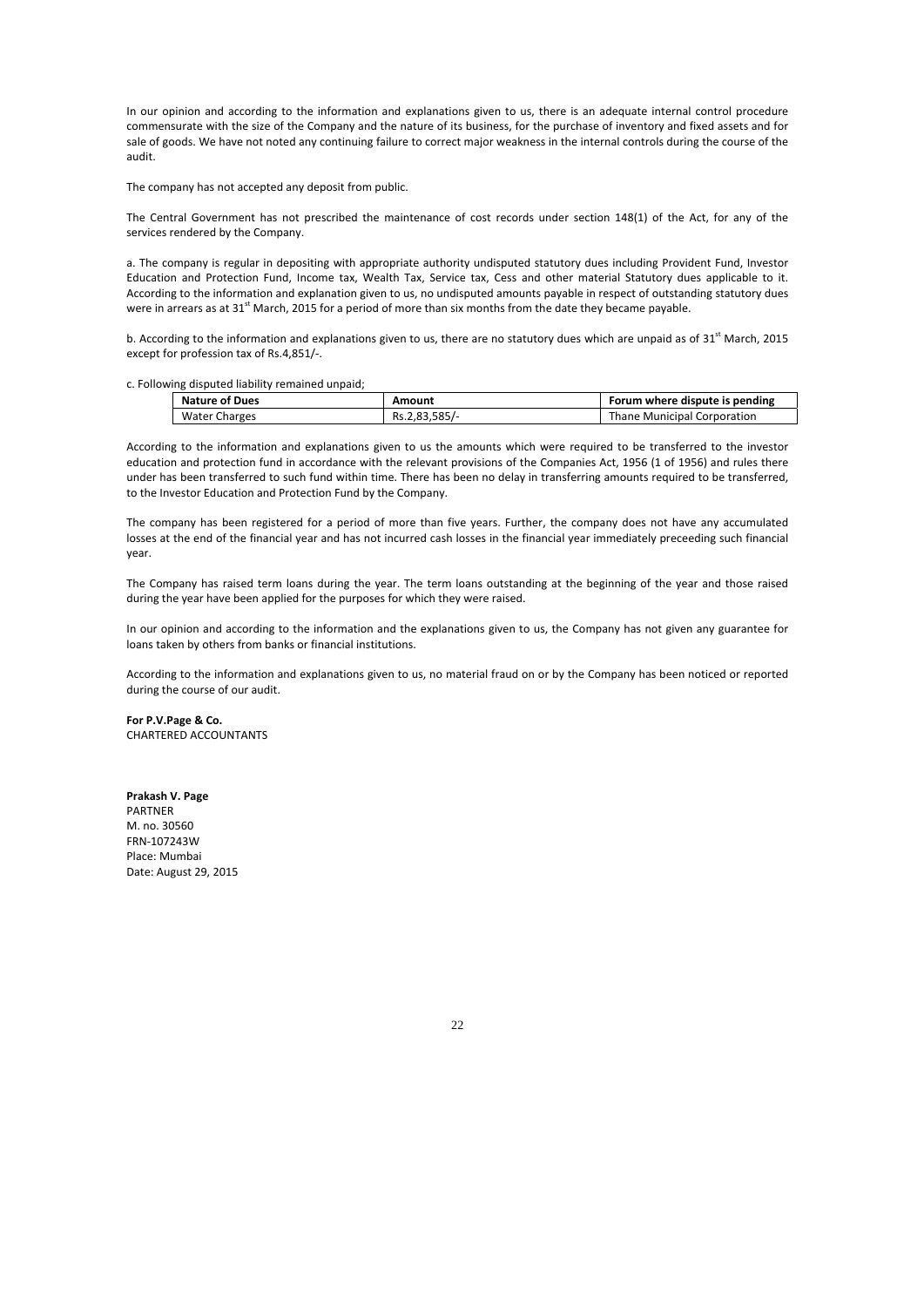# **PESTICIDES AND BREWERS LIMITED BALANCE SHEET AS AT 31ST MARCH, 2015**

|                                            |                 | As at         | As at          |
|--------------------------------------------|-----------------|---------------|----------------|
| (A) Equity And Liabilities                 |                 | 31.03.2015    | 31.03.2014     |
| <b>Shareholder's Funds:</b>                | <b>Schedule</b> | <b>Rupees</b> | <b>Rupees</b>  |
| Share Capital                              | 3               | 1,05,00,000   | 1,05,00,000    |
| Reserve & Surplus                          | 4               | 3,15,02,802   | 1,15,37,645    |
| <b>Non- Current Liabilities</b>            |                 |               |                |
| (a) Long Term Borrowings                   | 5               | 90,15,497     | 37, 32, 305    |
| (b) Other Long-term Liabilities            | 6               | 30,67,26,314  | 3,36,80,000    |
| <b>Current Liabilities</b>                 |                 |               |                |
| (b) Trade payables                         | 7               | 17,73,55,692  | 8, 33, 35, 464 |
| (c) Other Current Liabilities              | 8               | 47,98,439     | 12,73,45,956   |
|                                            | <b>Total</b>    | 53,98,98,744  | 27,01,31,370   |
| (B) Assets                                 |                 |               |                |
| <b>Non-current assets</b>                  |                 |               |                |
| (a) Fixed assets                           | 9               |               |                |
| (i) Tangible assets                        |                 | 68,64,373     | 65,54,546      |
| (ii) Intangible assets                     |                 | 86,165        | 342            |
| (b) Non-current investments                | 10              | 20,28,494     | 20,28,494      |
| (c) Defferred tax assets                   |                 | 4,02,620      | 4,51,660       |
| (d) Long -term Loans and advances          | 11              | 1,02,20,506   | 1,21,66,726    |
| (e) Other non-current assets               | 12              | 10,000        | 10,000         |
| <b>Current assets</b>                      |                 |               |                |
| (a) Inventories                            | 13              | 27,57,47,164  | 8,99,77,349    |
| (b) Trade receivables                      | 14              | 18,90,90,258  | 13,94,68,886   |
| (c) Cash and cash equivalents              | 15              | 4,47,65,802   | 70,51,726      |
| (d) Short-term loans and advances          | 16              | 1,06,83,362   | 1,24,21,641    |
|                                            | <b>Total</b>    | 53,98,98,744  | 27,01,31,370   |
| See accompanying notes forming part of the |                 |               |                |

financial statements 1-26 **In terms of our report attached.**  For P.V. PAGE & Co. **For and on behalf of For and on behalf of Chartered Accountants** the Board of Directors **the Board of Directors Firm Registration No. 107243W** 

**Partner Annie Fernandes Name : Prakash V. Page Damodar Vyas Membership No. : 030560 Pratik Didwanai** 

**Place: Mumbai Dated : August 29, 2015 (Directors)** 

 **R K Agarwal O P Berlia Parimal Mehta**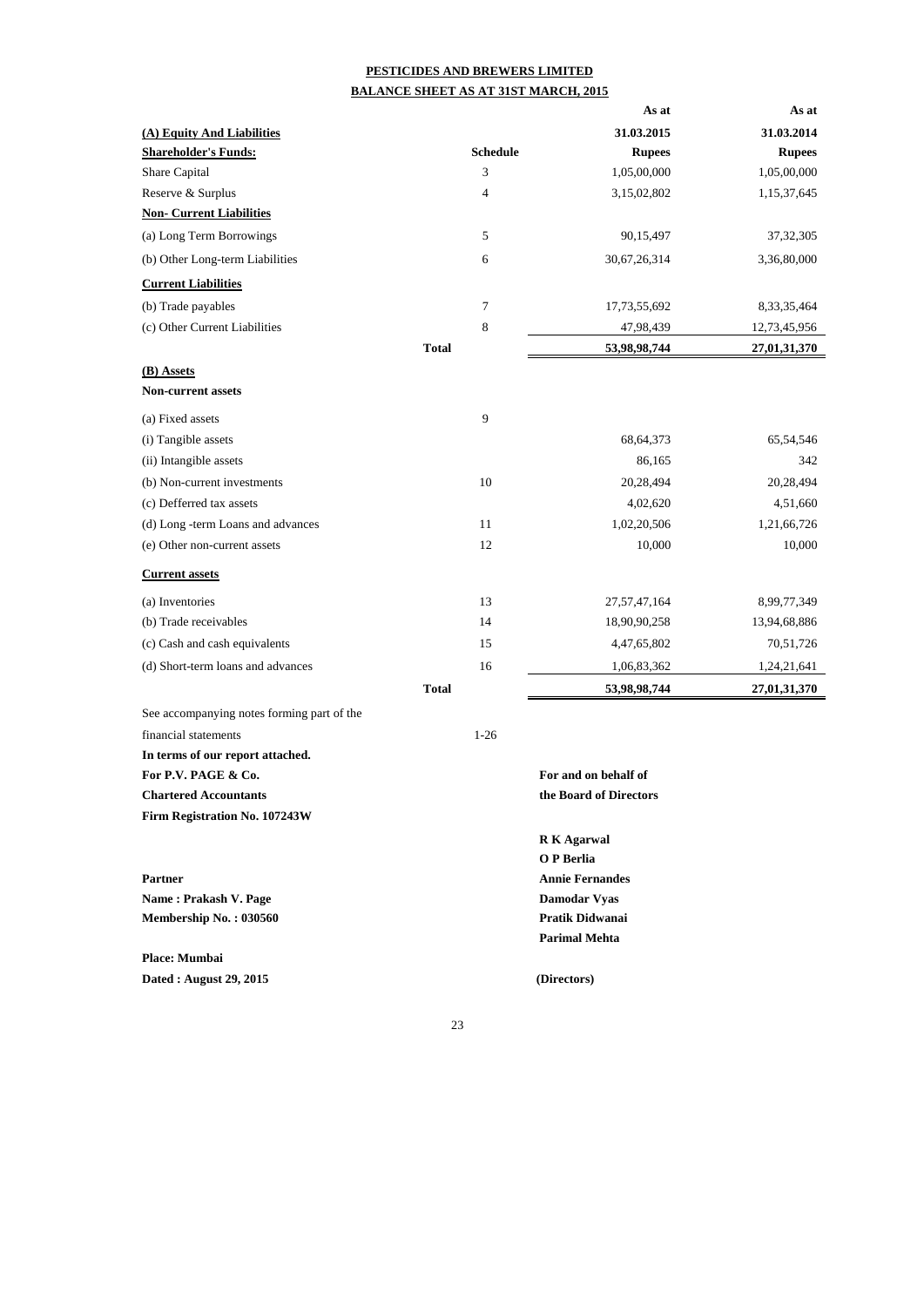# **PESTICIDES AND BREWERS LIMITED**

|                                                    |                 | As at                    | As at          |
|----------------------------------------------------|-----------------|--------------------------|----------------|
|                                                    |                 | 31.03.2015               | 31.03.2014     |
| (1) Revenue                                        | <b>Schedule</b> | <b>Rupees</b>            | <b>Rupees</b>  |
| Revenue from operations                            | 17              | 2,73,80,97,852           | 1,10,59,60,164 |
| Other Income                                       | 18              | 73,496                   | 13,090         |
| <b>TOTAL REVENUE</b>                               |                 | 2,73,81,71,348           | 1,10,59,73,254 |
| (2) Expenses                                       |                 |                          |                |
| (a) Purchase of traded goods                       | 19              | 2,69,54,50,760           | 1,01,22,62,204 |
| (b) Changes in inventories of traded goods         | 20              | $-18,57,69,815$          | -48,93,594     |
| (c) Employee benefits expenses                     | 21              | 1,11,90,082              | 68, 30, 437    |
| (d) Finance cost                                   | 22              | 2,32,50,567              | 60,09,225      |
| (e) Depreciation                                   | 9               | 19,19,019                | 13,03,203      |
| (f) Other expenses                                 | 23              | 16,26,02,614             | 7,44,29,072    |
| <b>TOTAL EXPENSES</b>                              |                 | 2,70,86,43,227           | 1,09,59,40,546 |
| (3) Profit /(Loss) before tax                      |                 | 2,95,28,121              | 1,00,32,708    |
| (4) Less: Tax Expense                              |                 |                          |                |
| (a) Current Tax                                    |                 | 95,13,924                | 22,00,000      |
| (b) Deferred Tax                                   |                 | 49,040                   | 51,030         |
| (c) MAT Credit Entitlement                         |                 | $\overline{\phantom{a}}$ |                |
|                                                    |                 | 1,99,65,157              | 77,81,678      |
|                                                    | 25.2            |                          |                |
| 5) Earnings Per Share (of 10/- each):<br>(a) Basic |                 | 28.12                    | 9.55           |
| (b) Diluted                                        |                 | Not applicable           | Not applicable |
|                                                    |                 |                          |                |
| In terms of our report attached.                   |                 |                          |                |
| For P.V. PAGE & Co.                                |                 | For and on behalf of     |                |
| <b>Chartered Accountants</b>                       |                 | the Board of Directors   |                |
| Firm Registration No. 107243W                      |                 |                          |                |
|                                                    |                 | <b>R</b> K Agarwal       |                |
|                                                    |                 | O P Berlia               |                |
| <b>Partner</b>                                     |                 | <b>Annie Fernandes</b>   |                |
| Name: Prakash V. Page                              |                 | Damodar Vyas             |                |
| Membership No.: 030560                             |                 | Pratik Didwanai          |                |
|                                                    |                 | <b>Parimal Mehta</b>     |                |
| <b>Place: Mumbai</b>                               |                 |                          |                |
| Dated: August 29, 2015                             |                 | (Directors)              |                |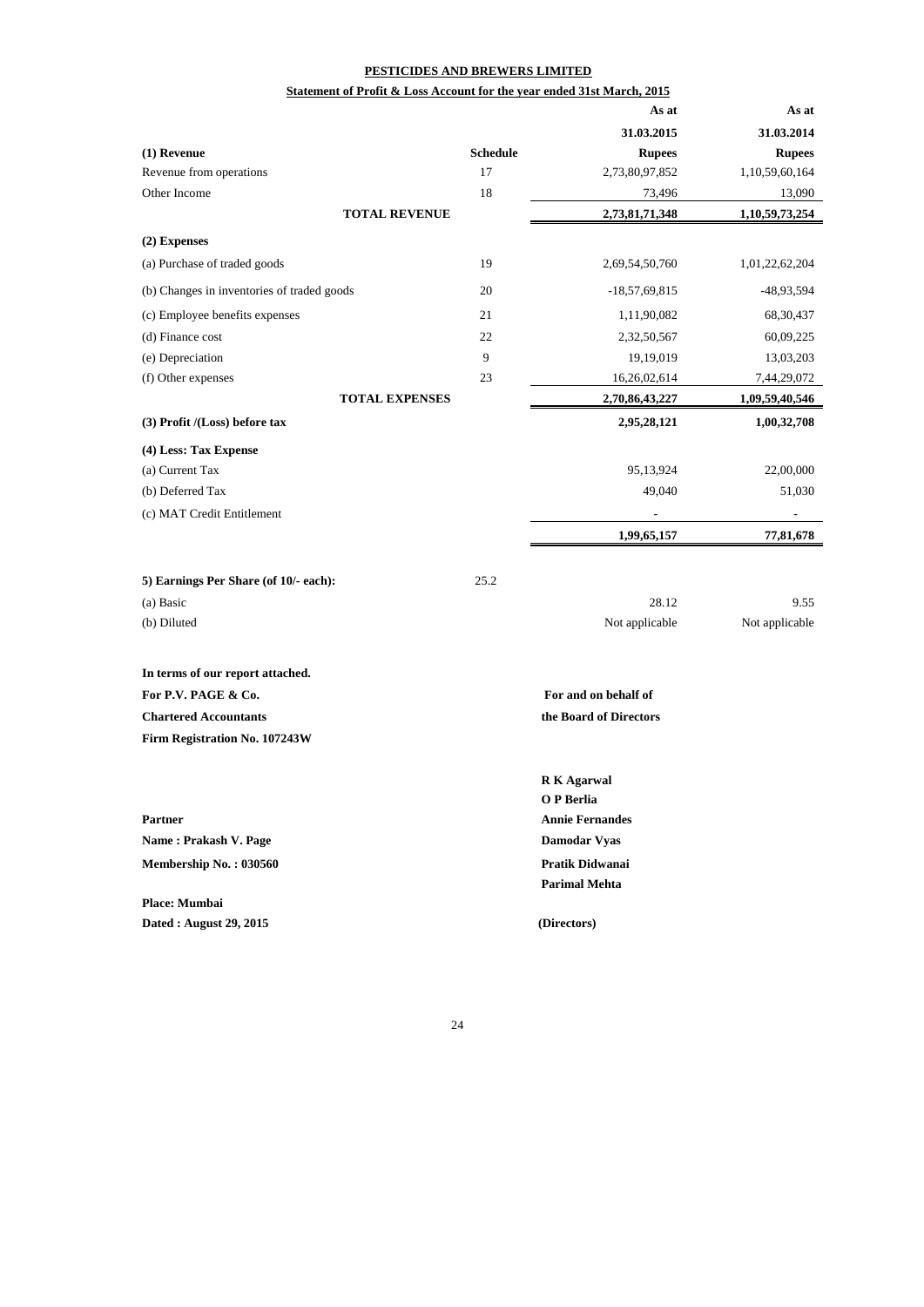# **PESTICIDES AND BREWERS LIMITED**

| Cash Flow Statement for the period ended 31st March 2015 |  |
|----------------------------------------------------------|--|
|                                                          |  |

|             | Particulars                                                   | For the Year<br>ended 31.03.2015 | For the Year<br>ended 31.03.2014 |
|-------------|---------------------------------------------------------------|----------------------------------|----------------------------------|
| A           | <b>Cash Flow from Operating Activities</b>                    | <b>Amount</b>                    | <b>Amount</b>                    |
|             | <b>Profit before taxation</b>                                 | 2,95,28,121                      | 1,00,32,708                      |
| 1           | Adjustments for:                                              |                                  |                                  |
|             | Depreciation                                                  | 13,03,204                        | 13,03,203                        |
|             | Dividend Income                                               | $-13,732$                        | $-13,090$                        |
|             | Loss on Sale of Fixed Assets                                  |                                  |                                  |
|             | Fixed assets written off                                      |                                  |                                  |
|             | <b>Interest Expenditure</b>                                   | 2,32,50,567                      | 60,09,225                        |
|             | Operating profit before working capital changes               | 5,40,68,160                      | 1,73,32,046                      |
|             | Changes in Working Capital:                                   |                                  |                                  |
|             | Increase / (Decrease) in trade payables                       | 9,40,20,228                      | $-3,53,47,778$                   |
|             | Increase / (Decrease) in other current liabilities            | 27,83,167                        | $-60,399$                        |
|             | Increase / (Decrease) in other long term liabilities          | 14,77,15,630                     | 3,96,41,332                      |
|             | (Increase) / Decrease in trade receivables                    | $-4,96,21,371$                   | 11,96,248                        |
|             | (Increase) / Decrease in inventories                          | $-18,57,69,815$                  | -48,93,594                       |
|             | (Increase) / Decrease in loans and advances                   | 11,33,754                        | -30,39,766                       |
|             | <b>Cash Generated from Operations</b>                         | 6,43,29,753                      | 1,48,28,089                      |
|             | Income Taxes paid (Net of refunds)                            | 76,45,924                        | 28, 20, 323                      |
|             | Net Cash generated from operating activities                  | 5,66,83,829                      | 1,20,07,766                      |
| В           | <b>Cash flow from Investing Activities</b>                    |                                  |                                  |
|             | Purchase of tangible/intangible assets (net of sale proceeds) |                                  |                                  |
|             | Sale of tangible assets                                       |                                  |                                  |
|             | Dividend received                                             | 13,732                           | 13,090                           |
|             | Net cash from investing activities                            | 13,732                           | 13,090                           |
| $\mathbf c$ | <b>Cash flow from Financing Activities</b>                    |                                  |                                  |
|             | Interest paid                                                 | $-2,32,50,567$                   | $-60,09,225$                     |
|             | Loans borrowed                                                | 52,83,192                        | 12,94,975                        |
|             | Net cash used in Financing Activities                         | $-1,79,67,375$                   | $-47,14,250$                     |
| D           | Net increase in cash and cash equivalents                     | 3,87,30,186                      | 73,06,606                        |
| E           | <b>Cash and Cash Equivalents</b>                              |                                  |                                  |
|             | Cash and Cash equivalents at the beginning of the year        | 70,51,725                        | 45,29,669                        |
|             | Cash and Cash equivalents at the end of the year              | 4,47,65,802                      | 70,51,725                        |
|             |                                                               | 3,77,14,077                      | 25,22,056                        |
| F           |                                                               |                                  |                                  |
|             | Cash and cash equivalents comprise of:                        |                                  |                                  |
|             | Cash on Hand                                                  | 3,51,698                         | 3,49,615                         |
|             | <b>Balances with Banks</b>                                    | 4,44,14,104                      | 67,02,110                        |
|             |                                                               | 4,47,65,802                      | 70,51,725                        |
|             | In terms of our report attached.                              | For and on behalf of             |                                  |
|             | For P.V. PAGE & Co.                                           | the Board of Directors           |                                  |

**Chartered Accountants**  Firm Registration No. 107243W R K Agarwal **Partner O P Berlia Name : Prakash V. Page Annie Fernandes Membership No. : 030560** Damodar Vyas

**Place: Mumbai Parimal Mehta Dated : August 29, 2015** 

 **Pratik Didwanai**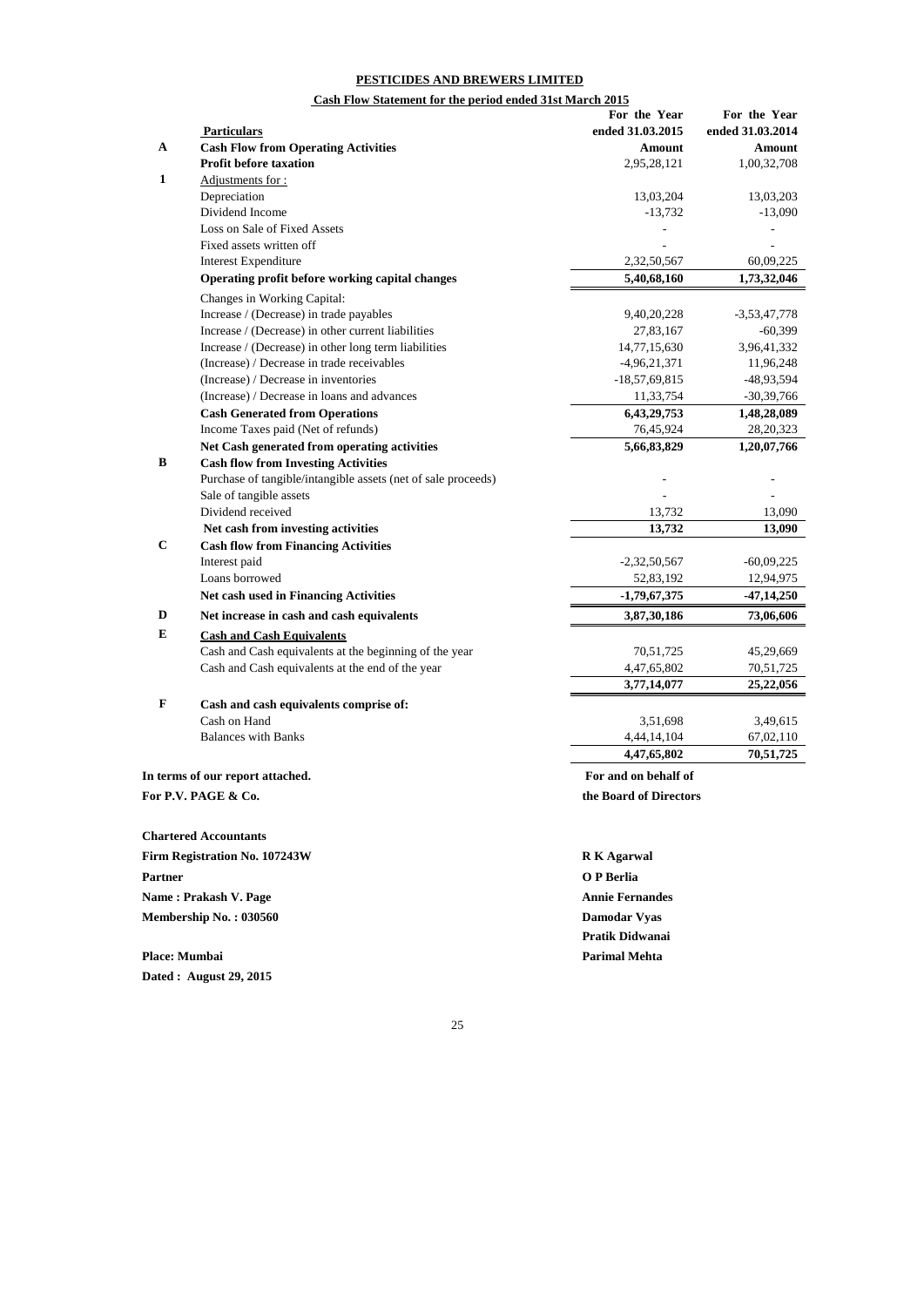## **Notes to Accounts**

# **1. BACKGROUND**

The Company is a public Limited Company and is engaged in the business of buying/selling and trading of Industrial chemicals, Salt and Electronic items and acting as agent for chemical business. The company is also engaged in the business of providing

Warehousing services.

# **2. SIGNIFICANT ACCOUNTING POLICIES:**

# **i) Basis of Accounting:**

The financial statements are prepared in accordance with Indian Generally Accepted Accounting Principles (GAAP) under the historical cost convention on the accrual basis. GAAP comprises mandatory accounting standards as prescribed under Section 133 of the Companies Act, 2013('Act') read with Rule 7 of the Companies (Accounts) Rules, 2014, the provisions of the Act (to the extent notified) and guidelines issued by the Securities and Exchange Board of India (SEBI).

# **ii) Use of Estimates :**

The basis of preparation of financial statements is in conformity with the generally Accepted Accounting Principles requires estimates and assumption to be made that affect the reported amount of assets and the liabilities on the date of the financial statements and the reported amount of revenue and expenses during the reporting period. Difference between the actual results and estimates are recognized in the year in which the results are known/materialized.

# **iii) Revenue Recognition**

Sales, Warehousing charges and other income being recognized on "accrual basis" upon transfer of property in goods and upon rendering of services.

# **iv) Fixed Assets**

Fixed Assets in the accounts are stated at the cost of their acquisition inclusive of direct and indirect costs in respect thereof.

# **v) Depreciation and Amortization**

Depreciation has been provided on written down value at the rates in the manner prescribed in schedule XIV to the Companies Act, 1956.

# **vi) Inventories**

Trading goods are valued at cost (on FIFO basis) or Market Value, whichever is lower.

# **vii) Investment**

Long Term Investments are stated in the account at cost.

# **viii) Retirement Benefits**

The Company does not contribute for provident fund. Gratuity payable under the Payment of Gratuity Act, 1972 is being charged on payment basis.

The Company does not provide for leave salaries, but charges in the year of payment as being not material.

# **ix) Taxes on Income**

The provision for current tax is based on the assessable profits of the company computed in the accordance with the applicable provision of the Income Tax Act,1961."Deferred Tax Liability "is recognized arising on account of timing difference between the taxable income and the accounting income, which originate is one period and are subject to reversal in one or more subsequent period.

# **x) Foreign Currency Transactions**

Foreign Currency Transactions are stated the actual rate at which, being transacted. The exchange rate difference in respect of creditors & debtors are adjusted at the rate prevailing at the year‐end.

# **xi) Contingent Liabilities**

Contingent Liabilities are not provided in the account but are mentioned by way of Notes to Accounts.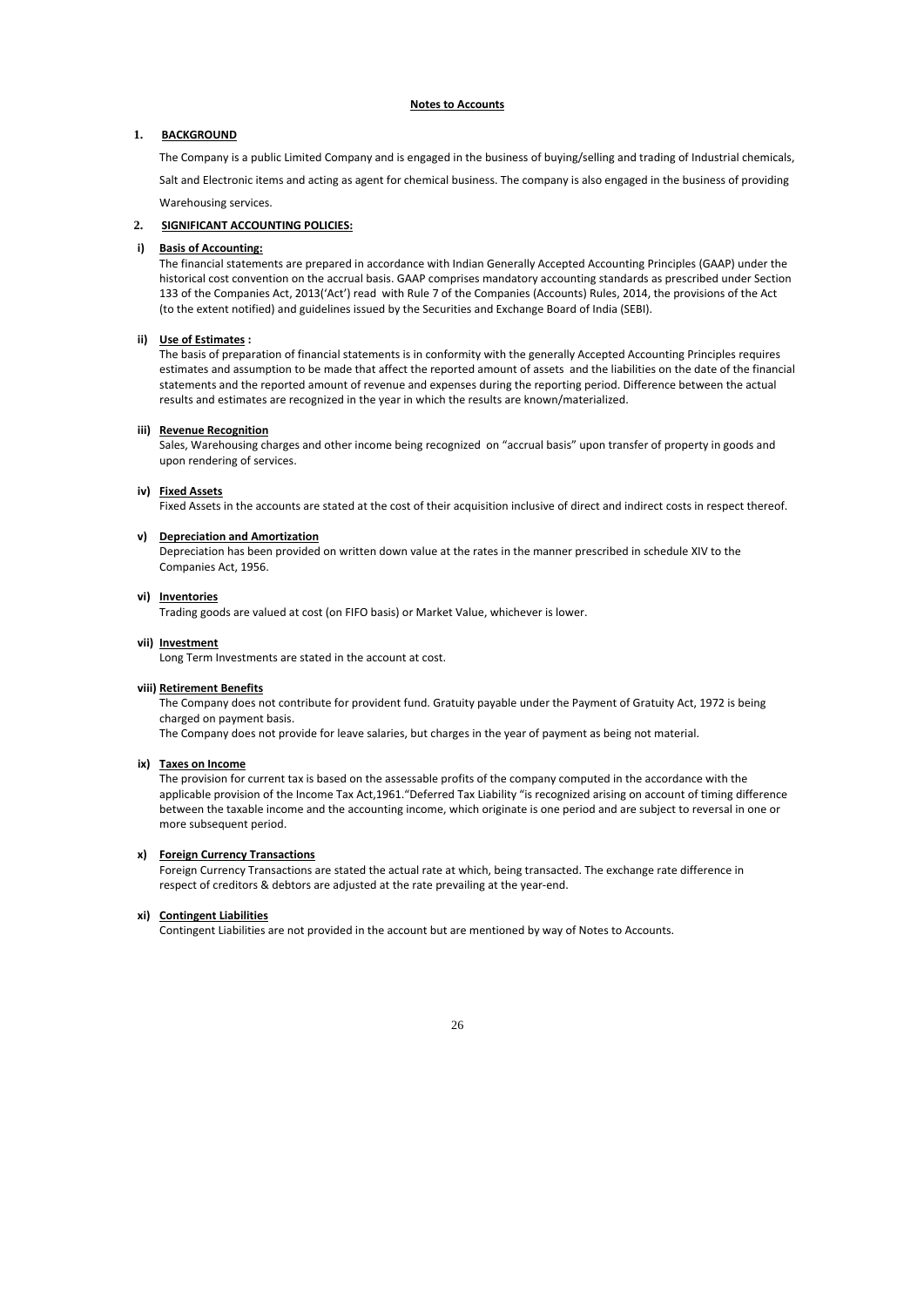#### **PESTICIDES AND BREWERS LIMITED NOTES FORMING PART OF THE FINANCIAL STATEMENTS**

| Note - 3 SHARE CAPITAL:            |              | As at 31 March, 2015 |             | As at 31 March, 2014    |             |
|------------------------------------|--------------|----------------------|-------------|-------------------------|-------------|
| (a) AUTHORISED:                    |              | Number of Shares     | Amount      | <b>Number of Shares</b> | Amount      |
| Equity Shares of Rs. 10 each.      |              | 15,00,000            | 1,50,00,000 | 15,00,000               | 1,50,00,000 |
| Preference shares of Rs. 100 each. |              | 50,000               | 50,00,000   | 50,000                  | 50,00,000   |
| (b) Issued                         |              |                      |             |                         |             |
| Equity Shares of Rs. 10 Each.      |              | 10,50,000            | 1.05.00.000 | 10.50,000               | 1,05,00,000 |
| (c) Subscribed and fully paid up   |              |                      |             |                         |             |
| Equity Shares of Rs. 10 each.      |              | 10.50,000            | 1.05.00.000 | 10.50,000               | 1.05.00.000 |
|                                    | <b>Total</b> | 10.50.000            | 1.05.00.000 | 10.50.000               | 1.05.00.000 |

| 3.1 Reconciliation of the number of shares and amount outstanding at the beginning and at the end of the year: |                        |                        |  |  |  |
|----------------------------------------------------------------------------------------------------------------|------------------------|------------------------|--|--|--|
| Equity Shares with voting rights                                                                               | <b>Opening Balance</b> | <b>Closing Balance</b> |  |  |  |
| Year ended 31 March, 2015                                                                                      |                        |                        |  |  |  |
| Number of Shares                                                                                               | 10,50,000              | 10,50,000              |  |  |  |
| Amount                                                                                                         | 1,05,00,000            | 1,05,00,000            |  |  |  |
| Year ended 31 March, 2014                                                                                      |                        |                        |  |  |  |
| Number of Shares                                                                                               | 10,50,000              | 10,50,000              |  |  |  |
| Amount                                                                                                         | 1,05,00,000            | 1,05,00,000            |  |  |  |
|                                                                                                                |                        |                        |  |  |  |

# **3.2 Details of Shares held by each shareholder holding more than 5% Shares**

|                                                                                       |              |                         |           | As at 31 March, 2014    |                |
|---------------------------------------------------------------------------------------|--------------|-------------------------|-----------|-------------------------|----------------|
|                                                                                       |              | <b>Number of Shares</b> | % holding | <b>Number of Shares</b> | % holding      |
| <b>Preet Mittal</b>                                                                   |              | 100000                  | 9.52%     | 100000                  | 9.52%          |
| Amitab V W Mittal                                                                     |              | 100000                  | 9.52%     | 100000                  | 9.52%          |
| New Era Fabrics Limited                                                               |              | 100000                  | 9.52%     | 100000                  | 9.52%          |
| Sujatha Electronics Limited                                                           |              | 100000                  | 9.52%     | 100000                  | 9.52%          |
| Infotech Era (P) Limited                                                              |              | 100000                  | 9.52%     | 100000                  | 9.52%          |
| Berlia Chemicals and Traders Private Limited                                          |              | 70600                   | 6.72%     | 70600                   | 6.72%          |
| Satvijay Traders Private Limited                                                      |              | 54000                   | 5.14%     | 54000                   | 5.14%          |
| The Barium Chemicals Limited                                                          |              | 54000                   | 5.14%     | 54000                   | 5.14%          |
|                                                                                       |              | 678600                  | 64.60%    | 678600                  | 64.60%         |
| <b>Note 4 Reserves and Surplus</b><br>Surplus in Statement of Profit & Loss           |              |                         |           |                         |                |
| Opening balance                                                                       |              |                         |           | 1,15,37,645             | 37,55,967      |
| Add: Profit for the year                                                              |              |                         |           | 1,99,65,157             | 77,81,562      |
| Closing balance                                                                       | <b>Total</b> |                         |           | 3,15,02,802             | 1,15,37,529    |
| <b>Note 5 Long-term borrowings Secured:</b><br>From Banks                             |              |                         |           |                         |                |
| Vehicle Loan (Secured by way of hypothecation of<br>Vehicles purchased there against) |              |                         |           | 90,15,497               | 37, 32, 305    |
|                                                                                       | <b>Total</b> |                         |           | 90,15,497               | 37, 32, 305    |
| <b>Note 6 Other Long Term Liabilities</b>                                             |              |                         |           |                         |                |
| <b>Unsecured Deposits</b>                                                             |              |                         |           | 30,67,26,314            | 3,36,80,000    |
|                                                                                       | <b>Total</b> |                         |           | 3,36,80,000             | 3,36,80,000    |
| <b>Note 7 Trade Payables</b>                                                          |              |                         |           |                         |                |
| Sundry Creditors (Refer Note no.: 24.1)                                               |              |                         |           | 17,73,55,692            | 8, 33, 35, 464 |
|                                                                                       | <b>Total</b> |                         |           | 17,73,55,692            | 8,33,35,464    |
| <b>Note 8 Other Current Liabilities</b>                                               |              |                         |           |                         |                |
| <b>Statutory Dues</b>                                                                 |              |                         |           | 33,00,821               | 10,46,046      |
| Payable to related parties (Directors sitting fees)                                   |              |                         |           | 2,09,000                | 2,09,000       |
| Other Deposits                                                                        |              |                         |           |                         | 12,53,30,684   |
| Others                                                                                |              |                         |           | 12,88,618               | 7,60,226       |
|                                                                                       | <b>Total</b> |                         |           | 47,98,439               | 12,73,45,956   |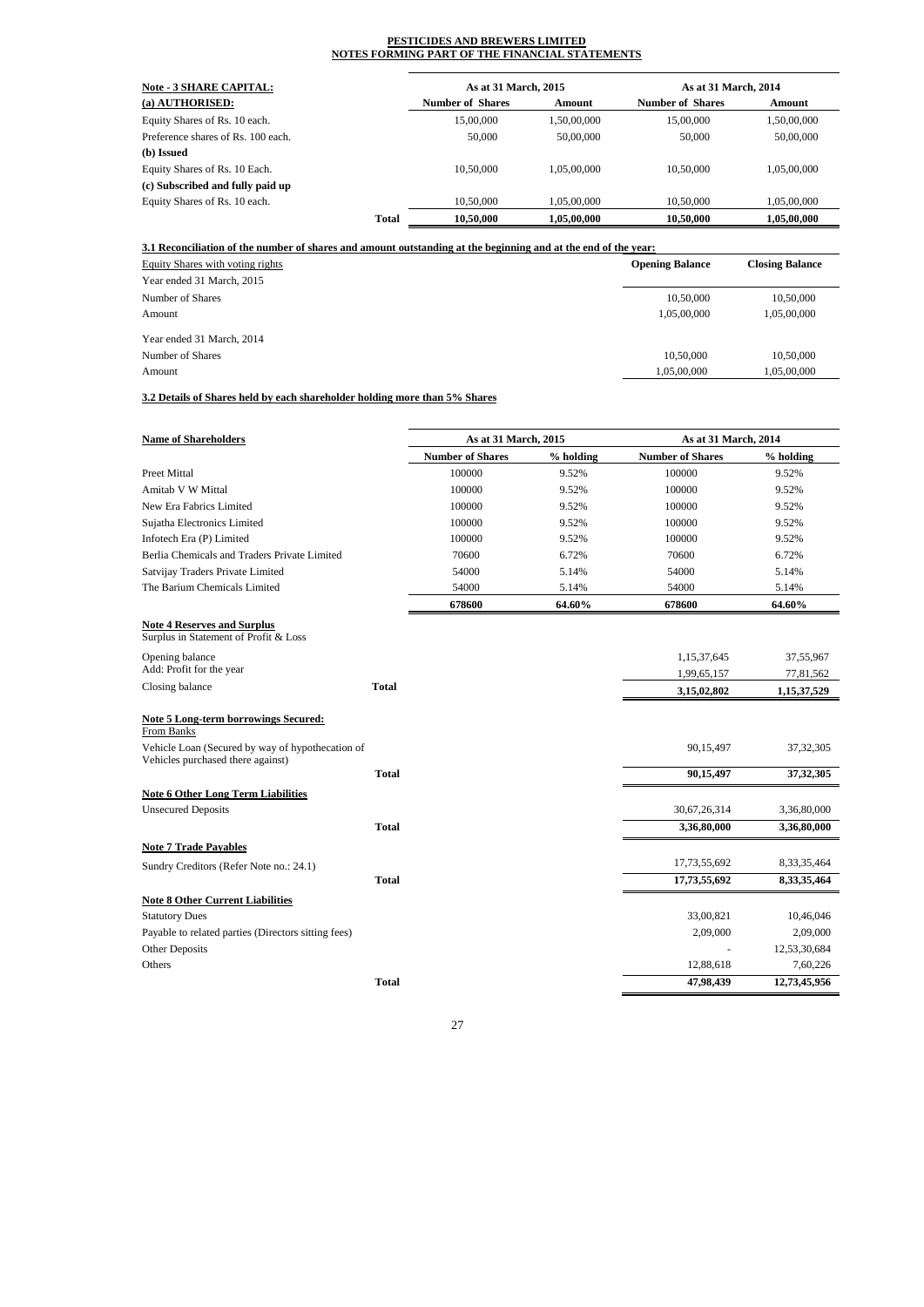PESTICIDES AND BREWERS LIMITED **PESTICIDES AND BREWERS LIMITED**

# NOTES FORMING PART OF THE FINANCIAL STATEMENTS **NOTES FORMING PART OF THE FINANCIAL STATEMENTS**

Note - 9 FIXED ASSETS **Note - 9 FIXED ASSETS**

| S.No.          | FIXED ASSETS              |                 |                           | <b>GROSS BLOCK</b> |           |                           |                           | ACCUMULATED DEPRECIATION |           |                           | <b>NET BLOCK</b>          |                           |
|----------------|---------------------------|-----------------|---------------------------|--------------------|-----------|---------------------------|---------------------------|--------------------------|-----------|---------------------------|---------------------------|---------------------------|
|                |                           | Rate of<br>Depn | Balance as at<br>01.04.14 | Addition           | Disposals | Balance as at<br>31.03.15 | Balance as at<br>01.04.14 | Depreciation             | Deduction | Balance as at<br>31.03.15 | Balance as at<br>31.03.14 | Balance as at<br>31.03.15 |
|                |                           | (%)             | Rs.                       | Rs.                | Rs.       | Rs.                       | Rs.                       | Rs.                      | ŘS.       | Rs.                       | Rs.                       | Rs.                       |
|                |                           |                 |                           |                    |           |                           |                           |                          |           |                           |                           |                           |
| ∢              | TANGIBLE ASSETS           |                 |                           |                    |           |                           |                           |                          |           |                           |                           |                           |
|                |                           |                 |                           |                    |           |                           |                           |                          |           |                           |                           |                           |
|                | FREEHOLD LAND             | 0.00%           | ,56,934                   |                    | ï         | 3,56,934                  |                           |                          |           |                           | 3,56,934                  | 3,56,934                  |
|                |                           |                 |                           |                    |           |                           |                           |                          |           |                           |                           |                           |
| $\sim$         | FURNITURE & FIXTURES      | 18.10%          | 1,76,783                  |                    | ×,        | 4,76,783                  | 3,49,392                  | 19,435                   |           | 3,88,840                  | 1,07,378                  | 87,943                    |
|                |                           |                 |                           |                    |           |                           |                           |                          |           |                           |                           |                           |
| $\epsilon$     | <b>BUILDING</b>           | 5.00%           | 49,85,835                 |                    | ×,        | 49,85,835                 | 47,97,679                 | 9,408                    |           | 48,07,087                 | 1,88,156                  | 1,78,748                  |
| 4              | VECHICLES                 | 25.89%          | 94,12,282                 |                    |           | 94,12,282                 | 40,05,341                 | 13,99,857                |           | 54,05,198                 | 54,06,941                 | 40,07,084                 |
|                |                           |                 |                           |                    |           |                           |                           |                          |           |                           |                           |                           |
| $\mathbf{r}$   | FIRE FIGHTING EQUIPMENTS  | 0.00%           | 44,912                    |                    |           | 44,912                    | 42,666                    |                          |           | 42,666                    | 2,246                     | 2,246                     |
|                |                           |                 |                           |                    |           |                           |                           |                          |           |                           |                           |                           |
| $\circ$        | OFFICE EQUIPMENTS         | 13.91%          | 3,45,291                  | 19,000             | t         | 3,64,291                  | 2,11,269                  | 20,706                   |           | 2,31,975                  | 1,34,022                  | 1,32,316                  |
|                |                           |                 |                           |                    |           |                           |                           |                          |           |                           |                           |                           |
| $\overline{ }$ | COMPUTERS                 | 40.00%          | 3,02,541                  | 6,91,954           | ï         | 14,94,495                 | 4,43,672                  | 3,07,667                 |           | 7,51,338                  | 3,58,869                  | 7,43,157                  |
|                |                           |                 |                           |                    |           |                           |                           |                          |           |                           |                           |                           |
| ${}^{\infty}$  | PLANT & MACHINERY         | 13.91%          |                           | 15,00,000          | ı         | 15,00,000                 | ı                         | 1,44,054                 |           | 1,44,054                  | ×,                        | 13,55,946                 |
|                | <b>TOTAL RUPEES</b>       |                 | ,24,578<br>1,64,          | 22,10,954          | $\bullet$ | 1,86,35,532               | 98,50,019                 | 19,01,127                |           | 1,17,71,159               | 65,54,546                 | 68,64,373                 |
|                | PREVIOUS YEAR RUPEES      |                 | 32,552<br>1,36,           | 27,92,026          | $\bullet$ | 1,64,24,578               | 85,66,828                 | 13,03,204                |           | 98,70,032                 | 65,54,546                 | 50,65,724                 |
|                |                           |                 |                           |                    |           |                           |                           |                          |           |                           |                           |                           |
| m              | INTANGIBLE ASSETS         |                 |                           |                    |           |                           |                           |                          |           |                           |                           |                           |
| $\overline{ }$ | <b>PATENTS</b>            | 25.00%          | 342                       |                    |           | 342                       |                           |                          |           |                           | 342                       | 342                       |
|                |                           |                 |                           |                    |           |                           |                           |                          |           |                           |                           |                           |
| $\sim$         | Computer Software (Tally) | 40.00%          |                           | 1,03,715           |           | 1,03,715                  |                           | 17,892                   |           | 17,892                    |                           | 85,823                    |
|                | <b>TOTAL RUPEES</b>       |                 | 342                       | 1,03,715           | $\bullet$ | 1,04,057                  | $\bullet$                 | 17,892                   | $\bullet$ | 17,892                    | 342                       | 86,165                    |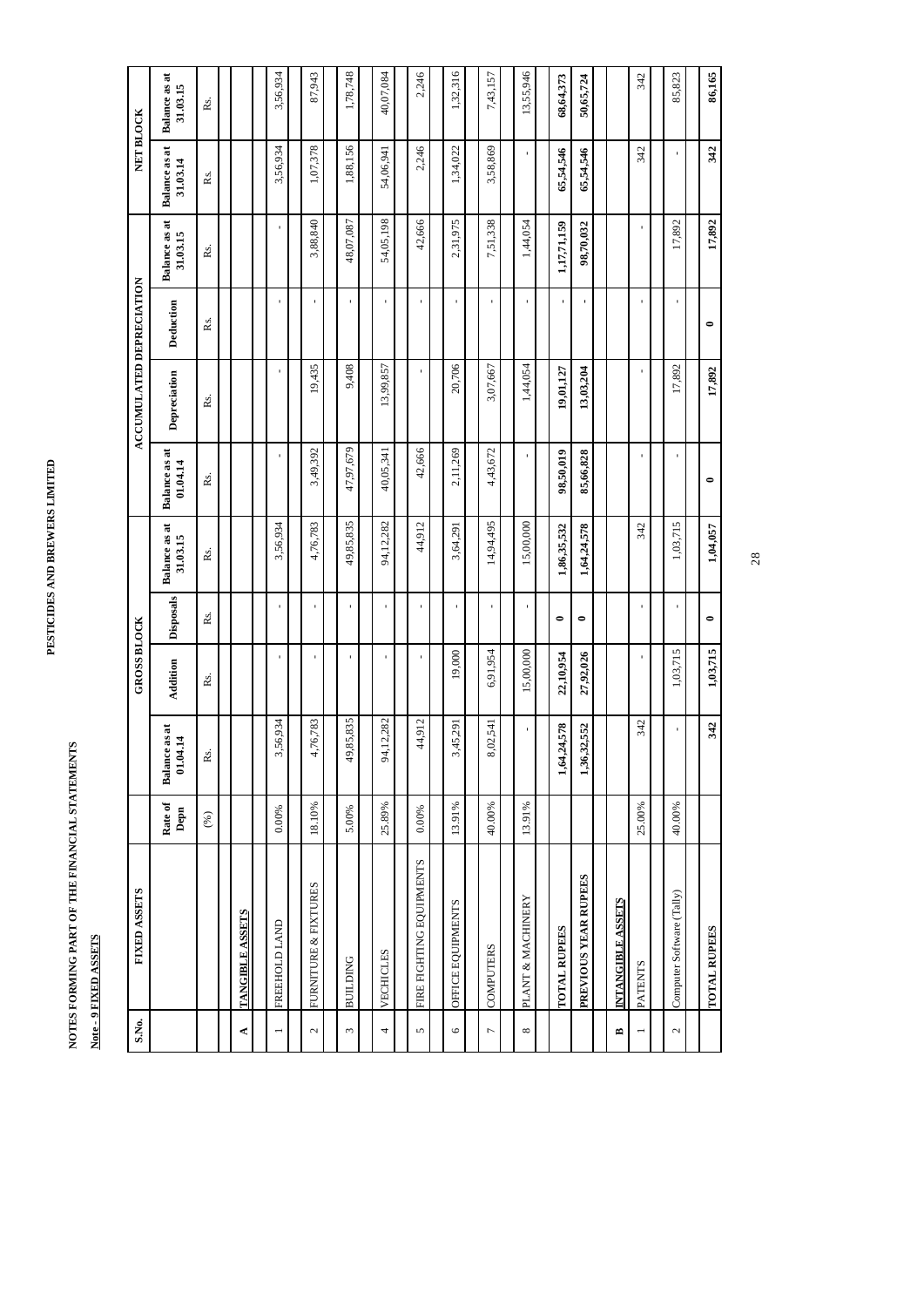# **PESTICIDES AND BREWERS LIMITED**

| NOTES FORMING PART OF THE FINANCIAL STATEMENTS                                                                                                     |                          |                |              |              |
|----------------------------------------------------------------------------------------------------------------------------------------------------|--------------------------|----------------|--------------|--------------|
|                                                                                                                                                    | As at                    | As at          | As at        | As at        |
| <b>10. Non Current Investments</b>                                                                                                                 | 31-Mar-15                | 31-Mar-14      | 31-Mar-15    | 31-Mar-14    |
| <b>Investment in equity Shares</b>                                                                                                                 | <b>Numbers</b>           | <b>Numbers</b> | Amount       | Amount       |
| Quoted                                                                                                                                             |                          |                |              |              |
| Equity Shares of Rs. 10 as fully paid-up of Reliance                                                                                               |                          |                |              |              |
| Industries Ltd.*                                                                                                                                   |                          |                |              |              |
| (Market Value Rs. 10, 83, 247 Previous Year Rs. 10, 30, 744)                                                                                       | 1,378                    | 1,378          | 28,344       | 28,344       |
| Equity Sharesof Rs. 5 as fully paid-up of Reliance                                                                                                 |                          |                |              |              |
| Communication Venture Ltd.*                                                                                                                        | 689                      | 689            | 21,094       | 21,094       |
| (Market Value Rs.38,067 Previous Year Rs. 57,876)                                                                                                  |                          |                |              |              |
| Equity Sharesof Rs.10 as fully paid-up of Reliance Infra Ltd.*                                                                                     | 51                       | 51             | 3,979        | 3,979        |
| (Market Value Rs. 16,621 Previous Year 29,932)                                                                                                     |                          |                |              |              |
| Equity Sharesof Rs.10 as fully paid-up of Reliance Capital Ltd.*                                                                                   | 34                       | 34             | 709          | 709          |
| (Market Value Rs.10,632 Previous Year Rs.13,924)                                                                                                   |                          |                |              |              |
| Equity Shares of Rs. 5 as fully paid-up of Reliance Power Ltd.*                                                                                    | 172                      | 172            | 382          | 382          |
| (Market Value Rs. 10,638 Previous Year Rs. 19,952)                                                                                                 |                          |                |              |              |
| Unquoted                                                                                                                                           |                          |                |              |              |
| Equity Shares of Rs. 100 as fully paid-up of Satvijay Traders                                                                                      | 211                      | 211            | 21,100       | 21.100       |
| Private Limited *                                                                                                                                  |                          |                |              |              |
| Equity Shares of Rs. 100 as fully paid-up of Berlia Chemicals<br>& Traders Private Limited*                                                        | 100                      | 100            | 10,000       | 10,000       |
|                                                                                                                                                    |                          |                |              |              |
| Equity Shares of Rs. 10 as fully paid-up of Wavin India Ltd.                                                                                       | 3,29,537                 | 3,29,537       | 19,30,378    | 19,30,378    |
| (Market Value Not available)                                                                                                                       |                          |                |              |              |
| Investment in Government Securities*<br>(With Bombay Municipal Corporation, refer Note No)                                                         |                          |                |              |              |
| Quoted                                                                                                                                             |                          |                | 12,308       | 12,308       |
| Unquoted                                                                                                                                           |                          |                | 200          | 200          |
|                                                                                                                                                    | <b>Total</b><br>3,32,172 | 3,32,172       | 20,28,494    | 20,28,494    |
|                                                                                                                                                    |                          |                |              |              |
| (* The company doesnot have any physical possession of share certificates of the said investments.)<br><b>Note 11 Long term loans and advances</b> |                          |                |              |              |
| Deposits                                                                                                                                           |                          |                | 17,20,192    | 10,74,192    |
| <b>Balance with Government Authorities:</b>                                                                                                        |                          |                |              |              |
| Tax Payments (Net of Provisions)                                                                                                                   |                          |                | 85,00,314    | 1,10,92,534  |
|                                                                                                                                                    | <b>Total</b>             |                | 1,02,20,506  | 1,21,66,726  |
|                                                                                                                                                    |                          |                |              |              |
| <b>Note 12 Other non current assets</b>                                                                                                            |                          |                |              |              |
| Long term deposit with bank with maturity period more                                                                                              |                          |                |              |              |
| than 12 months [Refer Note below]                                                                                                                  |                          |                | 10.000       | 10,000       |
|                                                                                                                                                    | <b>Total</b>             |                | 10,000       | 10,000       |
| Held as lien against the guarantee issued by the bank to Sales tax authorities [Refer Note 24.6]                                                   |                          |                |              |              |
|                                                                                                                                                    |                          |                |              |              |
| <b>Note 13 Inventories</b><br>Trading goods                                                                                                        |                          |                | 27,57,47,164 | 8,99,77,349  |
|                                                                                                                                                    | <b>Total</b>             |                | 27,57,47,164 | 8,99,77,349  |
|                                                                                                                                                    |                          |                |              |              |
| <b>Note 14 Trade Receivables</b>                                                                                                                   |                          |                |              |              |
| I) Unsecured and considered good:                                                                                                                  |                          |                |              |              |
| (a) Outstanding for the period more than six months from                                                                                           |                          |                |              |              |
| date they are due for payment<br>(b) Others                                                                                                        |                          |                | 6,72,733     | 8,23,152     |
|                                                                                                                                                    |                          |                | 18,73,28,364 | 13,53,12,463 |
|                                                                                                                                                    | <b>Total A</b>           |                | 18,80,01,097 | 13,61,35,615 |
| <b>II)</b> Unsecured and considered doubtful:<br>(a) Outstanding for the period more than six months                                               |                          |                |              |              |
| from date they are due for payment<br>Less: Provision for doubtful debts (Refer No. 24.8 (d)                                                       |                          |                | 10,89,161    | 33, 33, 272  |
|                                                                                                                                                    | <b>Total B</b>           |                | 10,89,161    | 33, 33, 272  |
|                                                                                                                                                    | Total $(A+B)$            |                | 18,90,90,258 | 13,94,68,887 |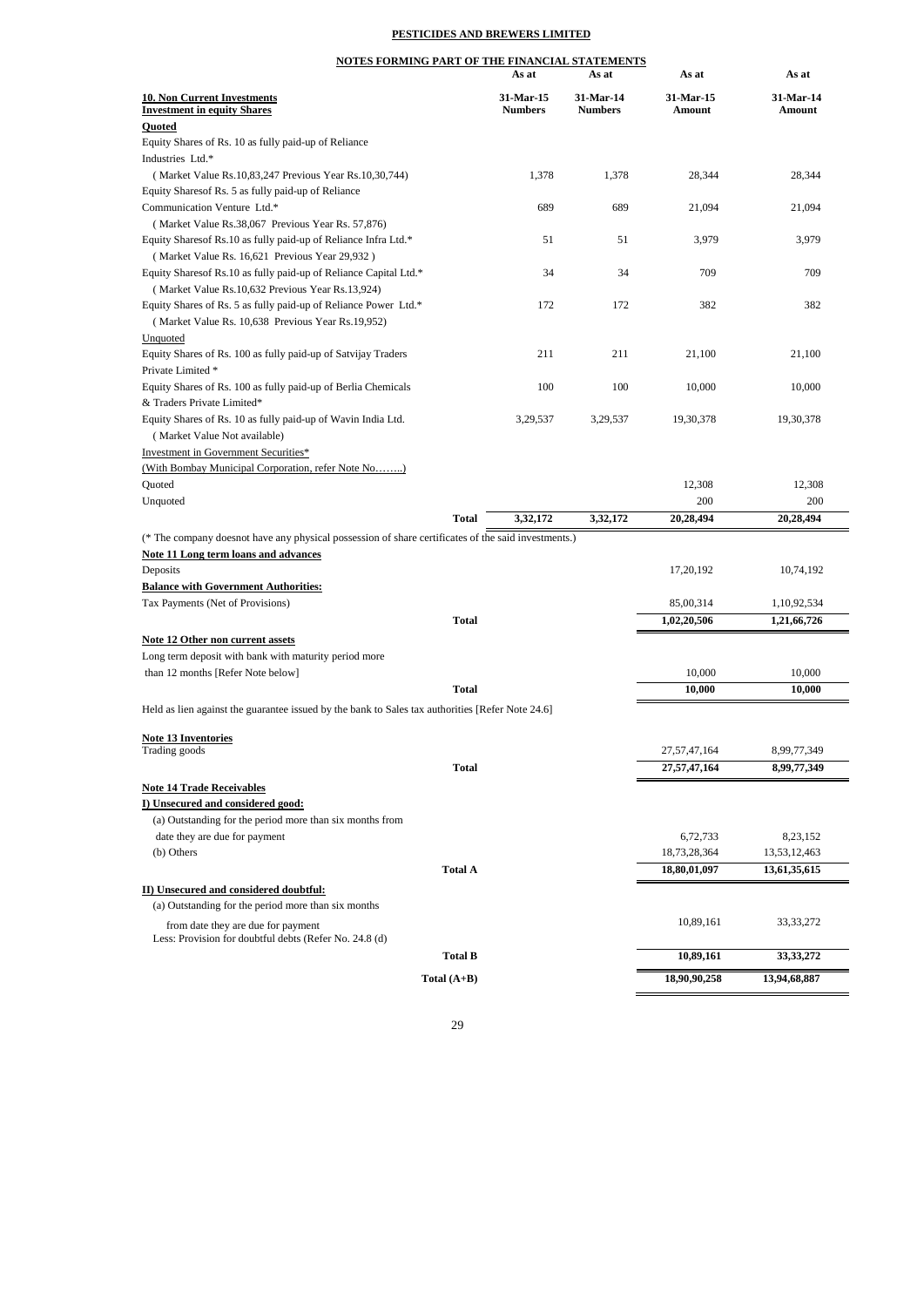#### **PESTICIDES AND BREWERS LIMITED NOTES FORMING PART OF THE FINANCIAL STATEMENTS**

|                                                     |              | As at               | As at          |
|-----------------------------------------------------|--------------|---------------------|----------------|
| Note 15 Cash and cash equivalents                   |              | 31-Mar-15           | 31-Mar-14      |
| Cash on Hand                                        |              | 3,51,698            | 3,49,615       |
| In Bank: current accounts                           |              | 4, 44, 14, 104      | 67,02,110      |
|                                                     | <b>Total</b> | 4,47,65,802         | 70,51,725      |
| <b>Note 16 Short term loans and advances</b>        |              |                     |                |
| Unsecured, considered good                          |              |                     |                |
| <b>Advances recoverable in cash or in kind</b>      |              |                     |                |
| Trade advances                                      |              | 1,68,649            | 3,04,339       |
| Other receivables                                   |              | 1,91,930            | 7,96,455       |
| <b>Balances with government authorities</b>         |              |                     |                |
| Custom duty receivable                              |              | 88,46,135           | 1,06,55,891    |
| VAT credit receivable                               |              | 8,68,491            | 1,98,326       |
| Service Tax Receivable                              |              | 6,08,157            | 4,66,630       |
|                                                     | <b>Total</b> | 1,06,83,362         | 1,24,21,641    |
| <b>Note 17 Revenue from operations</b>              |              |                     |                |
| Sale of products                                    |              | 2,73,68,97,852      | 1,10,47,60,164 |
| Rent cum Ware housing charges                       |              | 12,00,000           | 12,00,000      |
|                                                     | <b>Total</b> | 2,73,80,97,852      | 1,10,59,60,164 |
|                                                     |              |                     |                |
| <b>Note 18 Other Income</b><br>Dividend             |              |                     | 13,090         |
| Other Income                                        |              | 13,732<br>59,764.00 |                |
|                                                     |              | 73,496              |                |
|                                                     | <b>Total</b> |                     | 13,090         |
| <b>Note 19 Purchase of traded goods</b>             |              |                     |                |
| Traded goods                                        |              | 2,69,54,50,760      | 1,01,22,62,204 |
|                                                     | <b>Total</b> | 2,69,54,50,760      | 1,01,22,62,204 |
| <b>Note 20 Changes in inventory of traded goods</b> |              |                     |                |
| Increase/ (Decrease) in inventory                   |              |                     |                |
| Stock at the year end                               |              | 27, 57, 47, 164     | 8,99,77,349    |
| Less: Stock at the beginning of the year            |              | 8,99,77,349         | 8,50,83,755    |
|                                                     | <b>Total</b> | (18,57,69,815)      | (48, 93, 594)  |
| <b>Note 21 Employee benefits expenses</b>           |              |                     |                |
| Salaries, Wages and Bonus                           |              | 1,11,90,082         | 68, 30, 437    |
|                                                     | Total        | 1,11,90,082         | 68,30,437      |
| <b>Note 22 Finance cost</b>                         |              |                     |                |
| <b>Interest to Banks</b>                            |              | 2,32,50,567         | 60,09,225      |
|                                                     | <b>Total</b> | 2,32,50,567         | 60,09,225      |
| <b>Note 23 Other expenses</b>                       |              |                     |                |
| Power and Fuel                                      |              | 12,47,388           | 7,79,835       |
| Rent                                                |              | 38, 76, 710         | 19,08,447      |
| Rates and Taxes                                     |              | 8,87,22,385         | 4,59,65,142    |
| <b>Warehousing Charges</b>                          |              | 13,30,014           | 15,68,445      |
| Loading & Unloading Charges                         |              | 36,79,528           | 43,44,901      |
| Insurance                                           |              | 4,68,945            | 3,78,648       |
| Freight and Transport Charges                       |              | 23,48,366           | 92,82,066      |
| Travelling and Conveyance Expenses                  |              | 36,89,872           | 28, 27, 978    |
| <b>Brokerage</b>                                    |              | 4,33,88,236         | 5,56,966       |
| <b>Vehicles Expenses</b>                            |              | 4,58,419            | 3,58,970       |
| Printing & Stationery, Telephone & Postage Charges  |              | 17,68,572           | 9,74,691       |
| Repair & Maintenance                                |              | 30,49,226           | 14,22,434      |
| <b>Security Expenses</b>                            |              | 6,41,307            | 7,68,169       |
| <b>Legal and Professional Charges</b>               |              | 14,62,792           | 20,08,045      |
| Miscellaneous Expenses                              |              | 64,70,854           | 12,09,335      |
|                                                     | <b>Total</b> | 16,26,02,614        | 7,43,54,072    |
|                                                     |              |                     |                |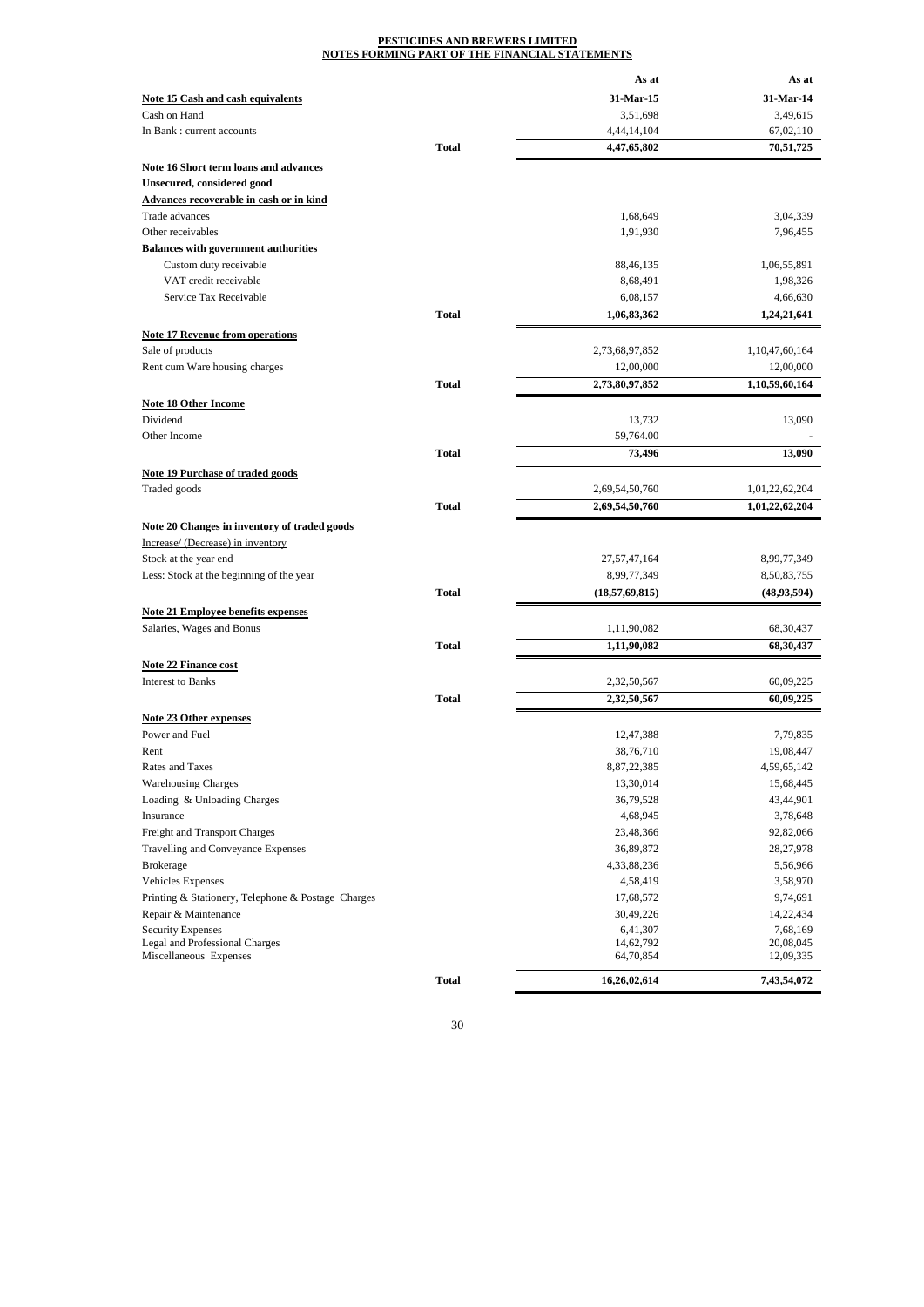# **PESTICIDES AND BREWERS LIMITED**

# **NOTES FORMING PART OF THE FINANCIAL STATEMENTS**

|                                 |              | As at     | As at     |
|---------------------------------|--------------|-----------|-----------|
|                                 |              | 31-Mar-15 | 31-Mar-14 |
| Note 23.1 Other expenses contd. |              | Amount    | Amount    |
| <b>Auditors Remuneration</b>    |              |           |           |
| <b>Statutory Audit fees</b>     |              | 50,000    | 50,000    |
| Tax Audit fees                  |              | 50,000    | 25,000    |
|                                 | <b>Total</b> | 1,00,000  | 75,000    |

# **Note 24 Additional information to the financial statements**

24.1 The Company has neither received any intimation from its vendors regarding their "status" under the Macro, Small and Medium Enterprises Development Act, 2006 nor there has been any claim made for interest by the said enterprises, if any and hence the disclosure, under the said Act has not been made.

| 24.2 Value of imports calculated on CIF basis:<br>Traded goods | 33,55,91,105 | 25, 23, 82, 081 |
|----------------------------------------------------------------|--------------|-----------------|
|                                                                | 33,55,91,105 | 25, 23, 82, 081 |
| 24.3 Expenditure in foreign currency:                          |              |                 |
| Travelling                                                     | 8.21.292     | 16, 12, 848     |
|                                                                | 8.21.292     | 16, 12, 848     |
|                                                                |              |                 |

24.4 The balance of Sundry Debtors, Creditors, Loans & Advances are subject to their confirmation and reconciliation.

24.5 No provision has been made for accruing gratuity liability and accruing leave salary payable to employee, as the company charges the same in the year of payment. Such unprovided liability has not been ascertained.

24.6 Provision has not been made in the accounts: For water charges of Rs. 2,83,585/- for past years as the same are disputed by the Company (Previous year Rs. 2,83,585/-)

- 24.7 Since trading in Company's security, i.e. equity shares continues to be suspended on Bombay Stock Exchange, it has not complied with certain regulatory requirements of the Listing Agreement with the Stock Exchange and certain applicable requirements of Security Exchange Board of India (SEBI)
- 24.8 Certain vehicles purchased by the company having aggregate value of Rs. 80,52,896/- are held in the name of the director's of the Company. The Company has obtained loans from banks against hypothecation of the said vehicles.
- 24.9 Maharashtra Value Added Tax (MVAT) under "Other Expense" vide Note 23 includes Rs. 8,84,85,421/- in respect of the VAT Charged on the sales for the year. In the earlier year the corresponding amount of Rs. 4,37,79,865/- in respect of the same represented the difference between MVAT collected on sales and MVAT charged on purchases. However the same doesnot have any impact on the profit for the year.

|  |                         | <b>Note 25 Disclosures under Accounting Standards</b> |  |
|--|-------------------------|-------------------------------------------------------|--|
|  | <b>Note Particulars</b> |                                                       |  |

# 25.1 **Related party transactions**

 **Details of related parties:** 

| <b>Description of relationship</b> | <b>Names of related parties</b> |
|------------------------------------|---------------------------------|
| <b>KEY MANAGEMENT PERSONNEL</b>    |                                 |
| Managing Director                  | 1) Mr. Omprakash Berlia         |
| Director                           | 2) Mr. Rajan Agarwal            |
| Director                           | 3) Mr. Damodar Vyas             |
| Director                           | 4) Miss. Annie Fernandes        |
| Director                           | 5) Mr. Pratik Didwani           |
| Director                           | 6) Mr. Parimal Mehta            |

**Note: Related parties have been identified by the Management relied upon by the auditors.** 

Details of related party transactions during the year ended 31 March, 2014 and balances outstanding as at 31st March, 2015

| <b>Particulars</b>                 | <b>For the Year Ended</b> | <b>For the Year Ended</b> |
|------------------------------------|---------------------------|---------------------------|
|                                    | 31.03.2015                | 31.03.2014                |
| <b>Transactions with Directors</b> |                           |                           |
| <b>Directors Sitting Fees</b>      | -                         |                           |
| <b>Outstanding Balances</b>        |                           |                           |
| Directors Sitting Fees Payable     | 2.09.000                  | 2.09.000                  |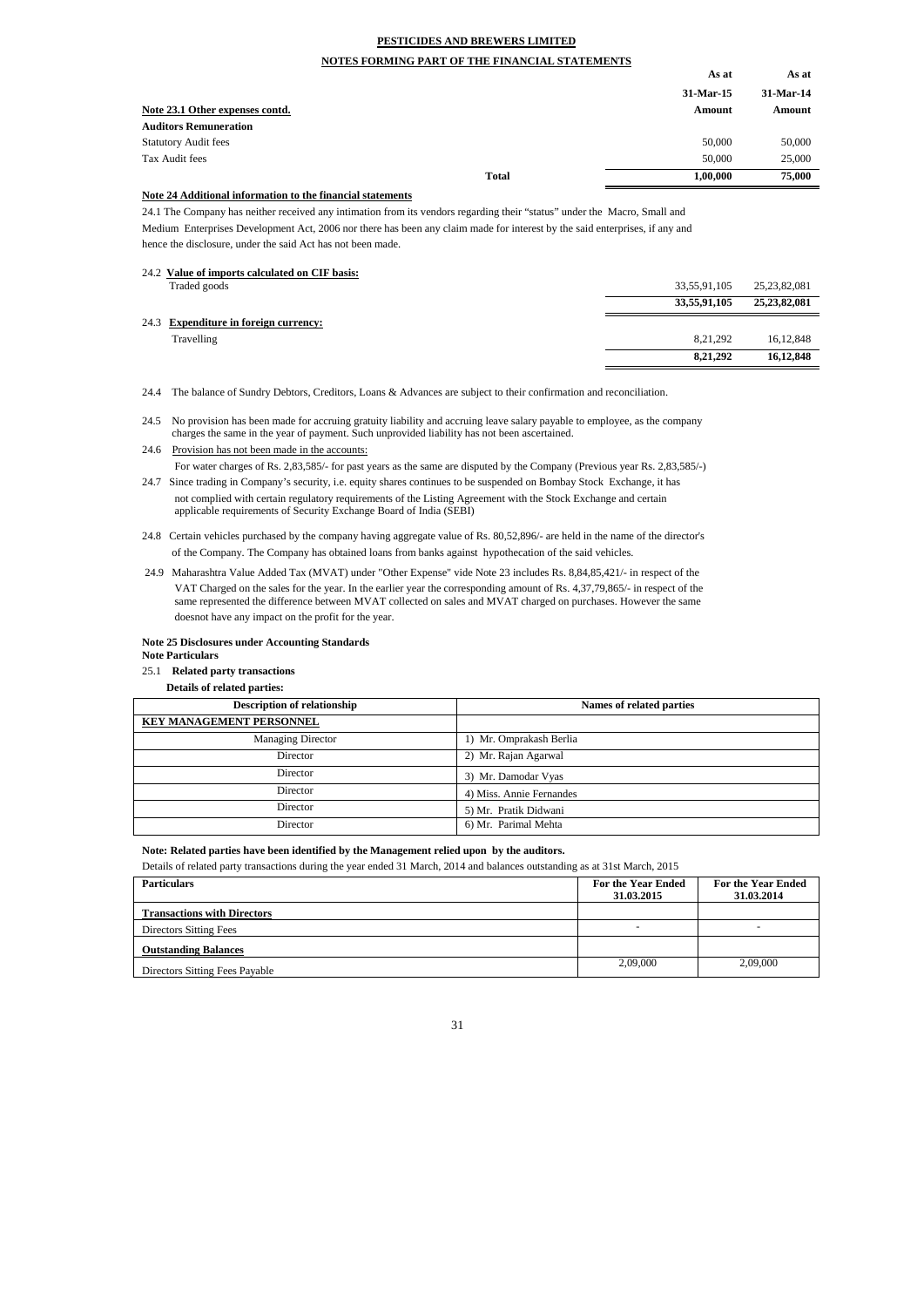# **Pesticides and Brewers Limited**

# **Notes forming part of the financial statements as on 31 st March 2015**

25.2 **Earnings Per Share (AS - 20) (Amount in rupees) Basic Earnings Per Share**

| Dasic Earlings Fer Share                 |         |                                  |                                  |  |  |  |
|------------------------------------------|---------|----------------------------------|----------------------------------|--|--|--|
| Particulars                              |         | For the Year<br>Ended 31.03.2015 | For the Year<br>Ended 31.03.2014 |  |  |  |
| Net Profit for the year                  | Rs.     | 2,95,28,121                      | 1,00,32,622                      |  |  |  |
| Weighted average number of equity shares | Numbers | 10,50,000                        | 10,50,000                        |  |  |  |
| Nominal value of equity shares           | Rupees  | 10                               | 10                               |  |  |  |
| Basic earnings per equity share          | Rupees  | 28.12                            | 9.55                             |  |  |  |

**Note:** There are no dilutive potential equity shares and hence, no quantification is made of diluted earnings per equity share.

25.3 **Deferred Tax: (AS - 22)**

| <b>Particulars</b>        | For the Year<br>Ended 31.03.2015 | For the Year<br>Ended 31.03.2014 |
|---------------------------|----------------------------------|----------------------------------|
| <b>Deferred Tax Asset</b> |                                  |                                  |
| Depreciation              | 49.040                           | 51,060                           |
| Net Defferred Tax Asset   | 49.040                           | 51.060                           |

# **Disclosures under Accounting Standards**

| 25.4 | <b>Segment Reporting (AS-17)</b>          |                                  | <b>Trading</b>   | Rental                    | <b>Total</b>               |
|------|-------------------------------------------|----------------------------------|------------------|---------------------------|----------------------------|
| А    | <b>STATEMENT OF PROFIT &amp;</b><br>LOSS: |                                  |                  |                           |                            |
|      | (i)                                       | Revenue                          | 2,73,68,97,852   | 12,00,000                 | 2,73,80,97,852             |
|      |                                           |                                  | (1,10,47,60,166) | (12,00,000)               | (1,10,59,60,166)           |
|      |                                           | Direct & allocated segment cost  | 2,50,96,80,946   |                           | 2,50,96,80,946             |
|      | (ii)                                      |                                  | (1,00,73,68,610) | $\overline{\phantom{a}}$  | (1,00,73,68,610)           |
|      | (iii)                                     | Depreciation                     | 19,19,019        | ÷,                        | 19,19,019                  |
|      |                                           |                                  | (13,03,203)      | $\sim$                    | (13,03,203)                |
|      |                                           | <b>TOTAL COST</b>                | 2,51,15,99,964   |                           | 2,51,15,99,964             |
|      |                                           |                                  | (10,08,67,813)   |                           | (10,08,67,813)             |
|      |                                           |                                  | 22,52,97,888     | 12,00,000                 | 22,64,97,888               |
|      | (iv)                                      | <b>Operating Profit</b>          | (9,60,88,353)    | (12,00,000)               | (9,72,88,353)              |
|      |                                           | Other Income                     |                  |                           | 73,496                     |
|      | (v)                                       |                                  |                  |                           | (13,090)                   |
|      | (vi)                                      | Profit from segment              |                  | - Refer notes hereunder - |                            |
|      |                                           | Interest                         |                  |                           | 2,32,50,567                |
|      | (vii)                                     |                                  |                  |                           | (60,09,225)                |
|      | (viii)                                    | Other unallocable expenditure    | ÷,               | ÷,                        | 17,37,92,696               |
|      |                                           |                                  |                  |                           | (8, 12, 59, 509)           |
|      | (ix)                                      | Profit/(Loss) before tax         | ä,               | ÷.                        | 2,95,28,120                |
|      |                                           |                                  |                  |                           | (1,00,32,709)              |
|      | (x)                                       | Provision for taxation (deferred | L,               | ä,                        | 95,62,964                  |
|      |                                           | $\tan$ )                         |                  |                           | 22,51,030                  |
|      | (xi)                                      | Profit after tax                 | L.               | L.                        | 1,99,65,156                |
|      |                                           |                                  |                  |                           | (77, 81, 679)              |
| B    | <b>ASSETS &amp; LIABILITIES</b>           |                                  |                  |                           |                            |
|      | (i)                                       | Fixed Assets (Net)               | $\sim$           | $\blacksquare$            | 69,50,538                  |
|      |                                           |                                  |                  |                           | (65, 54, 888)              |
|      | (ii)                                      | Investment                       |                  |                           | 20,28,494                  |
|      |                                           |                                  |                  |                           | (20, 28, 494)              |
|      | (iii)                                     | Non Current Assets               |                  |                           | 1,02,30,506                |
|      |                                           |                                  |                  |                           | (1,21,76,726)              |
|      | (iv)                                      | Non Current Assets               |                  |                           | 52,02,86,586               |
|      |                                           |                                  |                  |                           | (24,89,19,602)<br>4,02,620 |
|      | (v)                                       | Deferred Tax                     |                  |                           | (4,51,660)                 |
|      | <b>TOTAL SEG-MENT ASSETS</b>              |                                  |                  | - Refer notes hereunder - |                            |
|      | <b>TOTAL ASSETS</b>                       |                                  |                  |                           | 53,98,98,744               |
|      |                                           |                                  |                  |                           | (27,01,31,370)             |
|      | (vi)                                      | Segment current liabilities      |                  | -Refer notes hereunder -  |                            |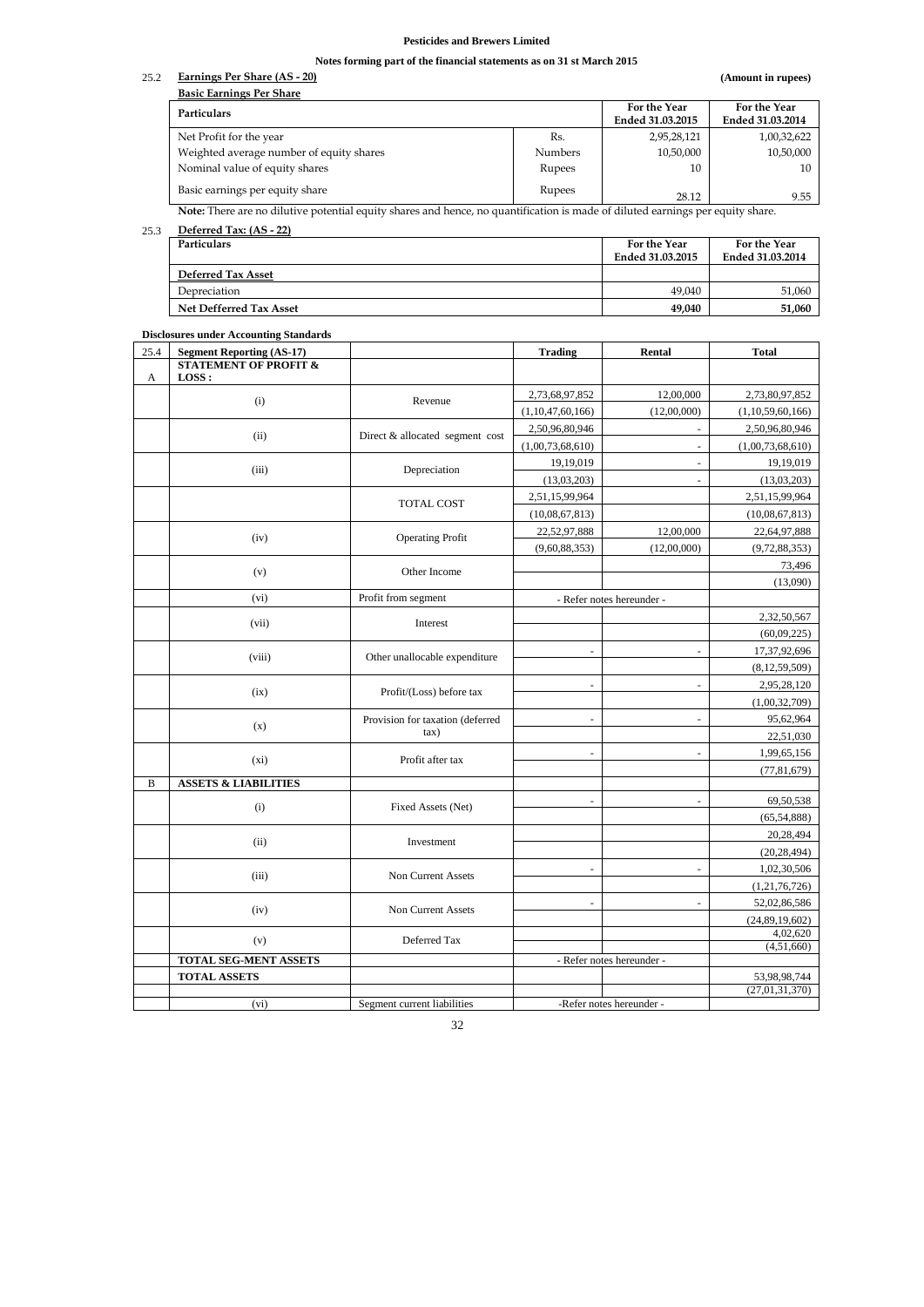# **Pesticides and Brewers Limited**

# **Notes forming part of the financial statements as on 31 st March 2015**

# **NOTES:**

- 1 The Company has disclosed the above business segments as the primary segments.
- 2 In the opinion of the management, there is no geographical segment.

3 The Company does not have adequate information as regards direct and indirect costs and expenses as also assets employed and attributable liabilities attributable to warehousing income and hence, the same have not been shown

- 26 Previous years figures have been regrouped/ reclassified to confirm to current year's presentation.
- 27 Depreciation is charged as per provision of schedule XIV of companies Act 1956 instead of new schedule II of Companies Act 2013 vide amendment notification dt 29.08.2014.

In terms of our report attached. **For and on behalf of the Board of Directors**  P.V.Page & Co Chartered Accountants Firm Registration No.107243W

Partner (\_\_\_\_\_\_\_\_\_) (\_\_\_\_\_\_\_\_\_)

Name: Prakash V.Page Managing Director Director Director

Place : Mumbai Date : August 29, 2015

Membership No. 030560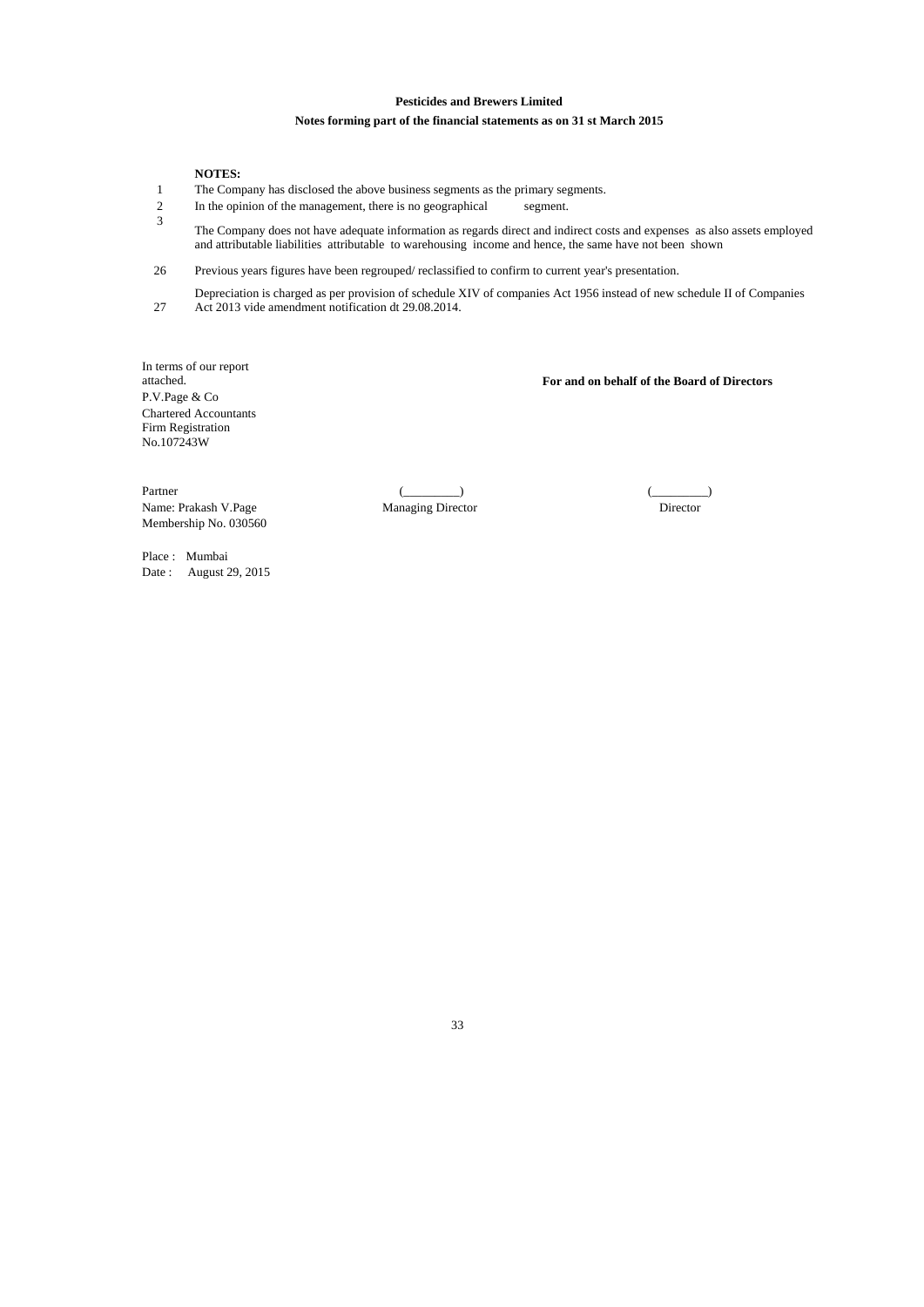# **BOOK‐ POST**

To,

 $\overline{\phantom{a}}$  ,  $\overline{\phantom{a}}$  ,  $\overline{\phantom{a}}$  ,  $\overline{\phantom{a}}$  ,  $\overline{\phantom{a}}$  ,  $\overline{\phantom{a}}$  ,  $\overline{\phantom{a}}$  ,  $\overline{\phantom{a}}$  ,  $\overline{\phantom{a}}$  ,  $\overline{\phantom{a}}$  ,  $\overline{\phantom{a}}$  ,  $\overline{\phantom{a}}$  ,  $\overline{\phantom{a}}$  ,  $\overline{\phantom{a}}$  ,  $\overline{\phantom{a}}$  ,  $\overline{\phantom{a}}$  $\frac{1}{2}$  , and the set of the set of the set of the set of the set of the set of the set of the set of the set of the set of the set of the set of the set of the set of the set of the set of the set of the set of the set

If Undelivered Please return to: **Pesticides and Brewers Ltd.,** Chitalsar, Manpada, S. V. Road, Thane‐ 400 607

**Form No. MGT11 Proxy form [Pursuant to section 105(6) of the Companies Act, 2013 and rule 19(3) of the Companies Management and Administration) Rules, 2014]**

 $\overline{\phantom{a}}$  ,  $\overline{\phantom{a}}$  ,  $\overline{\phantom{a}}$  ,  $\overline{\phantom{a}}$  ,  $\overline{\phantom{a}}$  ,  $\overline{\phantom{a}}$  ,  $\overline{\phantom{a}}$  ,  $\overline{\phantom{a}}$  ,  $\overline{\phantom{a}}$  ,  $\overline{\phantom{a}}$  ,  $\overline{\phantom{a}}$  ,  $\overline{\phantom{a}}$  ,  $\overline{\phantom{a}}$  ,  $\overline{\phantom{a}}$  ,  $\overline{\phantom{a}}$  ,  $\overline{\phantom{a}}$ 

**CIN: L99999MH1960PLC011864 Name of the company: Pesticides and Brewers Limited Registered office: Chitalsar Manpada, S. V. Road, Thane‐ 400 607**

Name of the member(s): Registered Address: Email ID: Folio/ DP ID Client ID No.: I/We, being the member (s) of …………. shares of the above named company, hereby appoint 1. Name: …………………… Address: Email: Id: Signature :……………., or failing him 2. Name: …………………… Address: Email: Id: Signature:……………., or failing him as my/our proxy to attend and vote (on a poll) for me/us and on my/our behalf at the 55<sup>th</sup> Annual general meeting/ Extraordinary general meeting of the company, to be held on the 30<sup>th</sup> day of September, 2015 At 10.30 a.m. at Chitalsar Manpada, Swami

Vivekanand Road, Thane‐ 400 607 and at any adjournment thereof in respect of such resolutions as are indicated below :

# Resolution No.

1………………………………… 2………………………………… 3………………………………..

Signed this…… day of……… 20….

Signature of shareholder